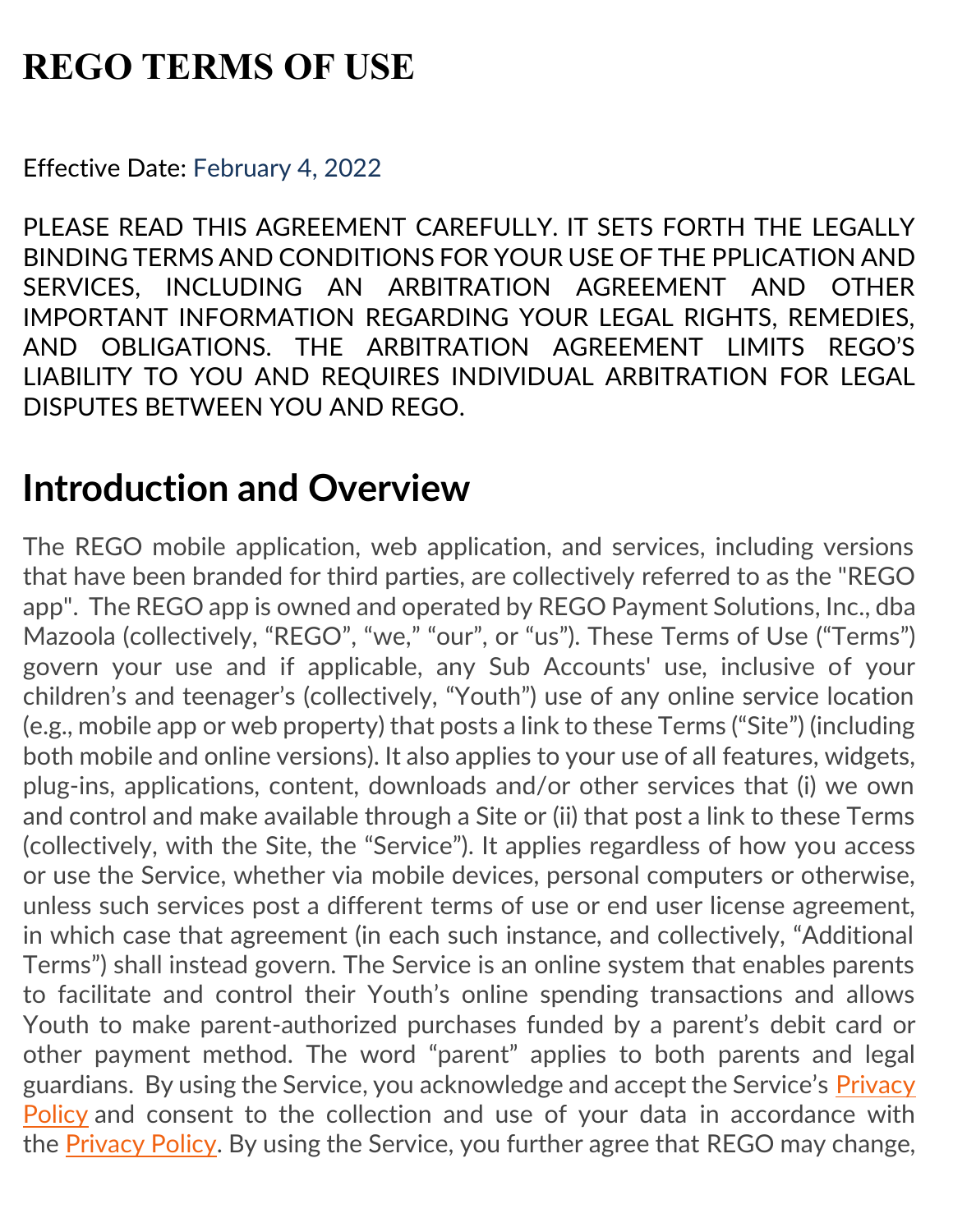alter, or modify the settings or configurations on your Device (defined below) in order to allow for or optimize your use of the Service. Consequently, by interacting with and/or using the Service, you signify your assent and agreement to these Terms and applicable local, state, national and international laws and regulations, and are responsible for ensuring any Sub Accounts do the same. If you do not agree to these Terms, you must not use the Service, and we ask that you delete the App from your phone and refrain from using any web-based portion of our Service. Our Service is not available to anyone whom we have previously removed from the Service.

SynapseFi is our backend software provider, and partner of Evolve Bank & Trust ("Evolve", and together with SynapseFi, our "Bank Partner"), member FDIC. SynapseFi's API, and their relationship with Evolve, enables us to offer banking services and products. By agreeing to these Terms, you also agree to SynapseFi's terms and policies:<https://synapsefi.com/privacy> and [https://synapsefi.com/tos](https://synapsefi.com/tos-evolve)[evolve.](https://synapsefi.com/tos-evolve)

It's important that you read the entire Terms that follow; but, here are some of the more significant points that we want to bring to your initial attention (click on section references for details, which terms and not the headings or summaries govern) in the event you are on a smart phone or other device with a small screen. Capitalized terms have the meanings given to them where defined in these Terms.

- Each time you use the Service, the Terms and any applicable Additional Terms (defined below) then posted apply. Any updates to them will apply to you, so you should check back each time you return for any updates.
- Click [here](#page-2-0) for a summary of each section of these Terms. You may click on the topic for full details.
- You may only use the Content (defined below) on the Service in connection with your permitted activities on the Service and not in an offline environment or in connection with another site or service. [\(Section 1](#page-6-0) and [Section 3\)](#page-11-0) You grant us a broad license to content you submit or post. [\(Section 2\)](#page-8-0)
- Except as set forth in the [Privacy Policy](https://mazoola.co/app-privacy-policy/) that applies to the Service, you and REGO do not have a confidential, fiduciary, or any other special relationship by virtue of your use of the Service or your communications to REGO through or related to the Service. [\(Section 2\)](#page-8-0)
- You consent to our [Privacy Policy](https://mazoola.co/app-privacy-policy/) and our practices detailed in it.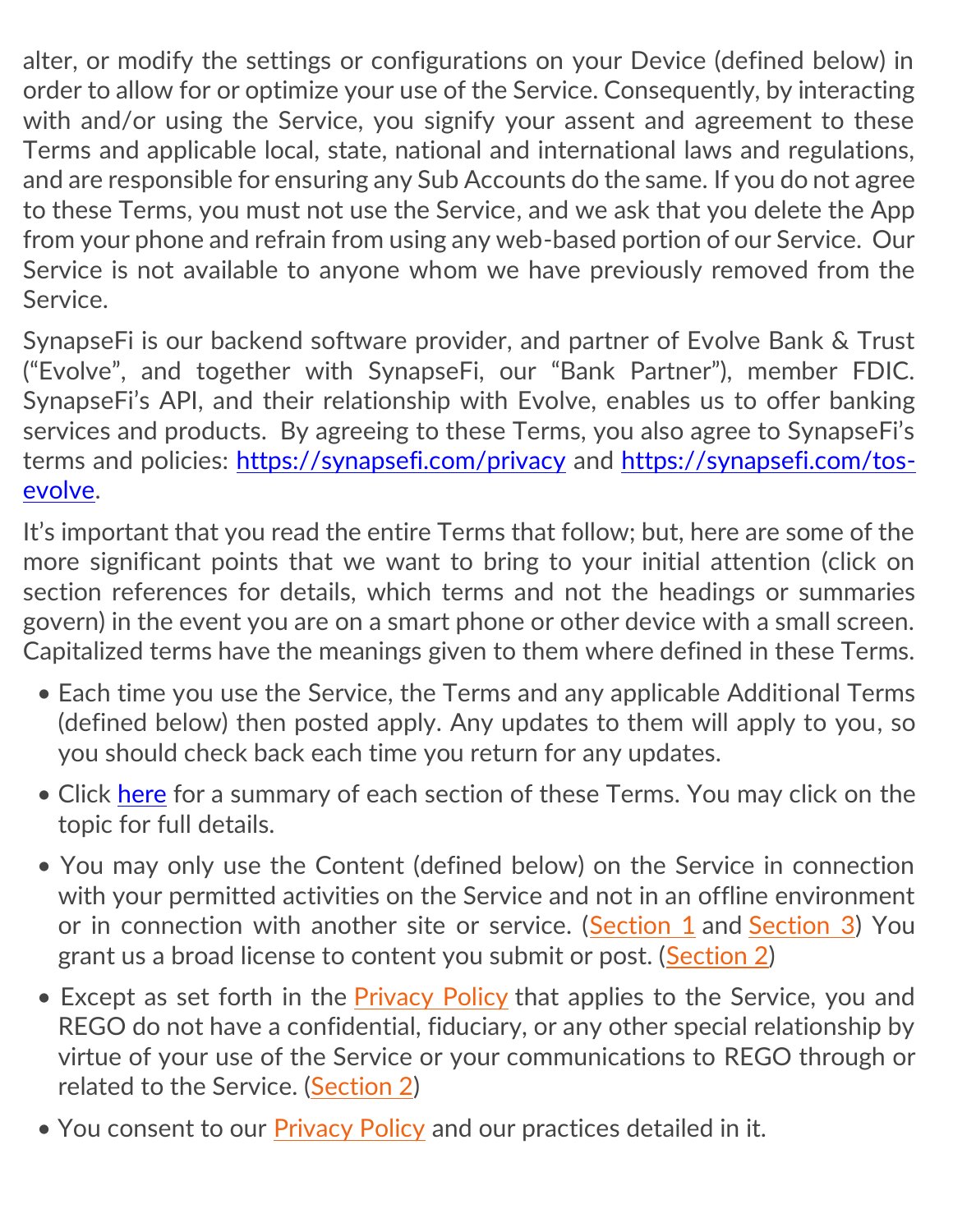- As permitted by law, many types of disputes that may arise in connection with your access to and use of the Service are subject to mandatory arbitration – which includes your waiver of a right to a jury trial. [\(Section 13\)](#page-34-0)
- We are providing the Site and Service to you on an "as-is" basis, without any warranty of any kind, and our liability to you in connection with your use of the Service is very limited. Many other limitations and disclaimers relate to your use of the Service. [\(Sections 15](#page-38-0) & [16](#page-39-0) and [Section 17\)](#page-41-0)

#### If You Want to Use This Service,

then carefully read these entire Terms (including all linked to details), as they constitute a written agreement between you and REGO and they affect your legal rights and obligations. The summaries of provisions and section headings are provided for convenience only and shall not limit the full Terms. ONLY INDIVIDUALS 18 AND OLDER MAY OPEN AND REGISTER FOR A PRIMARY ACCOUNT (AS DEFINED IN SECTION 4 BELOW). YOUTH UNDER THE AGE OF 18 MAY NOT OPEN A PRIMARY ACCOUNT; ONLY PARENTS OR LEGAL GUARDIANS MAY OPEN AND REGISTER THEIR YOUTH FOR A SUB ACCOUNT (AS DEFINED IN SECTION 4 BELOW). THE PARENT HAS ACCESS TO A DIFFERENT VIEW OF THE SITE THAN THEIR YOUTH; THESE TERMS APPLY TO BOTH.

Each time you access and/or use the Service (other than to simply read these Terms), you agree to be bound by and comply with these Terms and any applicable Additional Terms then posted. Therefore, do not use the Service if you do not agree.

The business realities associated with operating the Service are such that, without the limitations that are set forth in these Terms -- such as your grants and waivers of rights, the limitations on our liability, your indemnity of us, and our arbitration of certain disputes -- REGO would not make the Services available to you.

<span id="page-2-0"></span>By accessing and/or using any part of the Service, you agree to be bound by these Terms. In some instances, both these Terms and applicable Additional Terms such as separate guidelines, rules, or terms of use or sale setting forth additional or different terms and/or conditions will apply to your use of the Service or to a service or product offered via the Service. To the extent there is a conflict between these Terms and any applicable Additional Terms, the applicable Additional Terms will control unless they expressly state otherwise. Please also review the terms of the Service's [Privacy Policy,](https://mazoola.co/app-privacy-policy/) which you accept by using the Service.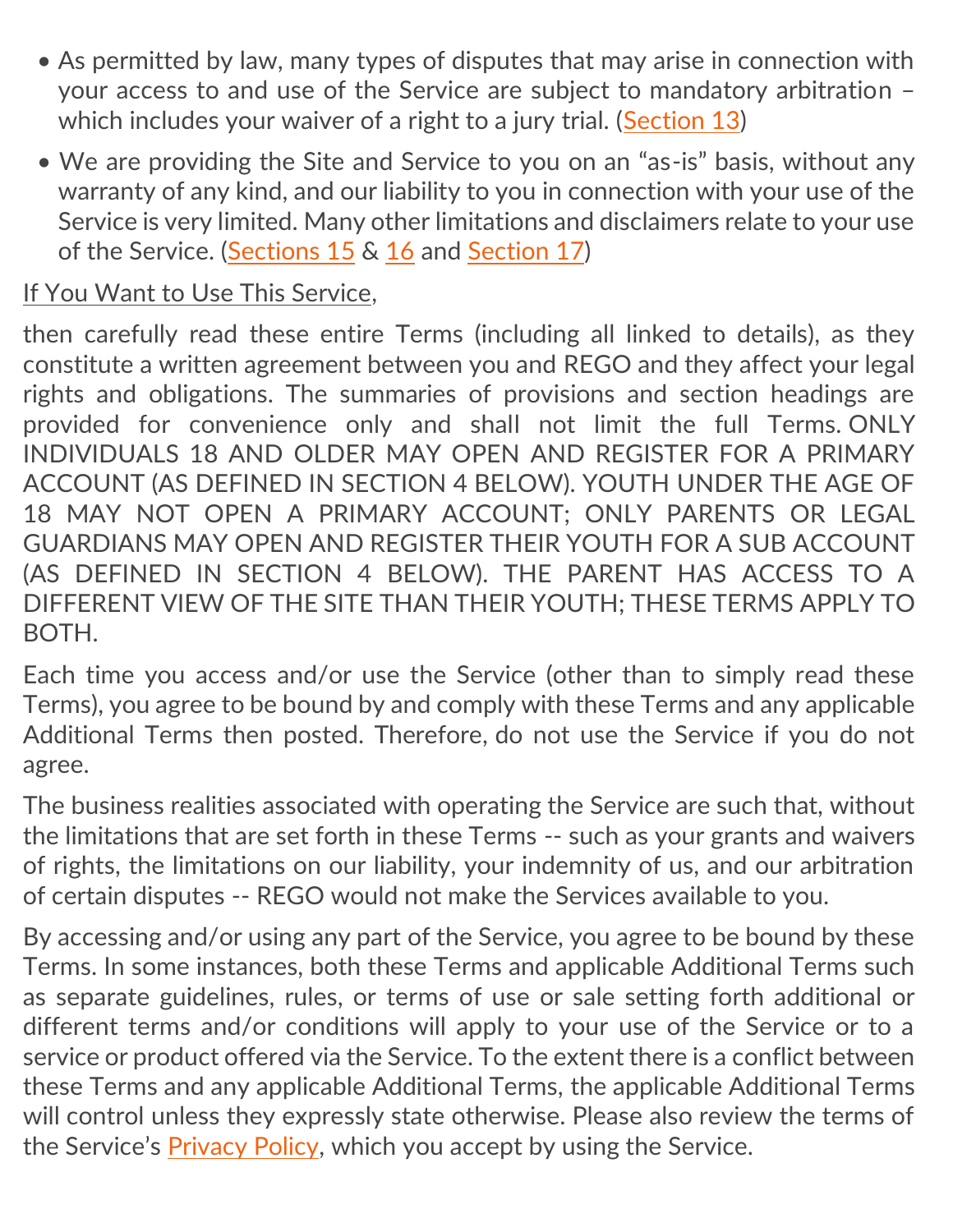# Linkable Terms

These Terms are posted in interactive format to ease your review, especially using smart phones and other devices with small screens. It is important that you read and understand these entire Terms before using the Service. To ease review, each section below includes a brief introductory summary and a link to the full explanation. Please note that the complete provisions, and not the headings or summaries shall govern. You can click on the headings and "More" buttons to be taken to the full explanation. Any capitalized terms that appear, but are not defined in the introduction, have the meanings given to them elsewhere in the Terms.

1. **Service Content, Ownership, Limited License, Rights of Others, and Promotions**

We only grant you a limited revocable license to use the Service for your own non-commercial use subject to rules and limitations. [More](#page-6-0)

## **2. Content You Submit and Community Usage Rules**

You grant us a broad license, which we may sublicense, to the content you submit, which you represent you have the right to allow us to use. You, however, retain ownership of and responsibility for, your content. Use of our Service is subject to community usage rules, to which you agree, and we have the right to manage our Service to keep its content appropriate. [More](#page-8-0)

#### **3. Service and Content Use Restrictions**

Your use of our Service is subject to certain restrictions designed to protect the Service and our users. We may change or discontinue our Service in whole or in part. [More](#page-11-0)

#### **4. Accounts**

You may open, revise and close your accounts and setup and change profiles. [More](#page-13-0)

## **5. Loading Method; Payment Transactions; Prohibited Uses; Refunds; and Gift Cards**

In order to make the digital wallet work, behind the scenes there is a virtual debit card issued by a bank. Even though the Youth normally will never see this card and especially never see the numbers on it—it is critical to being able to conduct transactions in the financial world. In order to fully utilize the Service, a Primary Account Holder must transfer funds into their REGO account through one or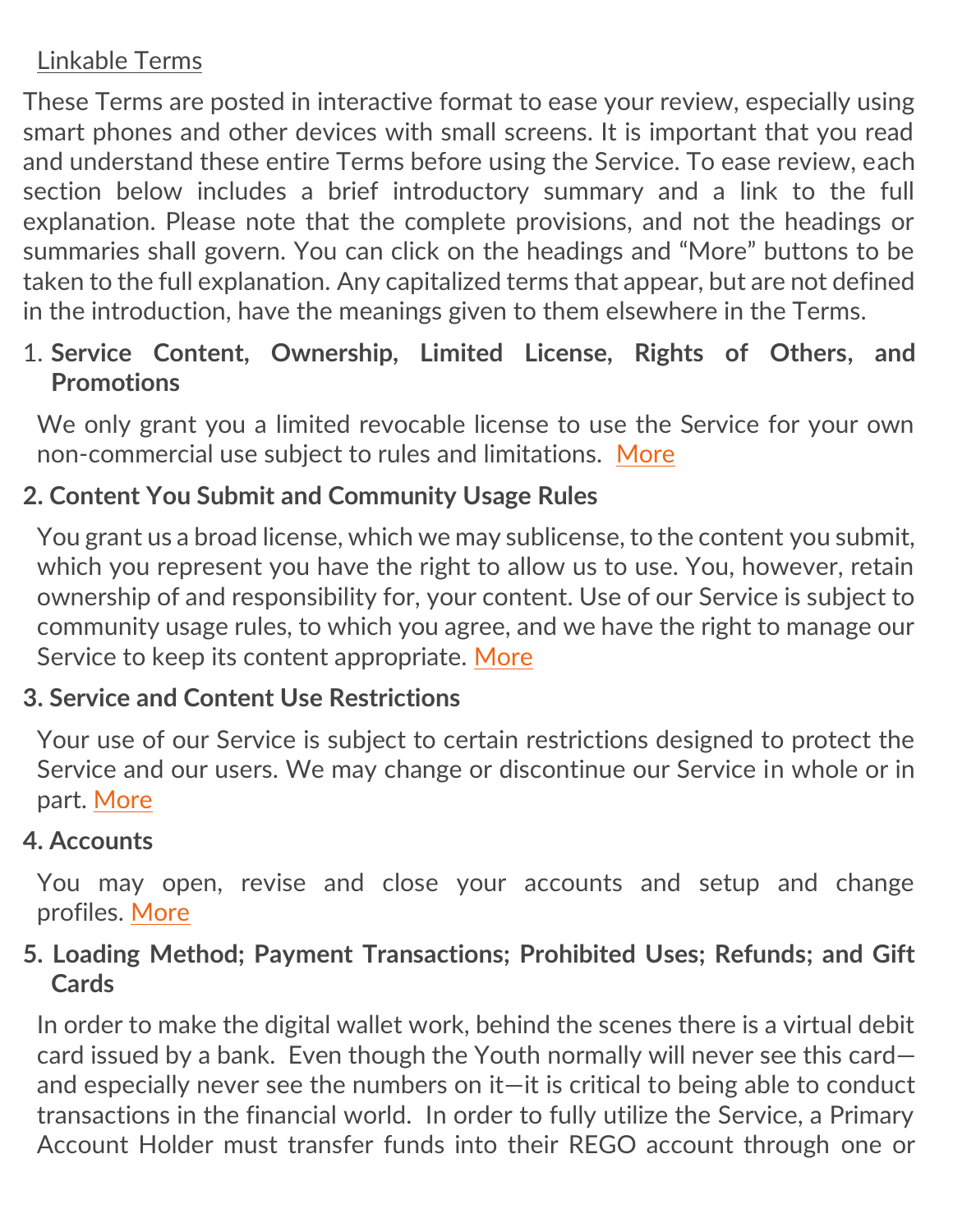more Payment Methods. Use of Accounts is subject to restrictions. Refunds and gift cards are subject to conditions. [More](#page-17-0)

# **6. Procedure for Alleging Copyright Infringement**

Users may not post content they do not own or control, and may be suspended or terminated if they do so. Copyright owners may give us notice of infringement as detailed in this section, and we will respond in accordance with applicable law. [More](#page-21-0)

## **7. Procedure for Alleging Infringement of Other Intellectual Property**

You can also give notice of trademark and other infringements that you think occur on the Service. [More](#page-29-0)

#### **8. Notices, Questions and Customer Service**

Click [here](mailto:support@regopayments.com) to contact us for customer service or questions. You agree we may provide you notices, including of new terms and conditions, by posting notice on the home page or by other reasonable means, such as to an e-mail or mobile number you provided, as further set forth in Section 18 . [More](#page-30-0)

## **9. Product Specifications; Pricing; Typographical Errors**

Terms may change and errors may occur. Consult applicable Additional Terms regarding each product. [More](#page-31-0)

## **10. Links by You to the Service**

You may link to our Service, subject to some basic requirements. [More](#page-31-1)

# **11. Third-Party Services; Advertisements; Dealings with Third Parties**

We are not responsible for third parties or their content, advertisement(s), apps or sites. For instance, if you so opt, we may make offers from third-parties available to you on or via our Service, in which case we do not control that content nor anything to which it may link. This may include the ability to register or sign in to our Services using Facebook Connect or other third party tools, and to post content on third party sites and services using their plug-ins made available on our Services. Use caution when dealing with third parties. [More](#page-32-0)

#### **12. Wireless and Location-Based Features**

Wireless carrier charges may apply to use of the Service via wireless networks or Devices for which you will be responsible. Our Services may include location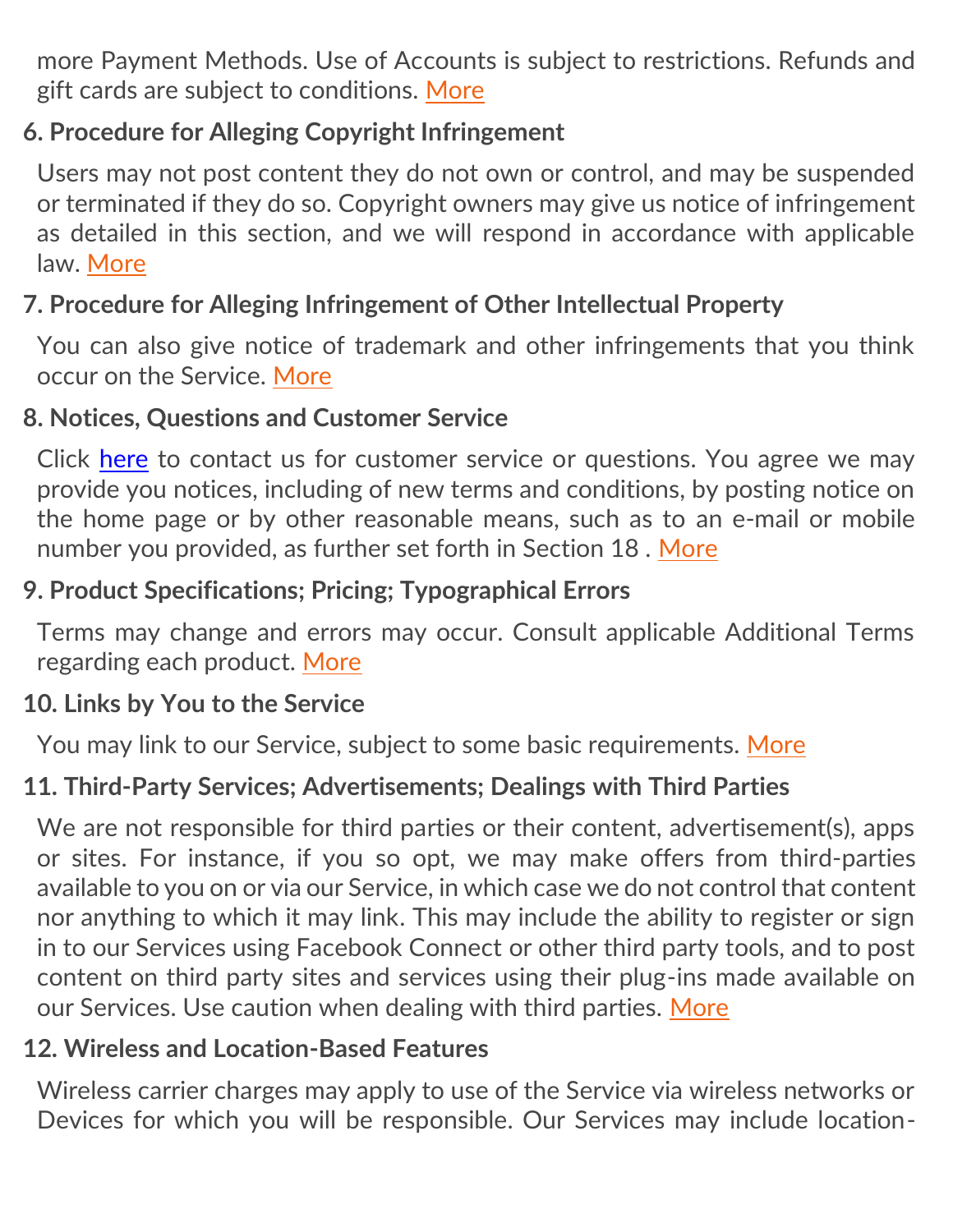based features that use geo-location tools to identify where you are, mostly to help deter fraud. [More](#page-33-0)

## **13. Dispute Resolution**

To the extent permitted by applicable law, you agree to arbitrate most disputes and waive jury trial and class actions. [More](#page-34-0)

## **14. Other Dispute Resolution Where Arbitration Is Not Available**

If, and to the extent that, arbitration is not a permitted form of dispute resolution pursuant to the mandatory laws of your country of residence, then you agree that the provisions of Section 14 shall apply to the resolution of any disputes or claims. [More](#page-37-0)

#### **15. Disclaimer of Representations and Warranties**

We disclaim most warranties and provide the Service "As Is". [More](#page-38-0)

## **16. Limitations of Our Liability**

Our liability is greatly limited as more fully explained in this section. [More](#page-39-0)

## **17. Waiver of Injunctive or Other Equitable Relief**

You waive equitable or injunctive relief. [More](#page-41-0)

#### **18. Updates to Terms**

These Terms and applicable Additional Terms posted on the Service at each time of use apply to that use, and the Terms may be prospectively updated as our Service evolves. Posting of new Terms on the Service is notice to you thereof. [More](#page-41-1)

#### **19. General Provisions**

You agree to various other terms and conditions, which you should read here, including regarding (a) our control and discretion; (b) the law that governs these Terms; (c) your indemnity of us; (d) accessing the Service from outside of the United States; (e) restriction on the Service for those in countries subject to U.S. export controls; (f) enforcement and interpretation of these Terms; (g) communications with us; (h) investigations, cooperation with law enforcement; (i) limit on assignment and delegation of rights and obligations; (j) how waivers may be made; (k) special terms for U.S. government users; (l) CA consumer rights; and (m) your responsibility for your connectivity and access. [More](#page-42-0)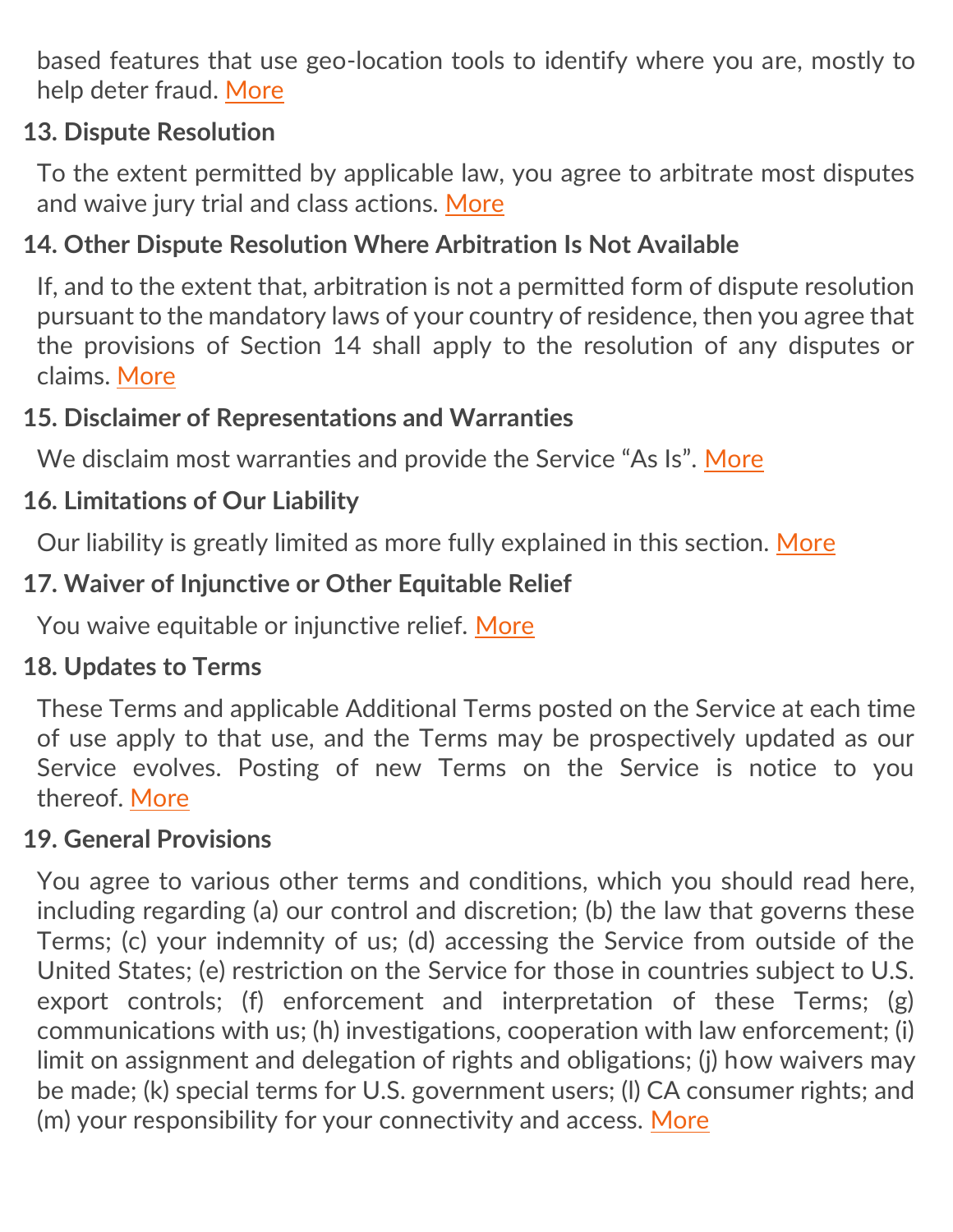## **20. Terms Applicable for Apple iOS**

There are some other things you should know if you are accessing or using the Service through an Apple Device. [More](#page-46-0)

## **21. Terms Applicable for Apple iOS.**

If you are accessing or using the Service through an Apple Device, the following applicable Additional Terms and conditions are applicable. [More](#page-47-0)

#### **22. Cardholder Agreement and Demand Deposit Agreement.**

By opening a REGO Parent Account, you are agreeing to both the Cardholder Agreement of REGO and its partners as well as the Demand Deposit Agreement of the Issuing Bank. [More](#page-49-0)

#### Full Details of Terms of Use

## <span id="page-6-0"></span>**1. Service Content, Ownership, Limited License, and Rights of Others**

- A. Content. The Service contains a variety of: (i) materials and other items relating to REGO and its products and services, and similar items from our licensors and other third parties, including all layout, information, articles, posts, text, data, files, images, scripts, designs, graphics, button icons, instructions, illustrations, photographs, audio clips, music, sounds, pictures, videos, advertising copy, URLs, technology, software, interactive features, the "look and feel" of the Service, and the compilation, assembly, and arrangement of the materials of the Service and any and all copyrightable material (including source and object code); (ii) trademarks, logos, trade names, service marks, and trade identities of various parties, including "REGO", "QuickConnect", "Youth Empowered. Parent Approved.", "Parent Match", "Parent Playback", and other related designs, graphics, logos, page headers, button icons, scripts, and service names are trademarks, registered trademarks or trade dress of REGO (collectively, " Trademarks"); and (iii) other forms of intellectual property (all of the foregoing, collectively "Content").
- B. Ownership. The Service (including past, present, and future versions) and the Content are owned or controlled by REGO and our licensors and certain other third parties. All right, title, and interest in and to the Content available via the Service is the property of REGO or our licensors or certain other third parties, and is protected by U.S. and international copyright, trademark, trade dress,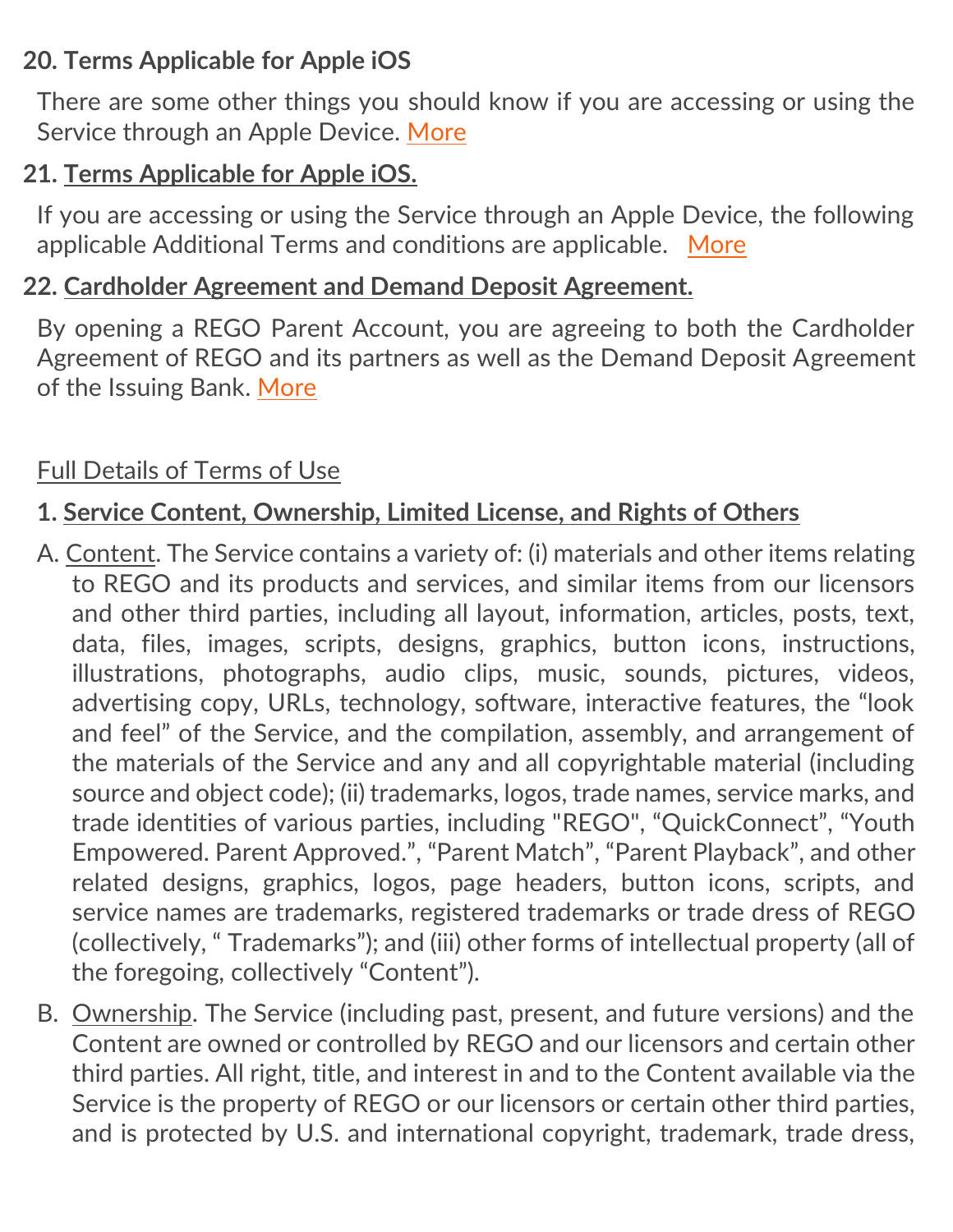patent and/or other intellectual property and unfair competition rights and laws to the fullest extent possible. REGO owns the copyright in the selection, compilation, assembly, arrangement, and enhancement of the Content on the Service.

- C. Limited License. Subject to your strict compliance with these Terms REGO and the applicable Additional Terms, grants you a limited, non-exclusive, revocable, non-assignable, personal, and non-transferable license to (i) download (temporary storage only), display, view, use, play, and/or print one copy of the Content (excluding source and object code in raw form or otherwise, other than as made available to access and use to enable display and functionality) mobile phone or other wireless device, on a personal computer, or other Internet enabled device (each, a "Device") and/or print one copy of the Content for your personal, non-commercial use only, and (ii) to use certain Content that we may from time to time make available on the Service explicitly for you for use as part of your User-Generated Content (defined below) ("REGO Licensed Elements"), but only for such purposes as may be explicitly stated at the time that the Licensed Elements are made available on the Service; but we and our licensors and certain other third parties, as the case may be, retain ownership of such REGO Licensed Elements. The foregoing limited license (i) does not give you any ownership of, or any other intellectual property interest in, any Content, and (ii) may be immediately suspended or terminated for any reason, in REGO's sole discretion, and without advance notice or liability. In some instances, we may permit you to have greater access to and use of Content and/or REGO Licensed Elements, subject to certain applicable Additional Terms.
- D. Rights of Others. In using the Service, you must respect the intellectual property and other rights of REGO and others. Your unauthorized use of Content may violate copyright, trademark, privacy, publicity, communications, and other laws, and any such use may result in your personal liability, including potential criminal liability. REGO respects the intellectual property rights of others. If you believe that your work has been infringed by means of an improper posting or distribution of it via the Service, then please see [Section](#page-21-0)  [6](#page-21-0) and [Section 7](#page-29-0) below.
- E. Reservation of All Rights Not Granted as to Content and Service. These Terms and any applicable Additional Terms include only narrow, limited grants of rights to REGO Content and to use and access the Service. No right or license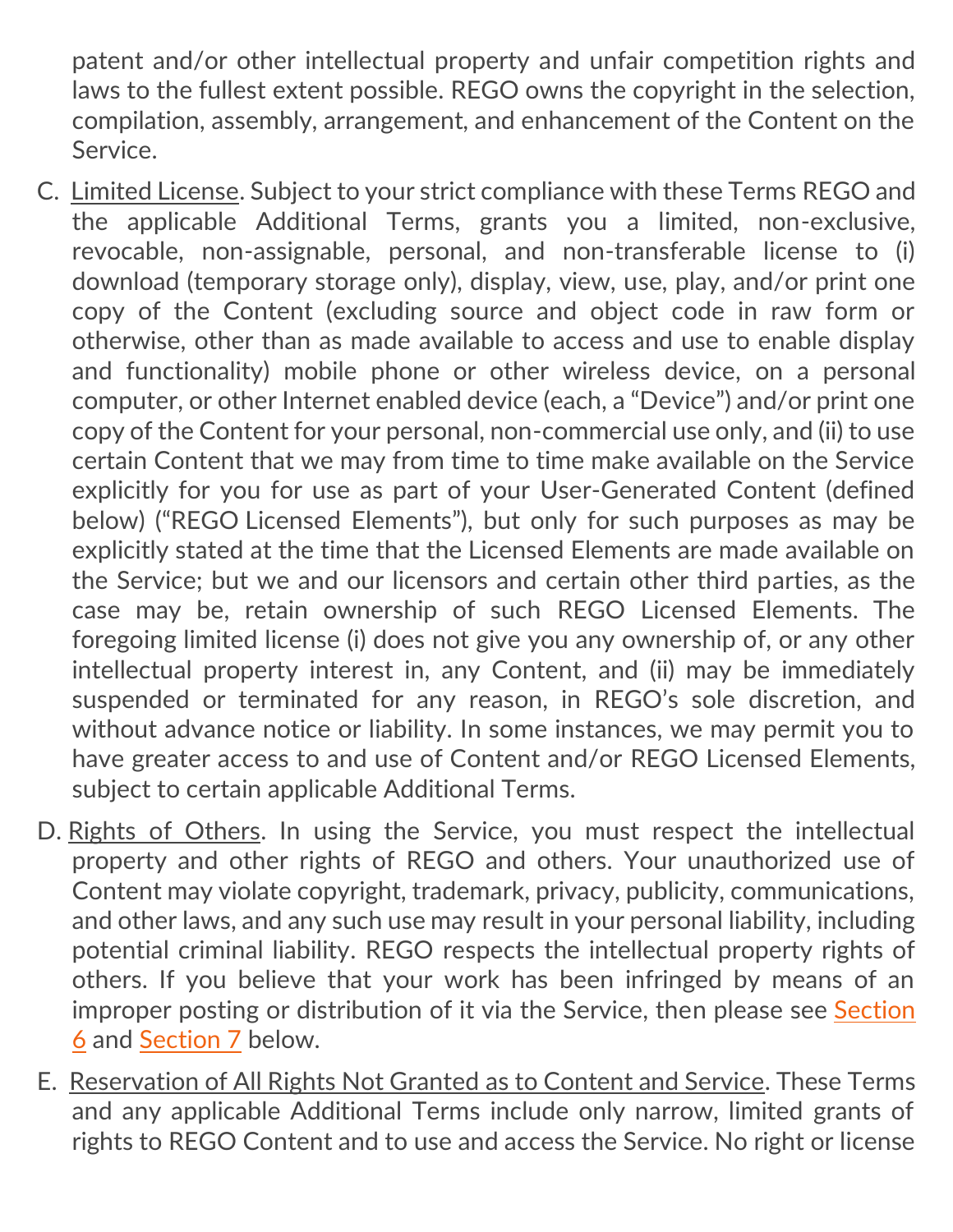may be construed, under any legal theory, by implication, estoppel, industry custom, or otherwise. All rights not expressly granted to you are reserved by REGO and its licensors and other third parties. Any unauthorized use of any REGO Content or the Service for any purpose is prohibited.

<span id="page-8-1"></span>F. [Promotions and Rewards.](#page-8-1) From time-to-time, REGO may run promotional campaigns or otherwise offer rewards to users that meet certain conditions (collectively referred to as "Promotions"). These Promotions will always be for a limited time, and always have terms & conditions. REGO may modify any of the parameters of a Promotion, including—but not limited to—the end date, the amount of the reward, and the terms & conditions, at any time by publishing the updates in the [Promotion Details.](https://help.mazoola.co/promotions/) Check those details often if you are engaged in one of these Promotions.

## [Return to Terms summary and navigation](#page-2-0)

## <span id="page-8-0"></span>**2. Content You Submit and Community Usage Rules**

A. User-Generated Content.

(i) General. REGO may now or in the future offer users of the Service the opportunity to create, build, post, upload, display, publish, distribute, transmit, broadcast, or otherwise make available on or submit through the Service (collectively, "submit") content (collectively, but excluding REGO Licensed Elements included therein, "User-Generated Content"). REGO may allow you to do this through forums, blogs, message boards, social networking environments, content, creation tools, gameplay, social communities, e-mail, notes, the REGO Wishlist and other communications functionality. Subject to the rights and license you grant in these Terms, you retain whatever legally cognizable right, title, and interest that you have in your User-Generated Content and you remain ultimately responsible for it.

(ii) Non-Confidentiality of Your User-Generated Content. Except as otherwise described in the Service's posted [Privacy Policy](https://mazoola.co/app-privacy-policy/) or any applicable Additional Terms, you agree that (a) your User-Generated Content will be treated as non-confidential and non-proprietary by us – regardless of whether you mark them "confidential," "proprietary," or the like – and will not be returned, and (b) to the maximum extent permitted by applicable law, REGO does not assume any obligation of any kind to you or any third party with respect to your User-Generated Content. Upon REGO's request, you will furnish us with any documentation necessary to substantiate the rights to such content and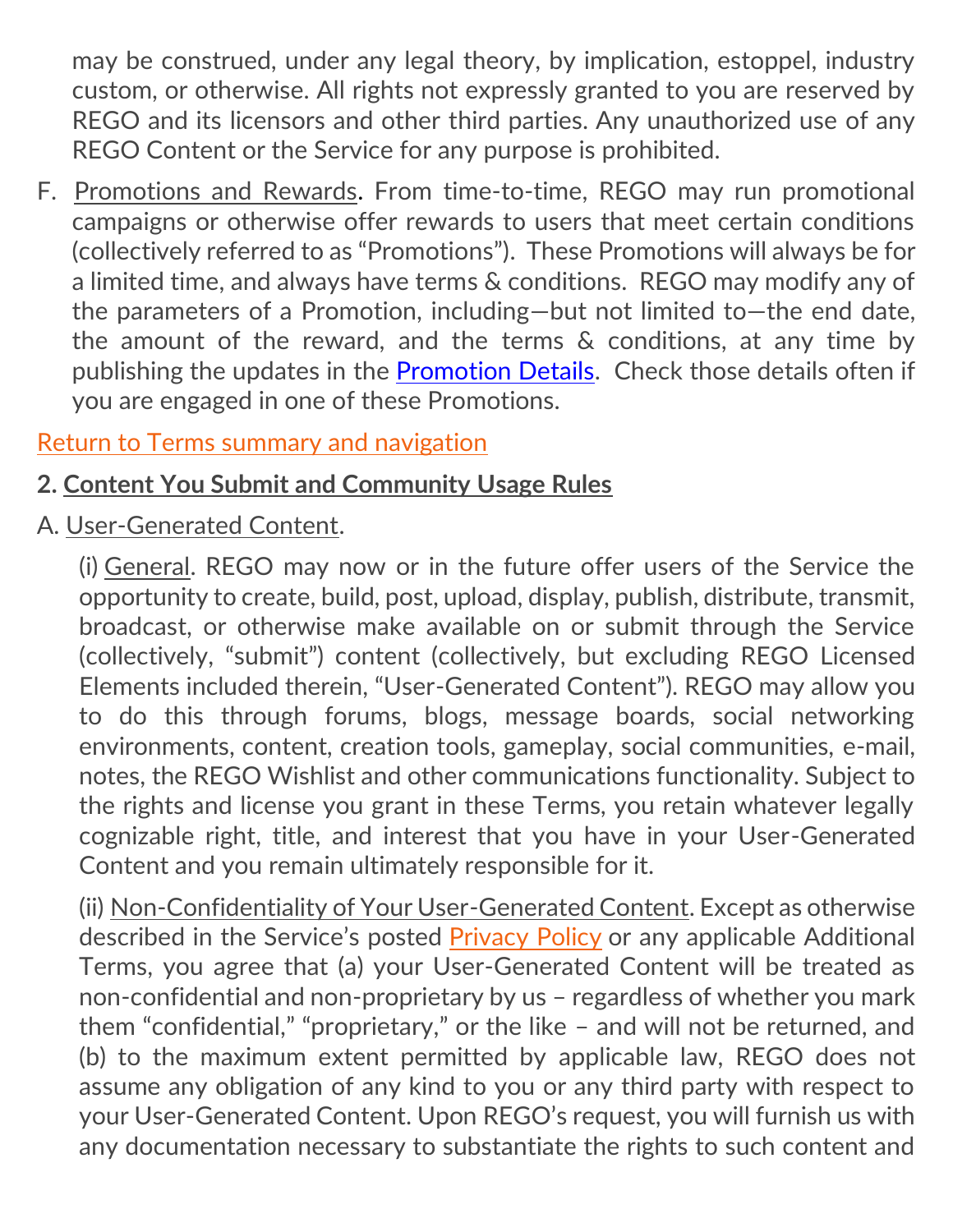to verify your compliance with these Terms or any applicable Additional Terms. You acknowledge that the Internet and mobile communications may be subject to breaches of security and that you are aware that submissions of User-Generated Content may not be secure, and you will consider this before submitting any User-Generated Content and do so at your own risk.

In your communications with REGO, please keep in mind that we do not seek any unsolicited ideas or materials for products or services, or even suggested improvements to products or services, including without limitation, ideas, concepts, inventions, or designs for music, websites, apps, books, scripts, screenplays, motion pictures, television shows, theatrical productions, software or otherwise (collectively, "Unsolicited Ideas and Materials"). Any Unsolicited Ideas and Materials you post on or send to us via the Service are deemed User-Generated Content and licensed to us as set forth below. In addition, REGO retains all of the rights held by members of the general public with regard to your Unsolicited Ideas and Materials. REGO's receipt of your Unsolicited Ideas and Materials is not an admission by REGO of their novelty, priority, or originality, and it does not impair REGO's right to contest existing or future intellectual property rights relating to your Unsolicited Ideas and Materials.

(iii) License to REGO of Your User-Generated Content. Except as otherwise described in any applicable Additional Terms (such as a contest's official rules), which specifically govern the submission of your User-Generated Content), you hereby grant to REGO, and you agree to grant to REGO , the nonexclusive, unrestricted, unconditional, unlimited, worldwide, irrevocable, perpetual, and cost-free right and license to use, copy, record, distribute, reproduce, disclose, sell, re-sell, sublicense (through multiple levels), display, publicly perform, transmit, publish, broadcast, translate, make derivative works of, and otherwise use and exploit in any manner whatsoever, all or any portion of your User-Generated Content (and derivative works thereof), for any purpose whatsoever in all formats, on or through any means or medium now known or hereafter developed, and with any technology or devices now known or hereafter developed, and to advertise, market, and promote the same. Without limitation, the granted rights include the right to: (a) configure, host, index, cache, archive, store, digitize, compress, optimize, modify, reformat, edit, adapt, publish in searchable format, and remove such User-Generated Content and combine same with other materials, and (b) use any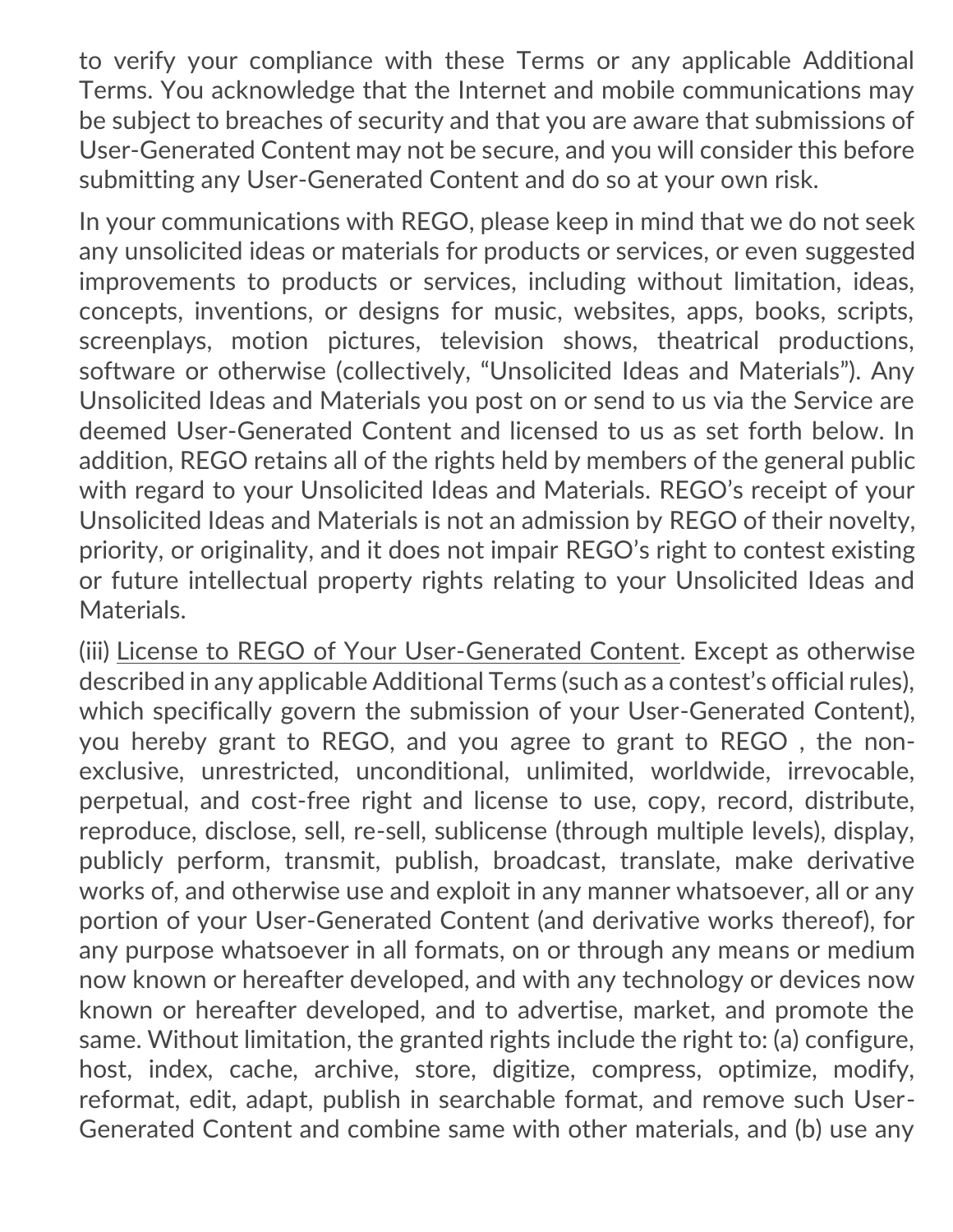ideas, concepts, know-how, or techniques contained in any User-Generated Content for any purposes whatsoever, including developing, producing, and marketing products and/or services. In order to further effect the rights and license that you grant to REGO to your User-Generated Content, you also hereby grant to REGO, and agree to grant to REGO, the unconditional, perpetual, irrevocable right to use and exploit your name, persona, and likeness in connection with any User-Generated Content, without any obligation or remuneration to you. Except as prohibited by law, you hereby waive, and you agree to waive, any moral rights (including attribution and integrity) that you may have in any User-Generated Content, even if it is altered or changed in a manner not agreeable to you. To the extent not waivable, you irrevocably agree not to exercise such rights (if any) in a manner that interferes with any exercise of the granted rights. You understand that you will not receive any fees, sums, consideration, or remuneration for any of the rights granted in this Section 2(A)(iii).

(iv) REGO's Exclusive Right to Manage Our Service. REGO may, but will not have any obligation to, review, monitor, display, post, store, maintain, accept, or otherwise make use of, any of your User-Generated Content, and REGO may, in its sole discretion, reject, delete, move, re-format, remove or refuse to post or otherwise make use of User-Generated Content without notice or any liability to you or any third party in connection with our operation of User-Generated Content venues in an appropriate manner. Without limitation, we may do so to address content that comes to our attention that we believe is offensive, obscene, lewd, lascivious, filthy, violent, harassing, threatening, abusive, illegal or otherwise objectionable or inappropriate, or to enforce the rights of third parties or these Terms or any applicable Additional Terms. Such User-Generated Content submitted by you or others need not be maintained on the Service by us for any period of time and you will not have the right, once submitted, to access, archive, maintain, or otherwise use such User-Generated Content on the Service or elsewhere.

(v) Representations and Warranties Related to Your User-Generated Content. Each time you submit any User-Generated Content, you represent and warrant that you are at least the age of majority in the jurisdiction in which you reside, are the parent or legal guardian, or have all proper consents from the parent or legal guardian, of any minor who is depicted in or contributed to any User-Generated Content you submit, and that, as to that User-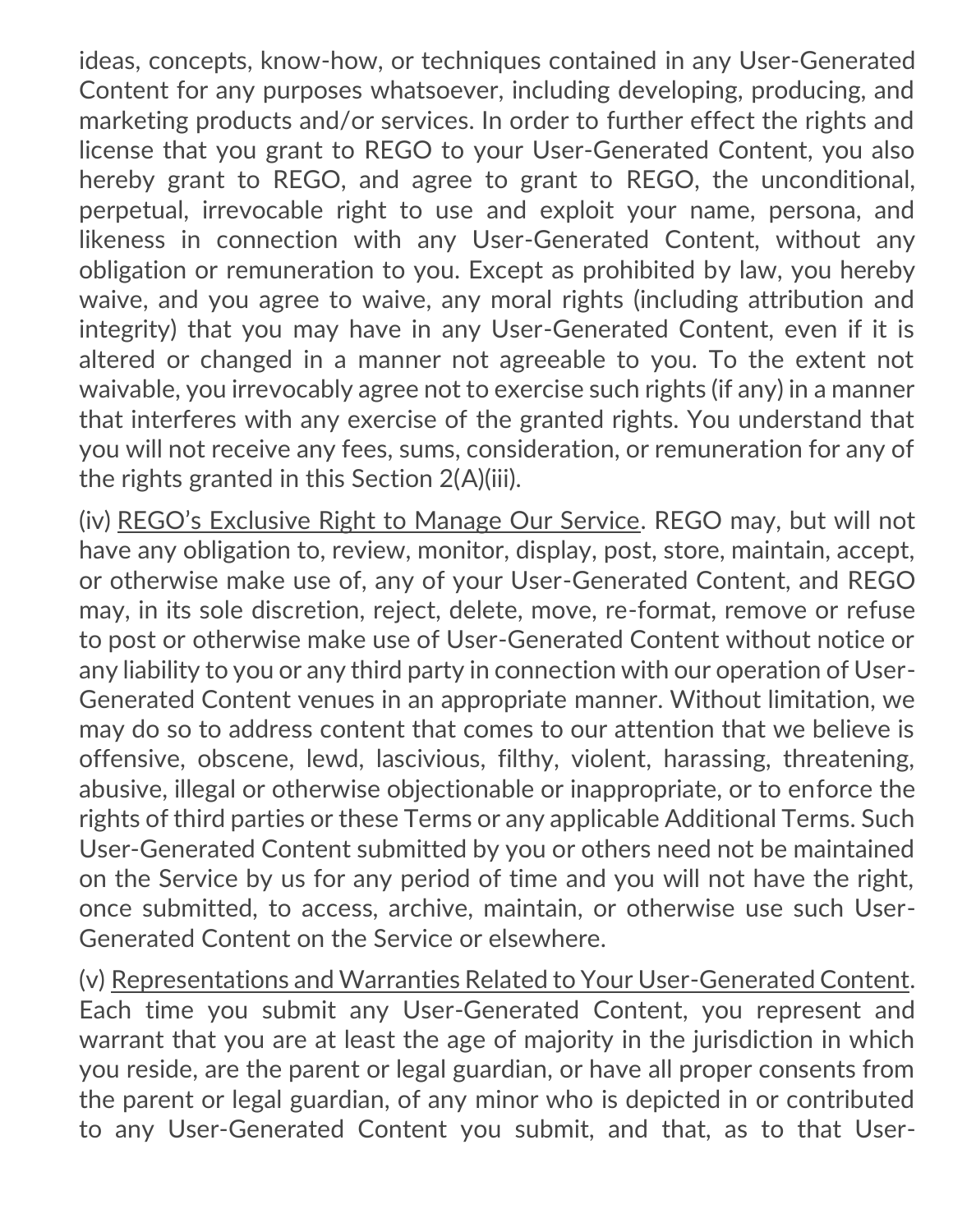Generated Content, (a) you are the sole author and owner of the intellectual property and other rights to the User-Generated Content, or you have a lawful right to submit the User-Generated Content and grant REGO the rights to it that you are granting by these Terms and any applicable Additional Terms, all without any REGO obligation to obtain consent of any third party and without creating any obligation or liability of REGO; (b) the User-Generated Content is accurate; (c) the User-Generated Content does not and, as to REGO's permitted uses and exploitation set forth in these Terms, will not infringe any intellectual property or other right of any third party; and (d) the User-Generated Content will not violate these Terms (including the Rules) or any applicable Additional Terms, or cause injury or harm to any person.

(vi) Enforcement. REGO has no obligation to monitor or enforce your intellectual property rights to your User-Generated Content, but you grant us the right to protect and enforce our rights to your User-Generated Content, including by bringing and controlling actions in your name and on your behalf (at REGO's cost and expense, to which you hereby consent and irrevocably appoint REGO as your attorney-in-fact, with the power of substitution and delegation, which appointment is coupled with an interest).

B. Alerting Us of Violations. If you discover any content that violates these Terms and/or Rules, then you may report it to [dmca@regopayments.com.](mailto:dmca@regopayments.com) For alleged infringements of intellectual property rights, see [Sections 6](#page-21-0) and [7](#page-29-0), below.

<span id="page-11-0"></span>[Return to Terms summary and navigation](#page-2-0)

## **3. Service and Content Use Restrictions**

A. Service Use Restrictions. You agree that you will not: (i) aside from your purchase of goods or services offered for sale by REGO or its affiliates, use the Service for any political or commercial purpose (including, without limitation, for purposes of advertising, soliciting funds, collecting product prices, and selling products); (ii) use any meta tags or any other "hidden text" utilizing any Trademarks; (iii) engage in any activities through or in connection with the Service that seek to attempt to or do harm any individuals or entities or are unlawful, offensive, obscene, lewd, lascivious, filthy, violent, threatening, harassing, or abusive, or that violate any right of any third party, or are otherwise objectionable to REGO; (iv) to the maximum extent permitted by applicable law, reverse engineer, decompile, disassemble, reverse assemble, or modify any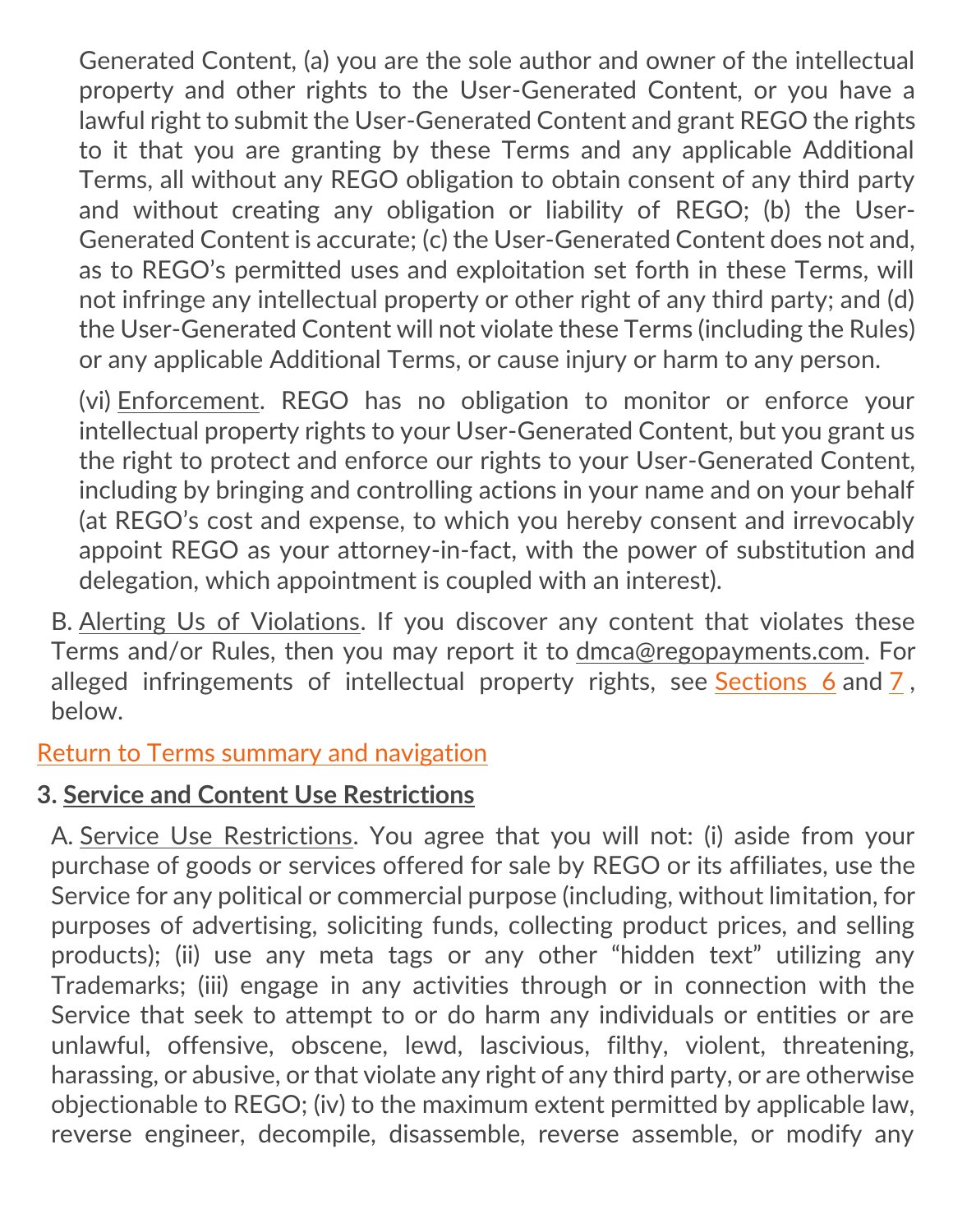Service source or object code or any software or other products, services, or processes accessible through any portion of the Service; (v) engage in any activity that interferes with a user's access to the Service or the proper operation of the Service, or otherwise causes harm to the Service, REGO, or other users of the Service; (vi) interfere with or circumvent any security feature of the Service or any feature that restricts or enforces limitations on use of or access to the Service, the Content, or the User-Generated Content; (vii) harvest or otherwise collect or store any information (including personally identifiable information about other users of the Service, including e-mail addresses, without the express consent of such users); (viii) attempt to gain unauthorized access to the Service, other computer systems or networks connected to the Service, through password mining or any other means; or (ix) otherwise violate these Terms or any applicable Additional Terms.

B. Content Use Restrictions. You also agree that, in using the Service: (i) you will not monitor, gather, copy, or distribute the Content (except as may be a result of standard search engine activity or use of a standard browser) on the Service by using any robot, rover, "bot", spider, scraper, crawler, spyware, engine, device, software, extraction tool, or any other automatic device, utility, or manual process of any kind; (ii) you will not frame or utilize framing techniques to enclose any such Content (including any images, text, or page layout); (iii) you will keep intact all Trademark, copyright, and other intellectual property notices contained in such Content; (iv) you will not use such Content in a manner that suggests an unauthorized association with any of our or our licensors' products, services, or brands; (v) you will not make any modifications to such Content (other than to the extent of your permitted use of the REGO Licensed Elements, if applicable); (vi) you will not copy, modify, reproduce, archive, sell, lease, rent, exchange, create derivative works from, publish by hard copy or electronic means, publicly perform, display, disseminate, distribute, broadcast, retransmit, circulate or transfer to any third party or on any third-party application or website, or otherwise use or exploit such Content in any way for any purpose except as specifically permitted by these Terms or any applicable Additional Terms or with the prior written consent of an officer of REGO or, in the case of Content from a licensor, the owner of the Content; and (vii) you will not insert any code or product to manipulate such Content in any way that adversely affects any user experience.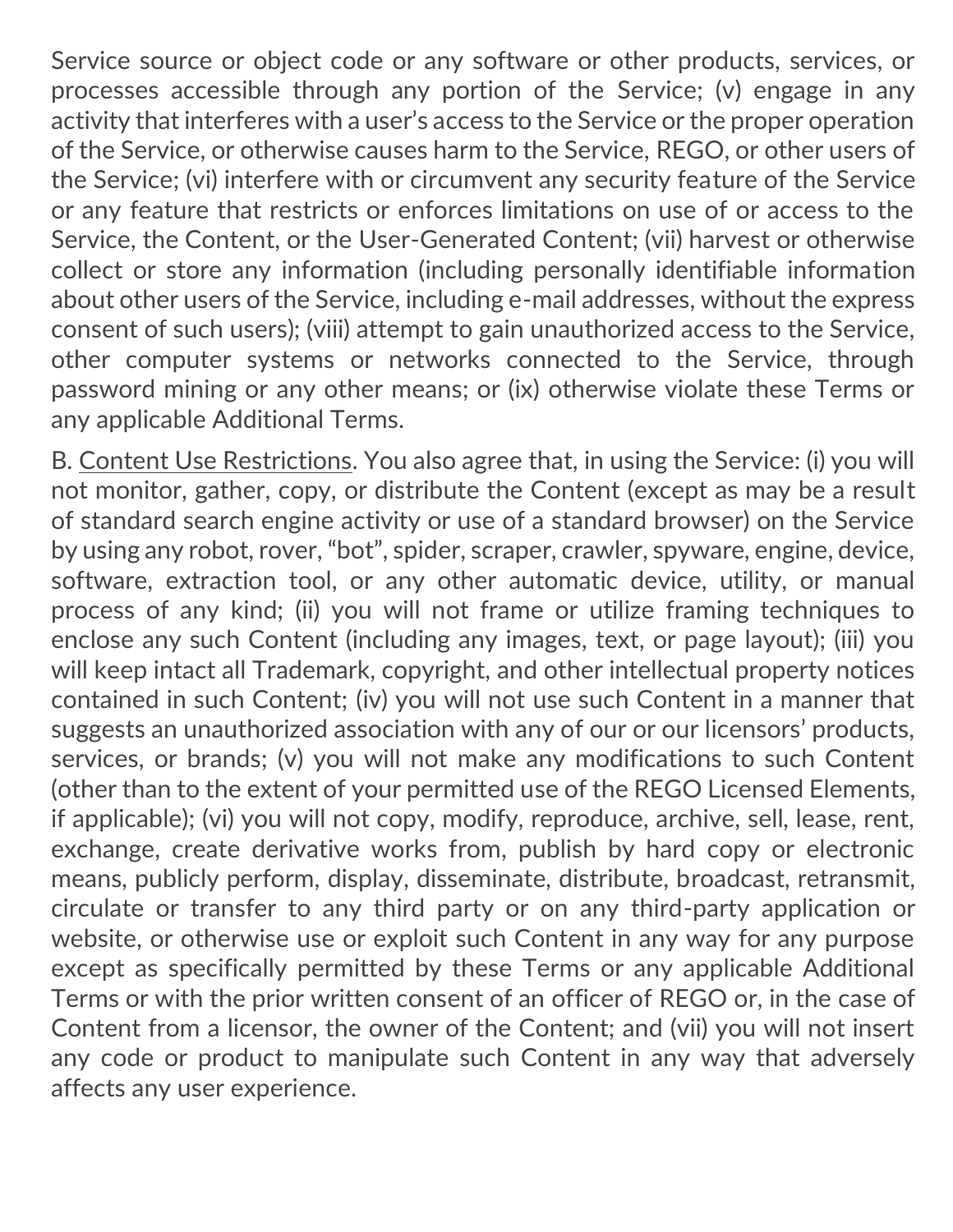C. Availability of Service and Content. REGO may immediately suspend or terminate the availability of the Service and Content (and any elements and features of them), in whole or in part, for any reason, in REGO's sole discretion, and without advance notice or liability.

D. System Requirements. REGO is a financial application; therefore, security is highly important. By using the Service, you are agreeing not to install nor use the Service on a device that has been jailbroken or rooted. For security purposes, the Service can only be installed on devices at or above a certain base operating system level. REGO may change these levels at any time at its sole discretion. Currently the minimum levels are: 7.X for Android; and 12.X for iOS. REGO strongly urges you to always install the latest security updates for your device.

E. Reservation of All Rights Not Granted as to Content and Service. These Terms and any applicable Additional Terms include only narrow, limited grants of rights to make use of Content and to use and access the Service. No right or license may be construed, under any legal theory, by implication, estoppel, industry custom, or otherwise. All rights not expressly granted to you are reserved by REGO and its licensors and other third parties. Any unauthorized use of any Content or the Service for any purpose is prohibited.

[Return to Terms summary and navigation](#page-2-0)

## **4. Opening and Terminating Accounts**

<span id="page-13-0"></span>A. In order to access or use some (or potentially all) of the features on the Service, a parent must first register for a parent account via the "Sign Up" button in the REGO app. The parent has access to a different view of the site than their youth. Only parents may open and register their youth for a Sub Account. The Service's practices governing any resulting collection, use, disclosure and management of your personal information are disclosed in its [Privacy Policy.](https://mazoola.co/app-privacy-policy/)

B. To open a REGO Parent Account and use the Service, you must (a) be an individual age eighteen (18) and older and be the parent or legal guardian ("Parent") (collectively the "Primary Account Holder(s)") of any <sup>1</sup>Youth you register for a REGO Sub Account (defined below), (b) if you elect to transfer funds into the account, provide valid credit, debit or payment account information for this transfer ("Loading Method"), (c) provide complete and accurate registration information, (d) have an email account, and (e) have an SMS-enabled mobile phone. Primary Account Holders are required to create a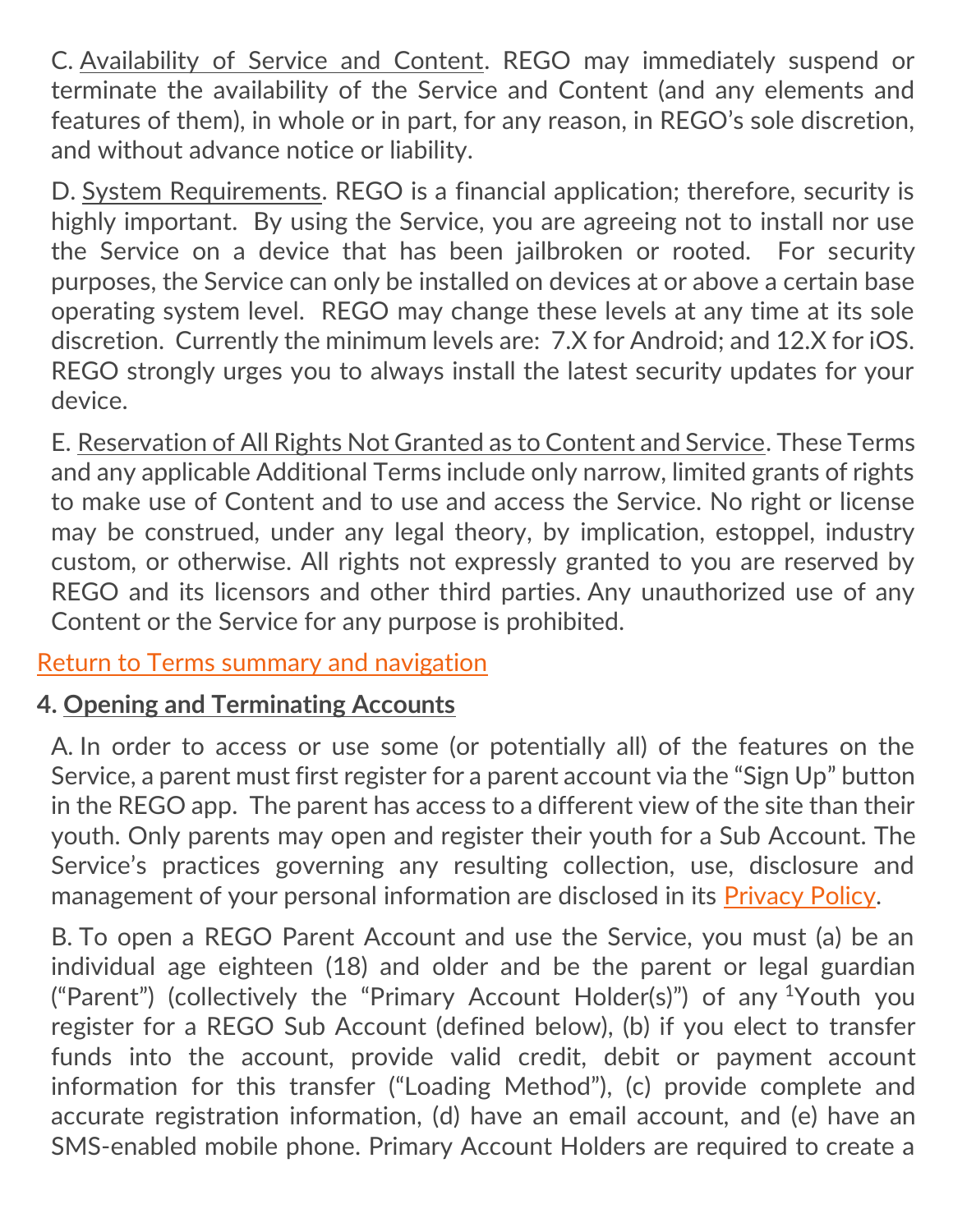Primary REGO Account ("Primary Account") by entering all the required information; including, without limitation, name and address and contact information, date of birth, social security number, notification and approval preferences and creating a REGO User ID and Password. In order to make the digital wallet work, behind the scenes there is a virtual debit card issued by a bank, and a corresponding bank account for it, for the Parent Account and Sub Accounts. Even though your child will never see this card—and especially never see the numbers on it—it is critical to being able to conduct transactions in the financial world. The bank that issues these cards has to follow banking regulations to make sure the identity of the account holder (you) is known. This is part of global efforts to combat money laundering. The information you provide during registration, along with any security questions you are required to answer, are used to confirm your identity and reduce the risk of fraud. Some of this information is provided to the bank, who then uses it solely to meet their regulatory requirements. This is essentially the same information you would have to provide to a bank if you walked in to open a new account. You are agreeing that you are the owner of, and responsible for, all such debit cards and their associated bank accounts created at your behest by the Service for both the Parent Account and any and all Sub Accounts you may create. The debit card associated with a given Sub Account will be the Payment Method ("Payment Method") used for that Sub Account. Parents may elect to create a Sub Account ("Sub Account") for each Youth authorized by them to use the Service by entering or confirming all the required information in the Sub Account; including, without limitation, creating a Sub Account profile name and User ID; designating allowed third party merchants, service providers, applications or websites (collectively, "Merchants"); and setting transaction or other spending limits or approval requirements. The Primary Account and any associated Sub Account are collectively referred to as an "Account." You must be a Youth's Parent or legal guardian to add them to your Account. No Sub Account may be created without first creating a corresponding Primary Account. The information you provide to us will be used in accordance with our Privacy [Policy,](https://mazoola.co/app-privacy-policy/)located at [https://app.regopayments.com/privacy-policy,](https://mazoola.co/app-privacy-policy/) as amended from time to time. For a device to be used by Youth under the age of 13, the parent agrees to be the one to run the Service the first time on the device. We reserve the right to refuse to provide, suspend or discontinue the Service or close your Account, in whole or in part, at any time for any reason.

A Youth may not register as a Primary Account Holder.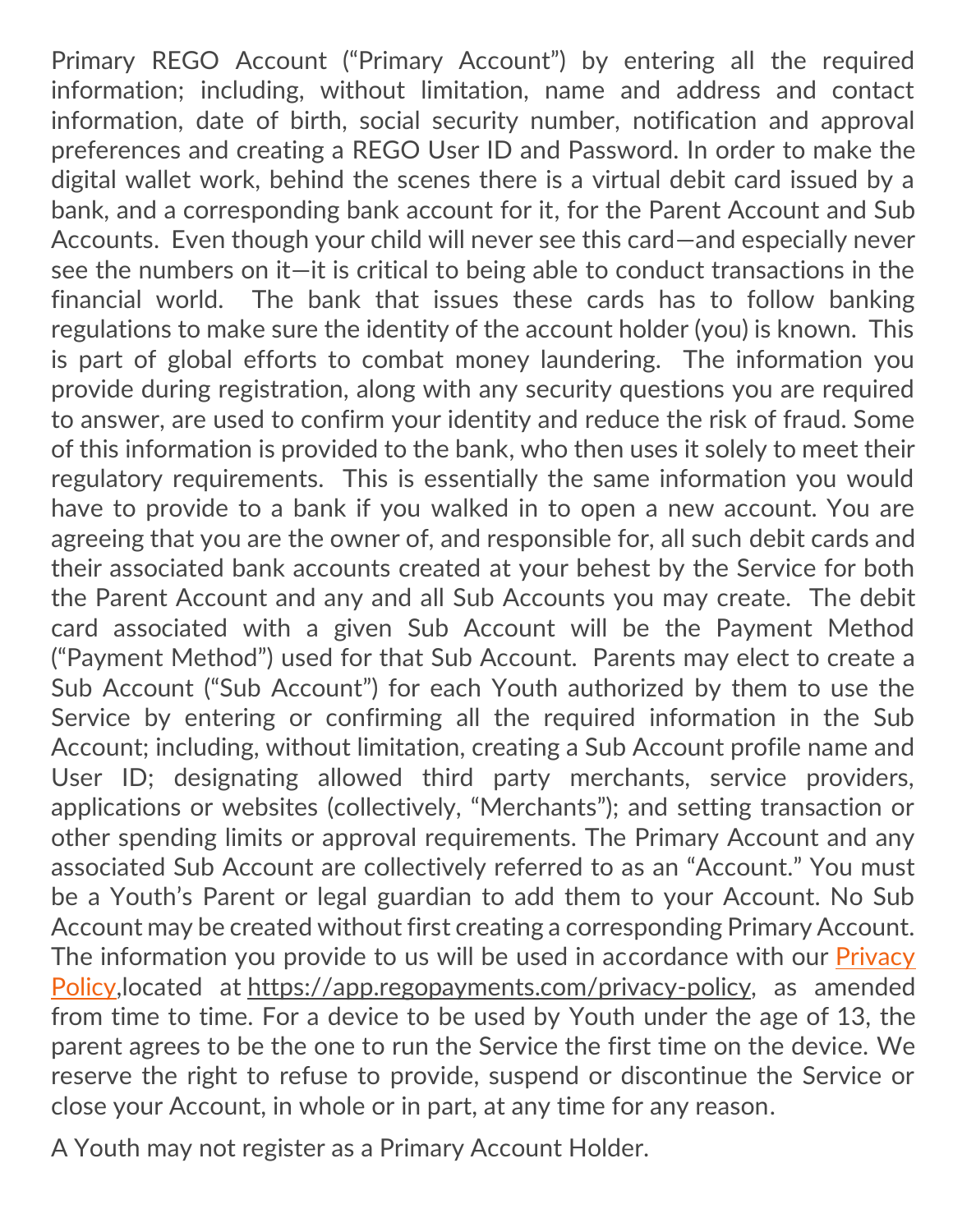C. By using the Service and opening a Primary Account, a Primary Account Holder represents and warrants that: (a) all Account opening, registration and other information submitted is truthful, accurate, current and complete; (b) they will maintain the accuracy of such information by updating and revising it promptly; (c) if applicable, they are the parent or legal guardian of any Youth for whom they create a Sub Account; and (d) all Primary Account Holders and Sub Account Holders use of the Service will not violate any applicable law or regulation or be for any fraudulent undertaking. You authorize us to make any inquiries, either directly or through third parties, that we consider necessary to validate your Account information, including engaging third parties to provide such services as age and identity verification on the Service. You may open an account without providing a Loading Method, but no Merchant transactions shall occur until such Loading Method has been verified and/or authorized, funds transferred into your REGO Account, and allocated to one or more of your Sub Accounts. In connection therewith, you agree that we may authorize a pending charge using the Loading Method, and require confirmation of such amount prior to activating the applicable Loading Method. We reserve all rights to take legal action against anyone who misrepresents personal information or is otherwise untruthful about their or a Youth's identity, and to suspend use of the Service or cancel an Account, in whole or in part, established using inaccurate or incomplete information. Notwithstanding the foregoing, you acknowledge that we cannot guarantee the accuracy of any information submitted by any user of the Service, nor any identity information about any particular user. Primary Account Holders are required to create (a) a REGO User ID and Password for access to their Account, and (b) if applicable, a Sub Account User ID and Password to enable their registered Youth to use the Service for checkout and payment at participating Merchants.

D. If you register for any feature that requires a password and/or username, then you will select your own password at the time of registration for the Primary Account and/or each Sub Account (or we may send you an e-mail notification with a randomly generated initial password) and you agree that: (i) You will not use a username (or e-mail address) that is already being used by someone else, may impersonate another person, belongs to another person, violates the intellectual property or other right of any person or entity, or is offensive. We may reject the use of any password, username, or e-mail address for any other reason in our sole discretion; (ii) You will provide true, accurate, current, and complete registration information about yourself and any Youth for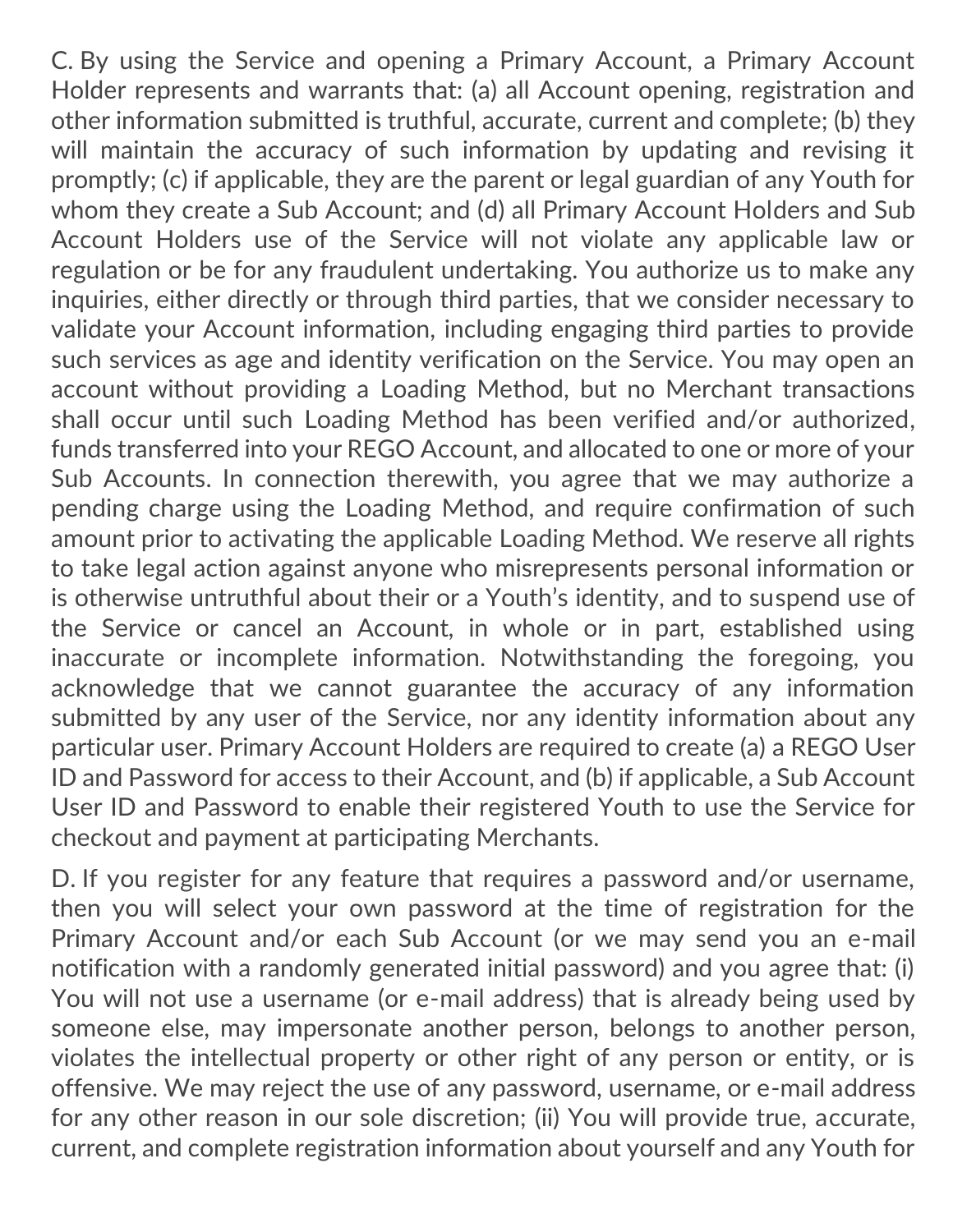which you establish a Sub Account in connection with the registration process and, as permitted, to maintain and update it continuously and promptly to keep it accurate, current, and complete; (iii) You are solely responsible for all activities that occur under your Account and any associated passwords, and usernames – whether or not you authorized the activity, including, any activities related to any Youth Profile Sub Account you establish; (iv) You are solely responsible for maintaining the confidentiality of your passwords and for restricting access to your Device so that others may not access any password protected portion of the Service using your name, the name of your Youth, and any associated usernames or passwords; (v) You will immediately notify us of any unauthorized use of your Account and any associated passwords or usernames, or any other breach of security; (vi) You will not sell, transfer, or assign your account or any account rights; and (vii) at our sole discretion, we may opt to use text messages to your mobile number instead of emails.

E. We will not be liable for any loss or damage (of any kind and under any legal theory) to you or any third party arising from your inability or failure for any reason to comply with any of the foregoing obligations.

F. If any information that you provide, or if we have reasonable grounds to suspect that any information that you provide, is false, inaccurate, outdated, incomplete, or violates these Terms, any applicable Additional Terms, or any applicable law, then we may suspend or terminate your account. We also reserve the more general and broad right to terminate your account or suspend or otherwise deny you access to it or its benefits – all in our sole discretion, for any reason, and without advance notice or liability. Similarly, our Bank Partner has sole discretion to approve or deny your application for any accounts, products or other services they may provide now or in the future, or discontinue such accounts, products or other services, for any reason, subject to applicable law. We or the Bank Partner may limit or deny your access to any other aspect of our Services for any reason, subject to applicable law.

G. Terminating Your Account. You may terminate these Terms by closing your Primary Account at any time. You may also close any Sub Account without terminating your Primary Account at any time upon notice to us, or through the Service, and your Primary Account will remain active. Upon closure of a Primary Account and/or Sub Account, any pending transactions associated with that Account and/or Sub Account may be cancelled. We may terminate the Service and close your Primary Account or close or suspend any associated Sub Account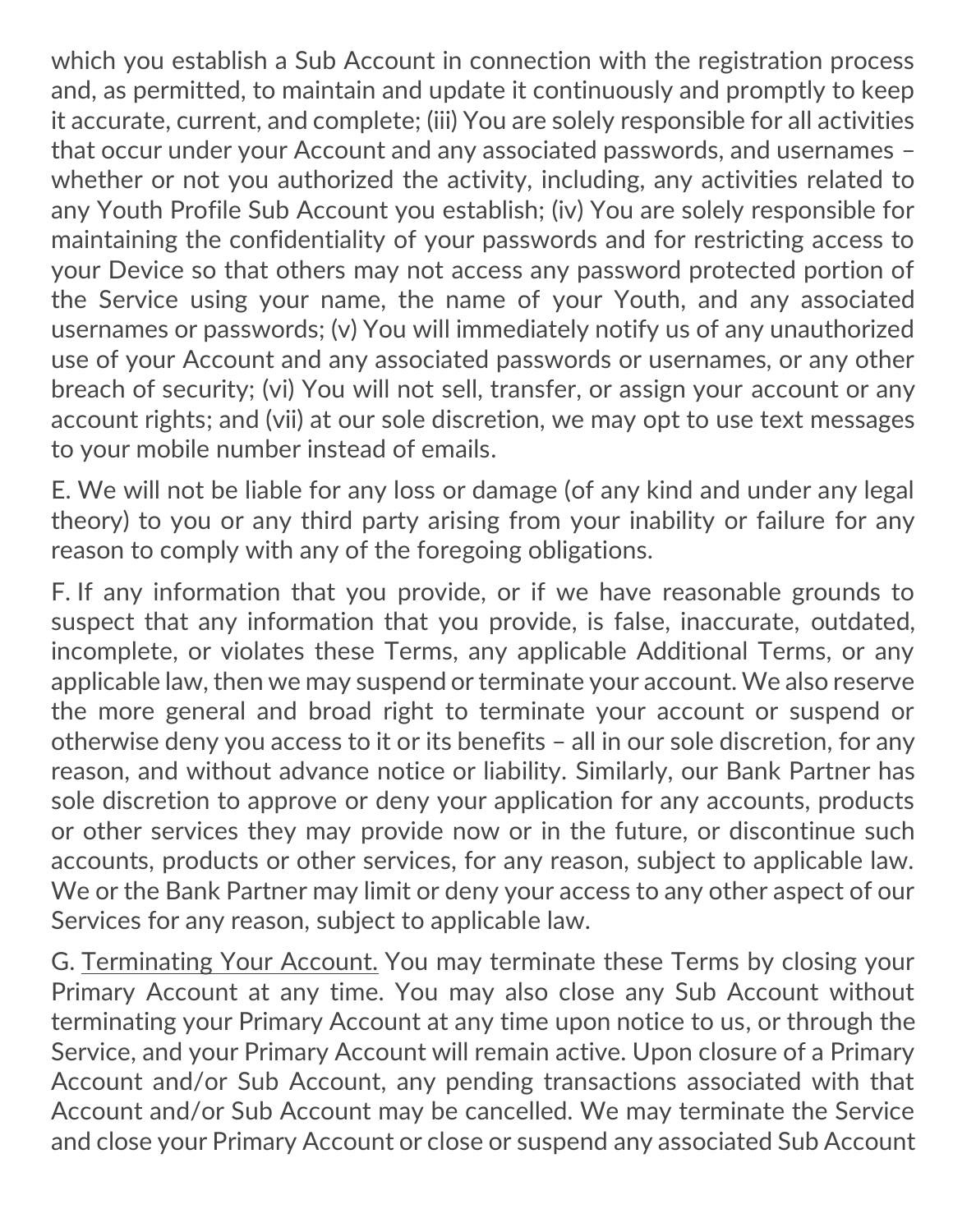for any reason at any time upon notice to you. If a Primary Account is terminated, any Sub Account associated with that Primary Account will terminate concurrently and automatically. Without limiting the foregoing, we may suspend the Service and access to your Account if (a) you have violated the terms of this Agreement, (b) you pose an unacceptable fraud risk to us, or (c) you provide false, incomplete, inaccurate, or misleading information (including without limitation any registration information) or otherwise engage in fraudulent or illegal conduct. We will not be liable to you for compensation, reimbursement, or damages on account of expenditures or commitments in connection with your use of the Service, or for any termination or suspension of the Service. Any termination of your Account does not relieve you of any obligations to pay any fees or costs accrued prior to the termination and any other amounts owed by you to us as provided in these Terms and/or any applicable Additional Terms. In addition to any provision that is reasonably necessary to accomplish or enforce the purpose of these Terms and/or any applicable Additional Terms, the following sections of these Terms survive and remain in effect in accordance with their terms upon the termination of this these Terms and/or your Account: 5, 13 through 17.

H. Fees and Limits. To the extent the Services or any portion thereof is made available for any fee, those fees will be charged against the Primary Account.

<span id="page-17-0"></span>(i) In the case of Loading, any such fees may have been already been subtracted from the funds being transferred into the Primary Account.

(ii) In the case of any current or future transaction fees related to Sub Account activity, these will be subtracted from the balance of the Primary Account. Primary Account Holders, therefore, are required to keep a sufficient balance in their account to cover such fees. In the event there are not sufficient funds in the Primary Account, you agree to pay us these fees within thirty (30) days. We reserve the right to deactivate or close any accounts with overdue fees in accordance with Section 4.G above. If you dispute any charges you must let us know within sixty (60) days after the date that we charge you.

(ii) In the case of Subscription fees, you will be required to select a form of payment and provide information to us or our authorized representative (e.g. Apple) regarding your form of payment when downloading the app from the App Store. You represent and warrant to us that such information is true and that you are authorized to use the payment instrument. You will promptly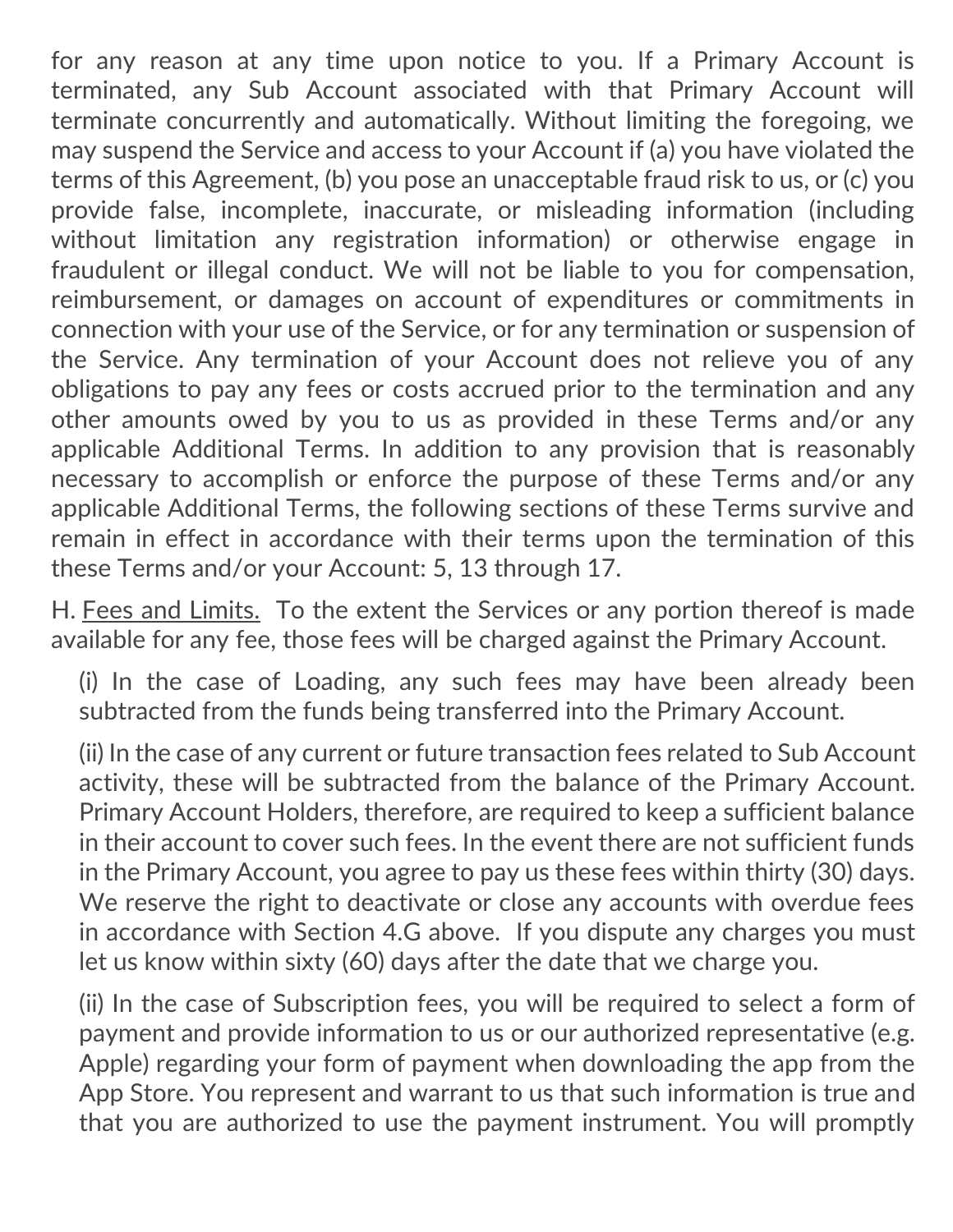update your account information with any changes (for example, a change in your billing address) that may occur.

(iv) We reserve the right to change our prices. If we do change prices, we will provide notice of the change to you in accordance with Section 8 below, at least 30 days before the change is to take effect. Your continued use of the service after the price change becomes effective constitutes your agreement to pay the changed amount.

(v) You are responsible for all taxes associated with the services other than U.S. taxes based on our net income.

(vi) We may, at our discretion, impose limits on the amount and/or the number of payments you can send and receive.

| Activity              | Fee                    |
|-----------------------|------------------------|
| <b>Fund Loading</b>   | \$0.00                 |
| Peer-to-Peer Transfer | \$0.00                 |
| Purchases             | 0%                     |
| Subscription          | Free for 1st 12 months |

(vii) Current Fee Schedule

(viii) We reserve the right to waive fees at our sole discretion.

#### [Return to Terms summary and navigation](#page-2-0)

#### **5. Loading Method; Payment Transactions; Prohibited Uses; Refunds; and Gift Cards**

A. Loading Method. As set forth above, Primary Account Holders are required to provide us with all necessary information for the Loading Method that will be used to transfer funds from an external account to the Parent Account. BY PROVIDING PAYMENT METHOD INFORMATION, PRIMARY ACCOUNT HOLDER EXPRESSLY AUTHORIZES REGO, ITS AGENTS, SERVICE PROVIDERS AND PROCESSORS TO CHARGE OR DEBIT THE PAYMENT METHOD FOR ALL PAYMENT TRANSACTIONS. Your authorization will remain in full force and effect while you maintain your Account and for any Payment Method listed, unless you change your Payment Method or close your Account. We may use the services of one or more third party, hosting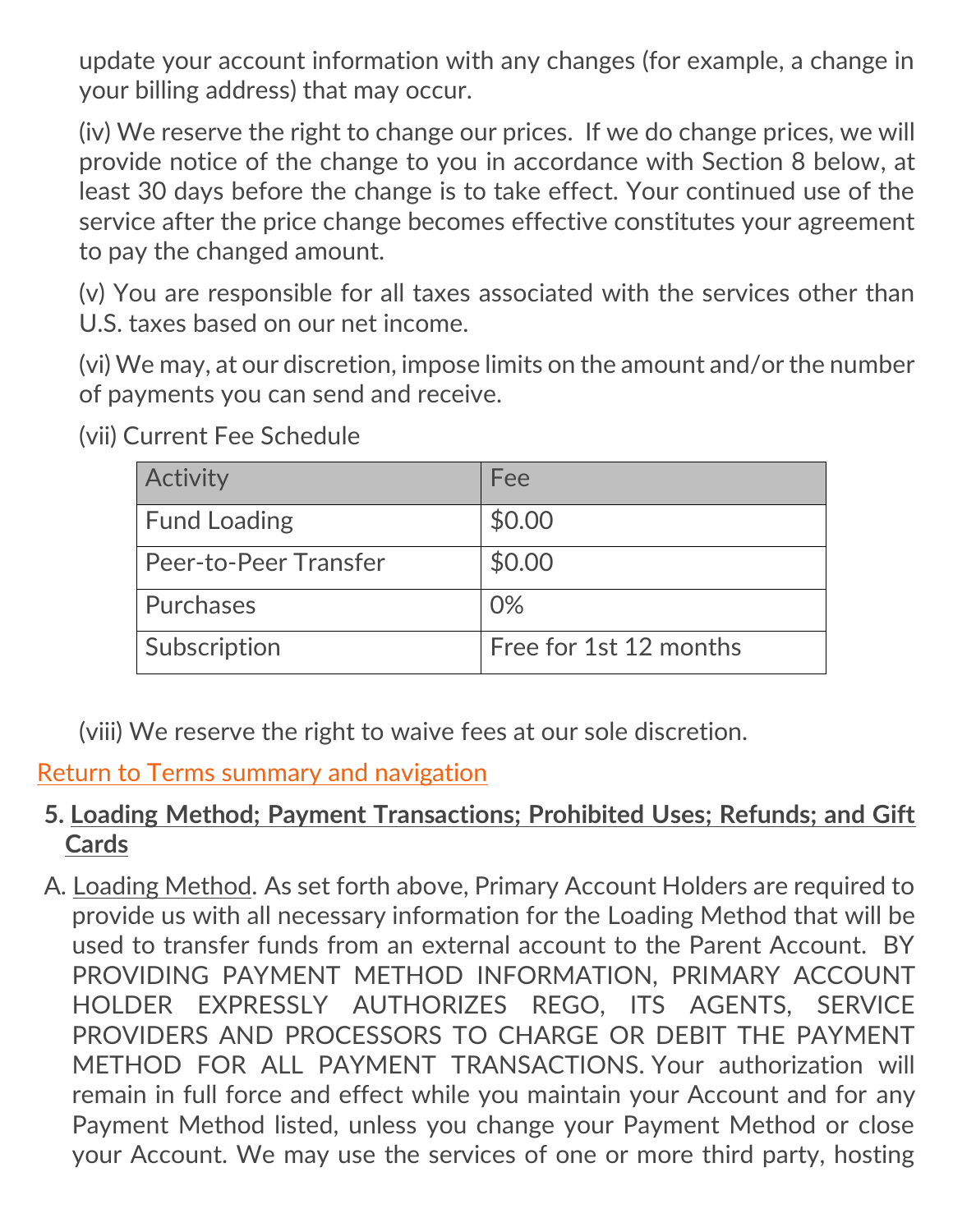providers, processors and/or financial institutions (each a "Processor") to process a Loading Transaction initiated through the Service. We may delay, suspend or refuse to process a Payment Transaction if we suspect the Payment Transaction is unauthorized, fraudulent, suspicious or otherwise unusual based on prior transaction activity or other fraud controls. We are not responsible for any fees or interest charged directly by your card issuer.

B. Linking Bank Accounts. If enabled by Service for your Parent Account, you may link your bank account or other external account at a third-party financial institution with us for online transfers between your linked account(s) and your Parent Account. If enabled by Service, you may link your external account(s) with your Parent Account by (i) logging into your financial institution via Service's Website or Mobile App, or (ii) by providing the account number and routing number for the external account and verifying the two (2) micro deposits we send to your external account the next business day. We may also verify your control of the external account by requiring you to submit proof of ownership of the external account(s). All linked accounts must be with financial institutions in the United States. We may decline the use of any external account that we believe may present a risk to you and/or us. By logging into your linked account(s) through the Service's Website or Mobile App, you authorize us to view your account history and profile, including, but not limited to, your account and routing numbers, balance, transaction history, contact information, and other related information made available by such external financial institution; furthermore, you understand this information may be used to transact on your behalf and perform other services subject to our Privacy Policy. When adding an external account, you represent and warrant that you are owner of and have the right to access, use and authorize us to use the account for information and funds transfer purposes. If any of your linked accounts has a joint account holder, you represent and warrant that the joint account holder has consented for you to represent both you and them, and to use the external account with the Service. If you do not have such consent, you should not use that external account and we will terminate your use of the linking service if we are notified of such a situation. If you close any of your external accounts, you are responsible for removing it as an account eligible for the linking service to avoid any transaction failure and possible charges related to a failed transaction. We are not responsible for any acts or omissions by the external financial institution or other provider of any linked external bank account, including, without limitation, any modification,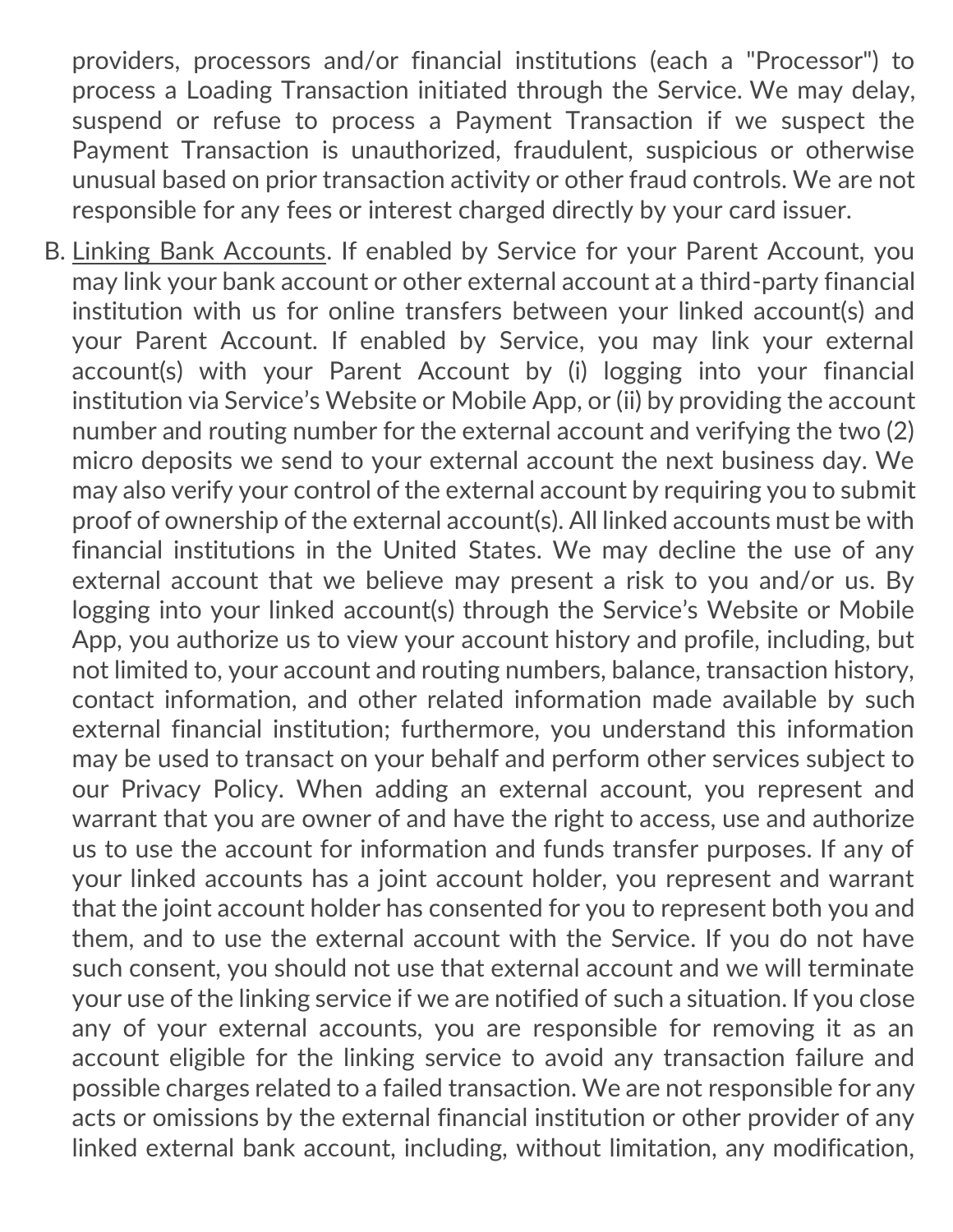interruption, or discontinuance of any linked external bank account by such financial institution, service provider or Service. By linking your external account, you are authorizing REGO to electronically debit your account when you request such a transfer via the Service's Website or Mobile App, and, if necessary, electronically credit your account to correct erroneous debits. We reserve the right to cancel or suspend transactions due to fraud or compliance related concerns.

- C. Prohibited Uses; Unauthorized Account Activity. You and any of your Sub Account Holder(s) may not use the Services to engage in activities that may be illegal for minors under federal and/or state or local laws; including, but not limited to the purchase of alcohol, tobacco or adult oriented content. You may not use your Account to fund any account that is set up to facilitate internet gambling. We reserve the right to limit or close an Account if we believe that the Account is associated with any prohibited use. If you believe that there is an error or unauthorized Payment Transaction or activity associated with your Account, you should contact us immediately at [support@regopayments.com](mailto:support@regopayments.com) or such other customer service contact address posted on the Service.
- D. Products Purchased Using the Service; Refunds. When you or your Sub Account Holder(s) use the Service, we will pass the Sub Account debit card details required to process the Payment Transaction to the Merchant for processing. We do not process the transaction ourselves. We may pass this information either directly to the merchant in encrypted fashion, or via another service such as Apple Pay or Google Pay. You hereby agree that we may use your Sub Account debit card details in this fashion. We make no claims as to and shall not be held responsible for the safety, quality, reliability, legality, or fitness for a particular purpose of products and services offered by Merchants and purchased using the Service, nor do we make any claims as to the accuracy of information provided by Merchants about a product or service. We do not guarantee a Merchant's ability to deliver a product or service. Please refer to the Merchant's terms of use or sale for more information about their warranties and responsibilities to you. When an order is made using our Service, the Merchant may not accept the order. You agree not to hold liable for any damages resulting from the rejection of an order placed with a Merchant. We may not process a charge from your Sub Account debit card when a Merchant rejects your order. The Merchant, and not REGO, is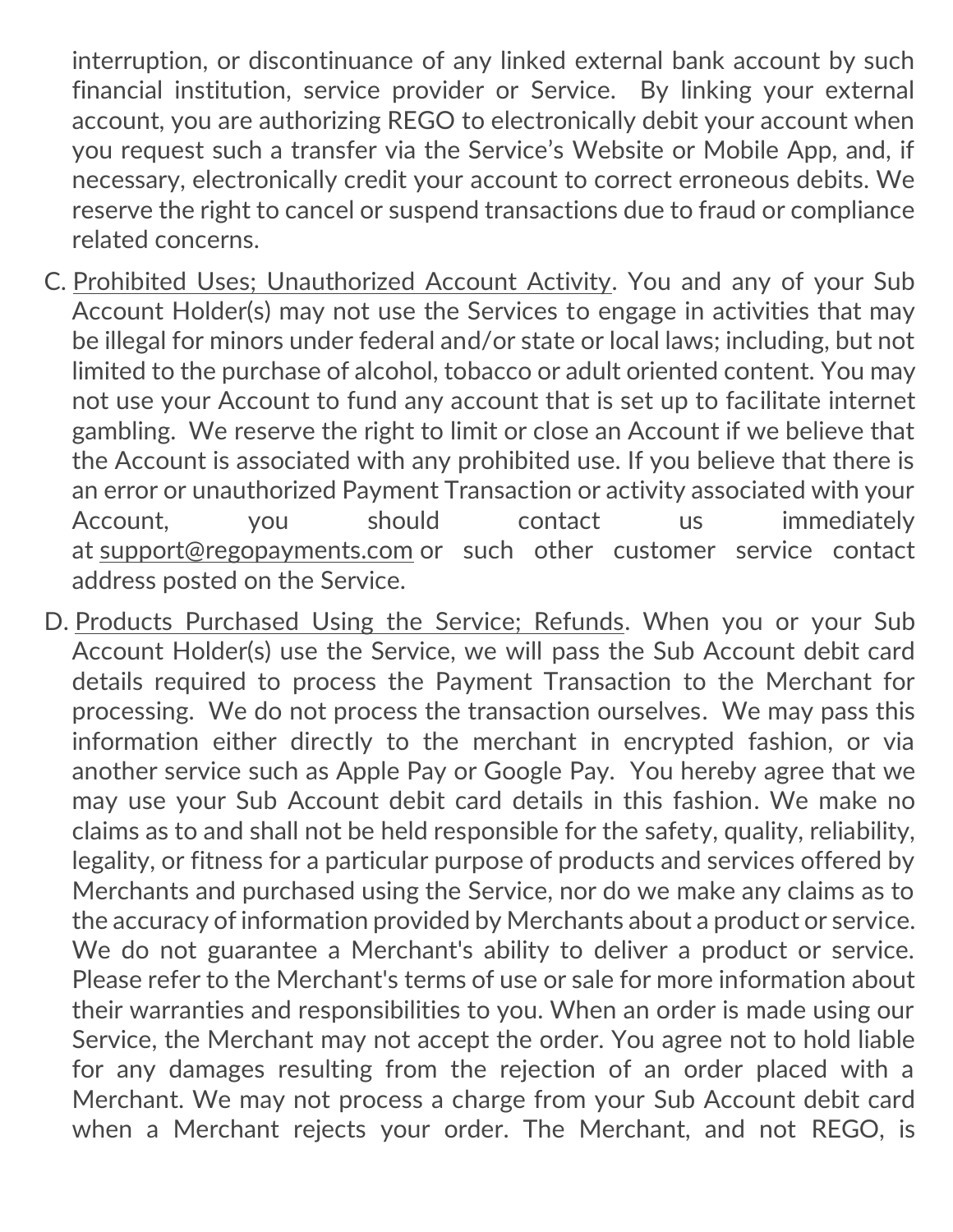responsible for refunding or compensating you for defective, damaged, or returned items. Please refer to the Merchant's refund and return policy for whether and how returns, refunds, and cancelled orders will be accepted and processed.

- E. Our Store and Gift Cards. In accordance with this Agreement, Users agree that any transactions made online via the REGO app, including the purchase of gift cards, shall be, if present, bound by the Additional Terms located on such portion of the Service. REGO shall not be responsible for the use of the gift card after its purchase through the store, except as set forth in the applicable Additional Terms. Any further use of the gift card shall be governed by the applicable terms and conditions of the respective issuer and merchant.
- <span id="page-21-0"></span>F. Payment Transactions. The debit card associated with a given Sub Account will be used to pay for the purchase of goods, products or services from approved participating Merchants that are either (a) within the limits set in the Sub Account(s) or elsewhere in their Account or (b) subsequently approved by a Primary Account Holder in response to a mobile app notification, text message, or other communication from REGO, that are initiated by a registered Youth or Primary Account Holder (a "Payment Transaction"). We may use the services of one or more third party, hosting providers, processors and/or financial institutions (each a "Processor") to process a Payment Transaction initiated through the Service. This may include electronically transmitting an encrypted version of the Sub Account debit card number to a merchant, or leveraging an intermediate service such as Apple Pay or Google Pay. This may also include providing the Sub Account debit card number to the parent so they may use it in registering for other third-party services, in accordance with the guidelines of such third-parties. Depending on the parental controls that have been enabled, we may move funds from a Parent Account to a Sub Account just in time for a transaction, rather than keeping the full balance available on the Sub Account debit card. This can help parents ensure funds are used appropriately. As part of this, we may transfer up to 10% more than the planned transaction amount (the "Variance") to the Sub Account debit card in order to aid in the transaction concluding smoothly. Upon the conclusion of such a transaction, any remainder of that Variance would be transferred back to the Parent Account. This is intended to address issues including, but not limited to, discrepancies in rounding methods, preauthorization charges, and misestimation of taxes. Except for our limited role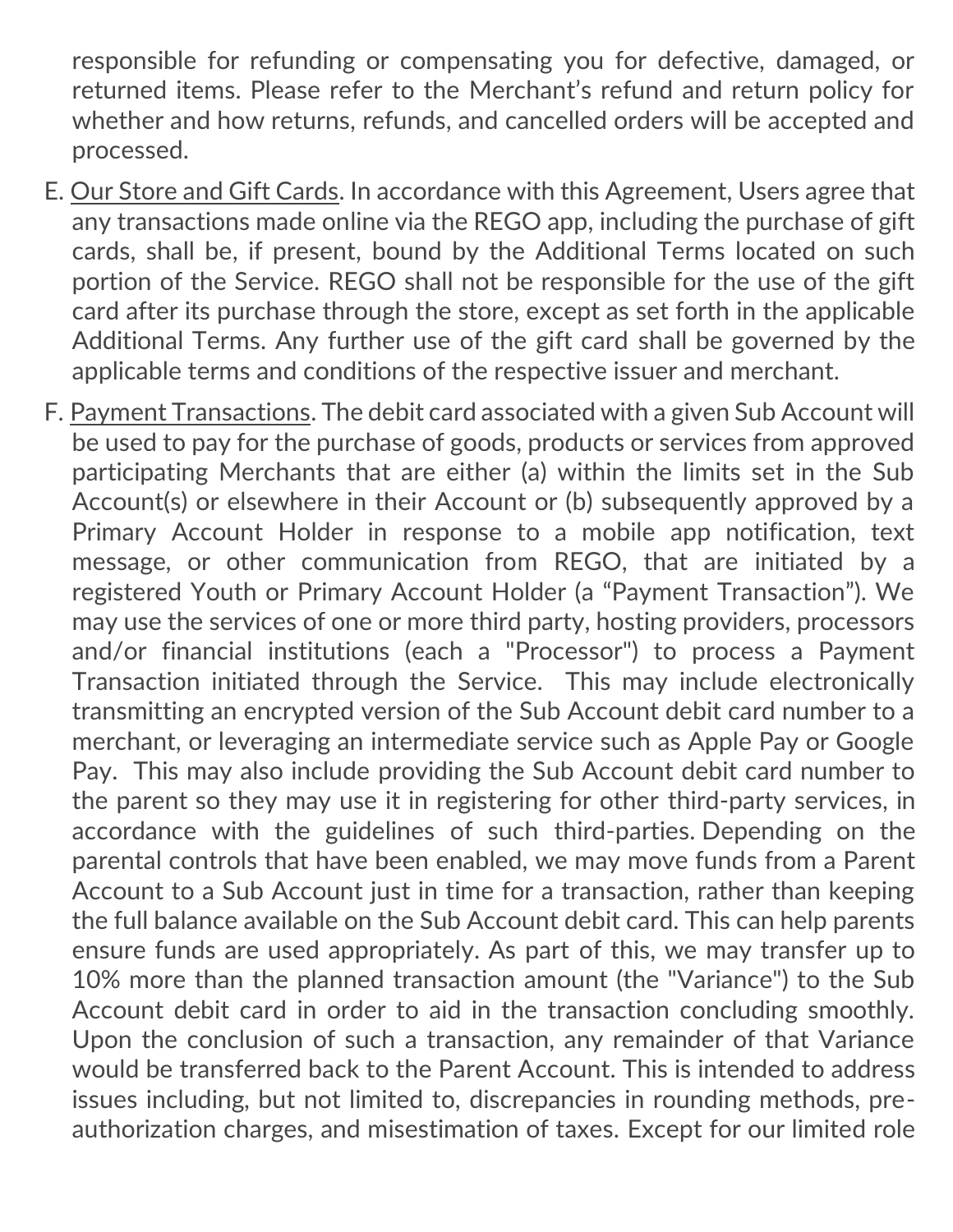in processing Payment Transactions, and automating the creation of the underlying debit cards and their corresponding bank accounts at a third-party bank, we are not involved in any underlying transaction between you or any person using your Account and a participating Merchant using the Service. We are not a bank and do not offer banking services.

- G. Minor Children Must Be Authorized by Parent or Legal Guardian. Any minor who uses our Services must do so only as authorized by their parent or legal guardian, who must themselves be of majority age. You acknowledge that these Terms will apply to you and each Sub Account, and you expressly accept these Terms on behalf of yourself and each Sub Account. You further agree to and accept full responsibility for any Sub Account's use of our Service, including (a) any transactions made by a Youth on your REGO Account; (b) any transaction made by a Youth even if the post date shown on your statement for that transaction occurs after the date you ask us to remove the Sub Account from your REGO Account; (c) any transaction made by others if a Sub Account allows them to use your REGO Account; (d) fees and charges resulting from any transaction made by a Sub Account or others if a Sub Account allows them to use your REGO Account; and (e) any other financial charges and legal liability that a Sub Account may incur in connection with their use of your REGO Account. You agree to allow us to discuss your REGO Account with a Sub Account, which includes giving him or her access to your transaction history and REGO Account information. You also agree that a Sub Account may use and receive information about the REGO Account the same way you do. By adding a Sub Account, you represent that you have permission from each one to allow us to share information about him or her as allowed by applicable law. This includes information we may get from you, any a Sub Account, and information about their transactions and use of our Service.
- H. Electronic Fund Transfer Disclosure Statement. The following disclosures are made in accordance with the federal law regarding electronic payments, deposits, transfers of funds and other electronic transfers to and from your account(s). There may be limitations on account activity that restrict your ability to make electronic fund transfers. Any such limits are disclosed in the appropriate agreements governing your account.

## (i) Definitions

Electronic Fund Transfer: Any transfer of funds, other than a transaction originated by check, draft or similar paper instrument, that is initiated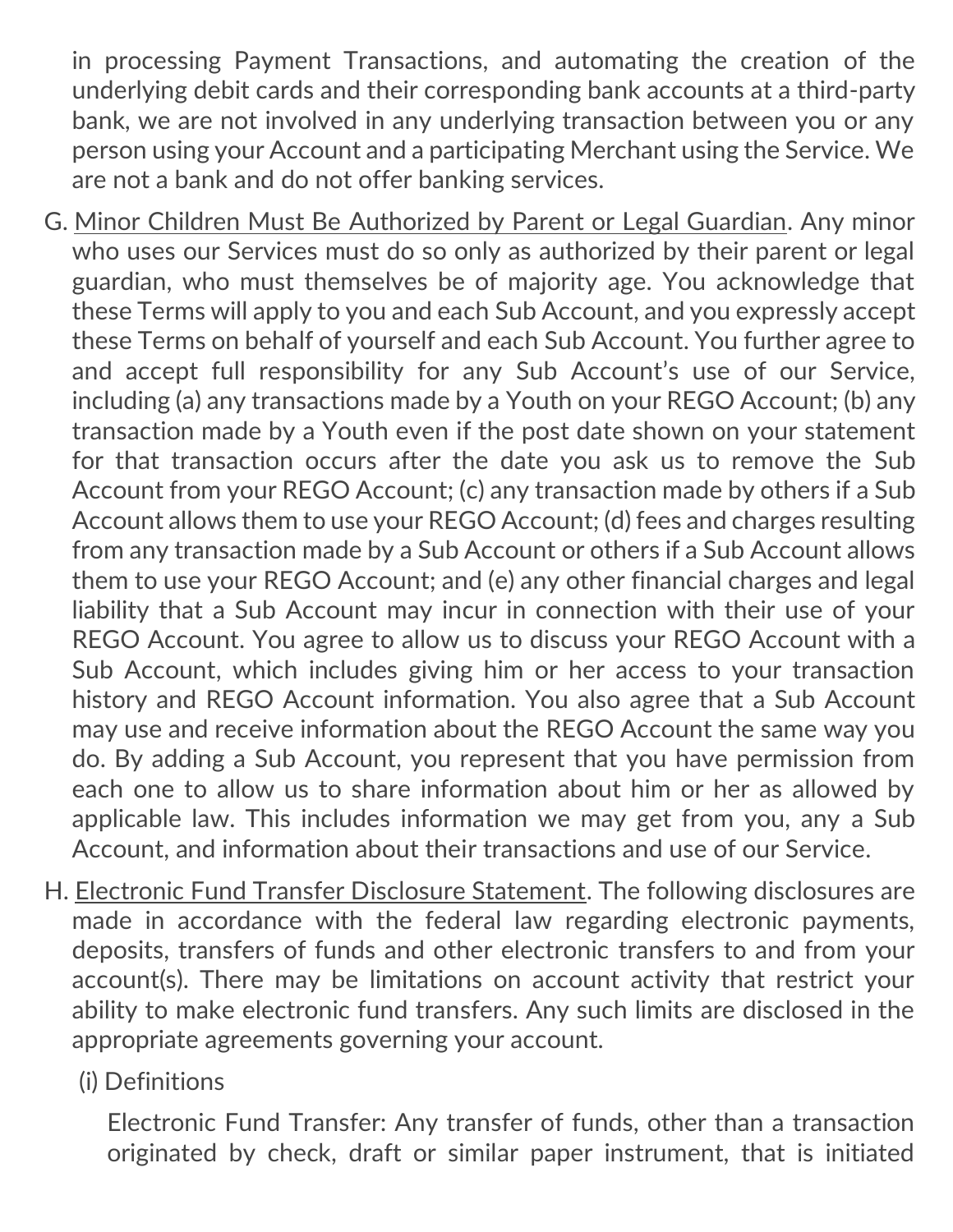through an electronic device or computer to instruct us to debit or credit an account. Electronic Fund Transfers include such electronic transactions as direct deposits or withdrawals of funds, transfers initiated via telephone, website or mobile application.

Preauthorized Electronic Fund Transfer: An Electronic Fund Transfer that you have authorized in advance to recur at substantially regular intervals; for example, direct deposits into or withdrawal of funds out of your account.

(ii) Your Liability

Authorized Transfers: You are liable for all Electronic Fund Transfers that you authorize, whether directly or indirectly.

Unauthorized Transfers: Tell us at once if you believe your account or PIN or Access Information (as defined below) is lost or stolen or has been or may be subject to unauthorized Electronic Fund Transfers. Support message us immediately to keep your possible losses to a minimum. You could lose all the money in your account(s). If you tell us within two (2) business days after learning of the loss or theft of your account access device, or after learning of any other unauthorized transfers from your account involving your account access device, you can lose no more than \$50 if Electronic Fund Transfers are made without your permission. For these transactions, if you DO NOT tell us within two (2) business days after learning of the loss, theft or unauthorized use, and we can establish that we could have prevented the unauthorized transfer(s) if you had told us in time, you could lose as much as \$500. Also, if your periodic account statement shows unauthorized transfers and you DO NOT tell us within sixty (60) days after the statement was delivered to you, you may not get back any money you lose after the sixty (60) day period if we can prove that we could have prevented the unauthorized transfer(s) if you had told us in time. If an extenuating circumstance (such as extended travel or hospitalization) prevents you from promptly notifying us of a suspected lost or stolen access device or of any other suspected unauthorized transfer(s), the time periods specified in this Section (5.G.ii) may be extended for a reasonable period.

I. Peer to Peer (P2P) Payments. Using the Service, you can send money to or request money from another REGO user for personal, non-commercial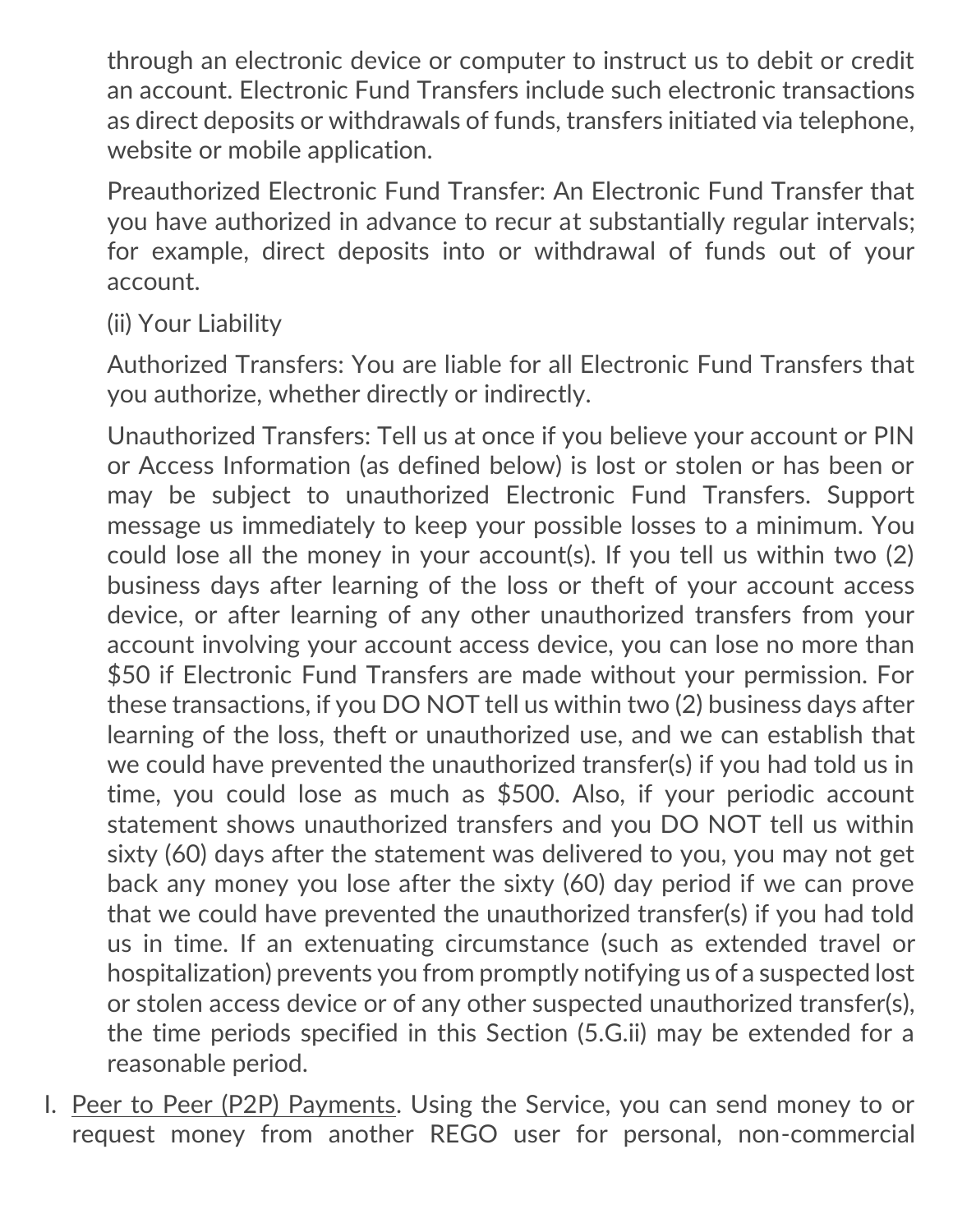purposes, through your REGO Account (each a"P2P Transfer"). All P2P Transfers are processed by our Bank Partner and are subject to these Terms as well as the terms of any other agreement you or the recipient of funds has with us and/or our Bank Partner.

(i) Authorizing a P2P Transfer

When you initiate a P2P Transfer, your payment instruction authorizes our Bank Partner to debit the deposit account associated with your REGO Account for the amount of the P2P Transfer and move the funds to your designated recipient. By authorizing a P2P Transfer, you also authorize our Bank Partner to initiate any other transactions necessary to correct errors or reverse payments that are rejected or returned. You may not use an external bank account or any other payment method to fund a P2P Transfer. You are solely responsible for ensuring you have sufficient available funds in your REGO Account necessary to complete any payments initiated through the Service. You agree to reimburse our Bank Partner for any fees, costs, or expenses it incurs as a result of insufficient or unavailable funds in connection with any P2P Transfer you initiate.

(ii) Fees and Taxes

We do not currently charge fees for P2P Transfers but we reserve the right to do so in the future. You are responsible for determining whether you owe any taxes as a result of your use of the P2P Transfer service and remitting such taxes to the appropriate authority.

(iii) Transaction Limits.

We may, at our discretion, impose limits on the amount and/or number of P2P Transfers you can send and receive. The limits on P2P Transfers are as follows: You may not send more than one thousand dollars (\$1,000) in any single transaction or in multiple transactions over a thirty (30) day period, and you may not receive more than one thousand dollars (\$1,000) in any thirty (30) day period. We or our Bank Partner may reject or reverse any transaction that would cause the sender or recipient of the P2P Transfer to exceed these limits, or if we or our Bank Partner determine in our sole discretion that the P2P Transfer was invalid for any reason. You agree that we will incur no liability if we are unable to complete any P2P Transaction or if we reverse a P2P Transfer because of: (a) the sender's insufficient available funds in their REGO Account; (b) malfunction of the P2P Transfer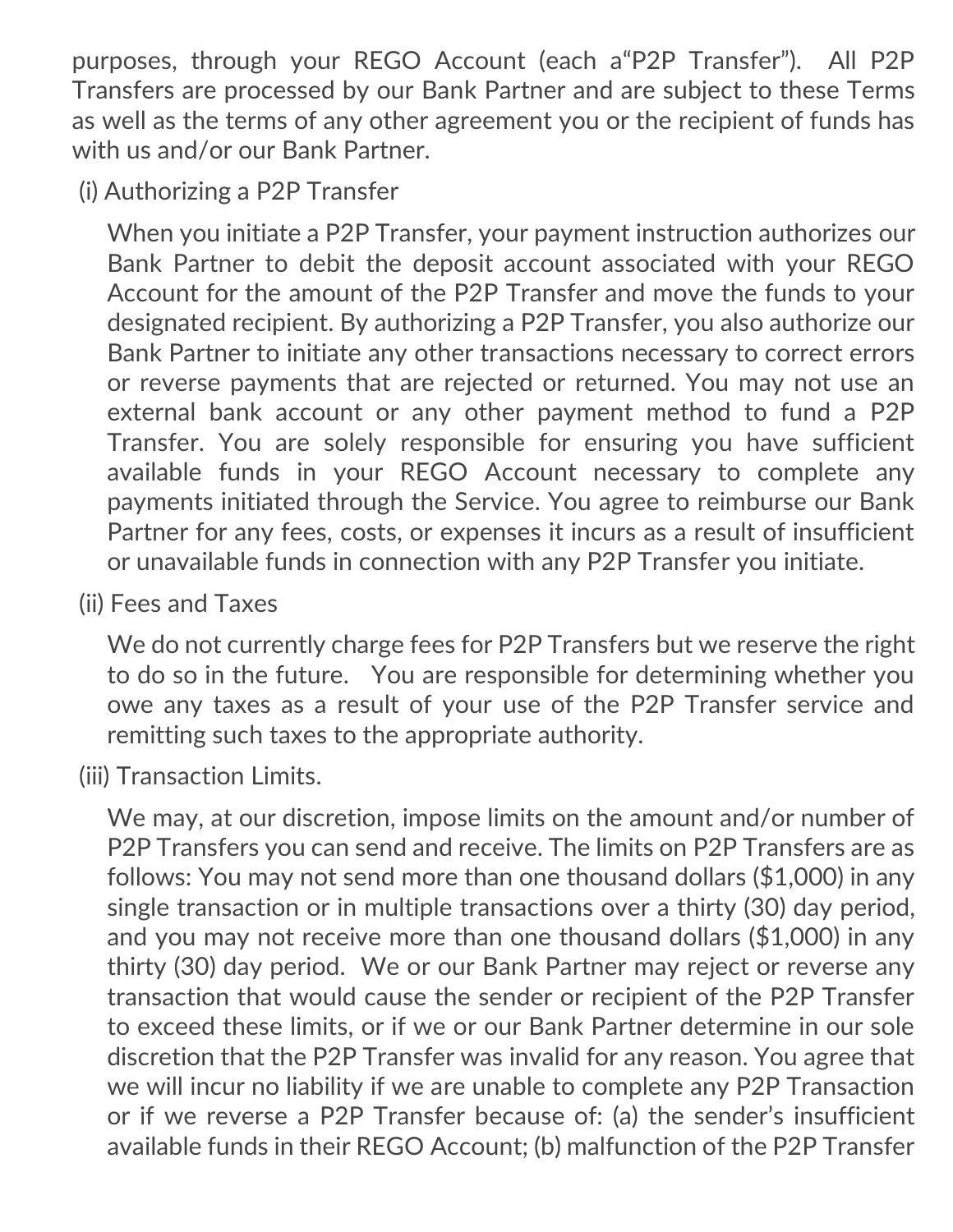Service due to circumstances beyond our control or due to circumstances that you were already aware of at the time you initiated your payment instruction; (c) failure of the recipient to receive the P2P Transfer; or (d) the transaction would cause the sender or recipient to exceed applicable transaction limits, or violate applicable law, these Terms, or any other agreement the sender or recipient has with us and/or our Bank Partner. We reserve the right to change these transaction limitations at any time, in our sole discretion, with or without notice to you.

(iv) Fraud, Monitoring.

We and our Bank Partner review P2P Transfer activity at various times for, among other things, suspicious or illegal activity, and whether a P2P Transfer complies with applicable law, these Terms, or any other agreement the sender or recipient has with us and/or our Bank Partner. In connection with our review process, we may require you to provide additional information and/or documentation to verify your identity. Your REGO Account and/or access to funds sent to you may be limited until verification is completed. Reviews may result in, among other things, (a) delayed, blocked or cancelled P2P Transfers; (b) money being held by our Bank Partner; (c) money being applied to amounts you owe to us or our Bank Partner, or used to offset loss incurred by us or our Bank Partner; (d) restriction, suspension, or termination of your REGO Account; (e) money being seized to comply with a court order, warrant, or other legal process; and/or (f) money you previously received being debited from your REGO Account and sent to our Bank Partner or the sender. Among other reasons, we or our Bank Partner may take these actions if you knowingly or unknowingly were a participant in a P2P Transfer that was made from a REGO Account without the appropriate authorization.

P2P TRANSFERS SHOULD ONLY BE USED TO TRANSACT WITH PEOPLE YOU KNOWN AND TRUST. DO NOT USE P2P TRANSFERS TO TRANSACT WITH PEOPLE YOU DON'T KNOW. IF YOU DO, AND WE LATER REVERSE THE P2P TRANSFER (WHICH MAY OCCUR IF IT IS DETERMINED THAT THIS AGREEMENT OR AN AGREEMENT GOVERNING A REGO ACCOUNT WAS VIOLATED, OR IF THE P2P PAYMENT WAS NOT AUTHORIZED), YOU COULD LOSE THE MONEY SENT IN THE P2P TRANSFER.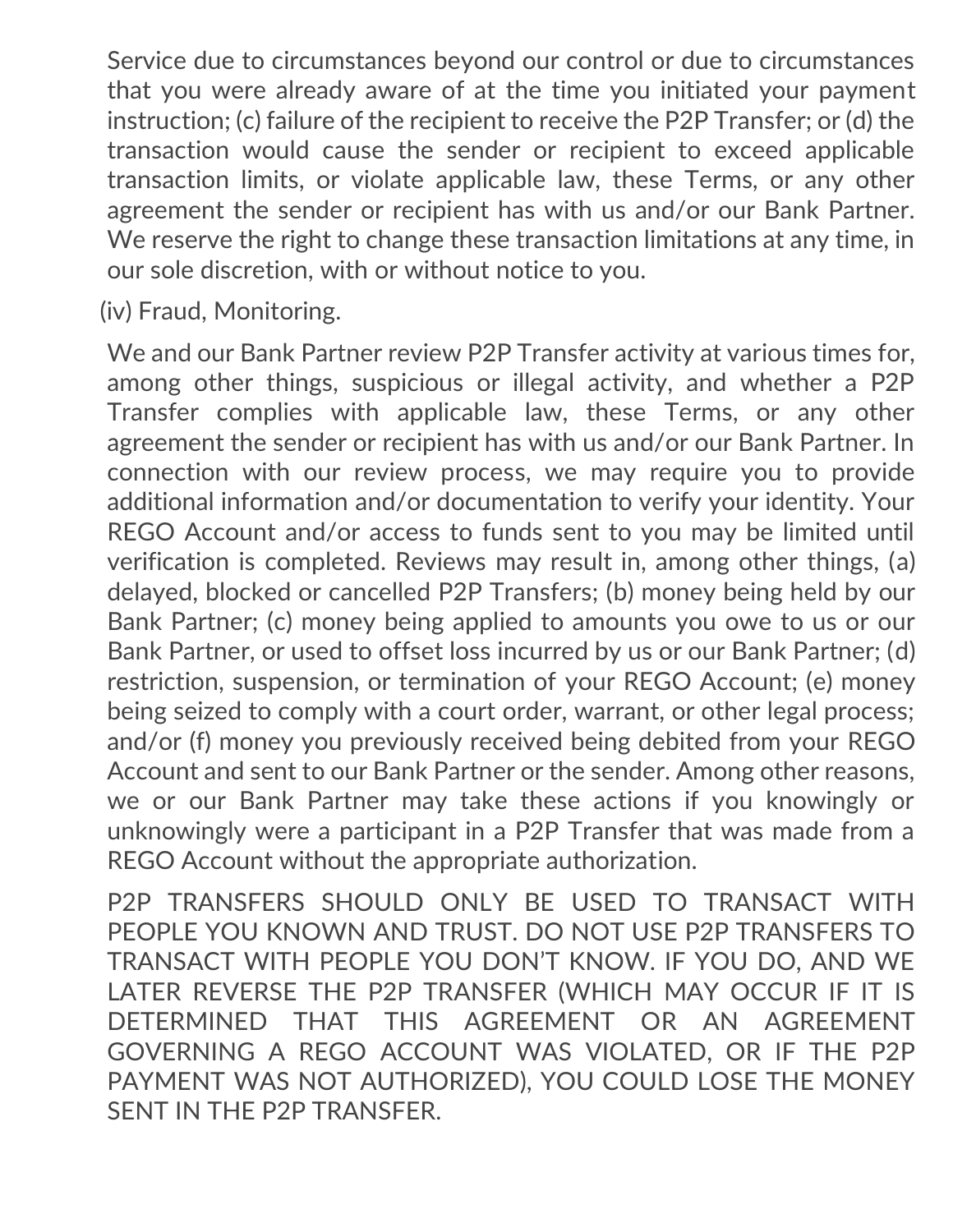If we, in our sole discretion, determine that you have engaged in abuse, misuse, or fraud in connection with using the P2P Transfer service, or that you attempt to do so, we may take any action, including: (a) reverse a deposit to your REGO Account that occurred as a result of a P2P Transfer; (b) temporarily suspend your ability to use the P2P Transfer service; (c) terminate your participation in the P2P Transfer Service; and/or (d) cancel or restrict your REGO Account.

## (v) Termination.

Any pending transactions at the time of termination, closure, or suspension of your REGO Account, or use of the P2P Transfer service will be settled. Any funds that we are holding in custody for you at the time of termination, suspension, or closure of your REGO Account, less any applicable fees, (a) may be made available for you in our Bank Partner's sole discretion and subject to the other conditions in these Terms and applicable law, and (b) we may require you to link a new bank account that has not been associated with your REGO Account to cash out such funds. If an investigation is pending at the time of closure, we may hold your funds until resolution of the investigation.

(vi) Refunds, Reversals and Chargebacks.

P2P Transfers may be invalidated or reversed by us or our Bank Partner if, among other reasons, we send cash to you in error, the funding transaction is declined or reversed, the P2P Transfer was unauthorized or unfunded, or the P2P Transfer was made for activities or reasons that violate these Terms or any other agreement you have with us or our Bank Partner. If the P2P Transfer you send or receive is invalidated for any reason, you may be liable to us or our Bank Partner for the full amount of the P2P Transfer, and our Bank Partner may recover the amount of the P2P Transfer (plus applicable fees, if any) from you. Our Bank Partner may recover the amount of the P2P Transfer from the sender or recipient in our sole discretion (subject to applicable law). When recovering the amount of an invalidated P2P Transfer from you, our Bank Partner may apply any cash sent to you in a subsequent P2P Transfer, debit cash from your REGO Account, engage in collection efforts to recover such amounts from you, place a limitation or restriction on your REGO Account, or take any other action authorized by these Terms or any other agreement you have with us or our Bank Partner.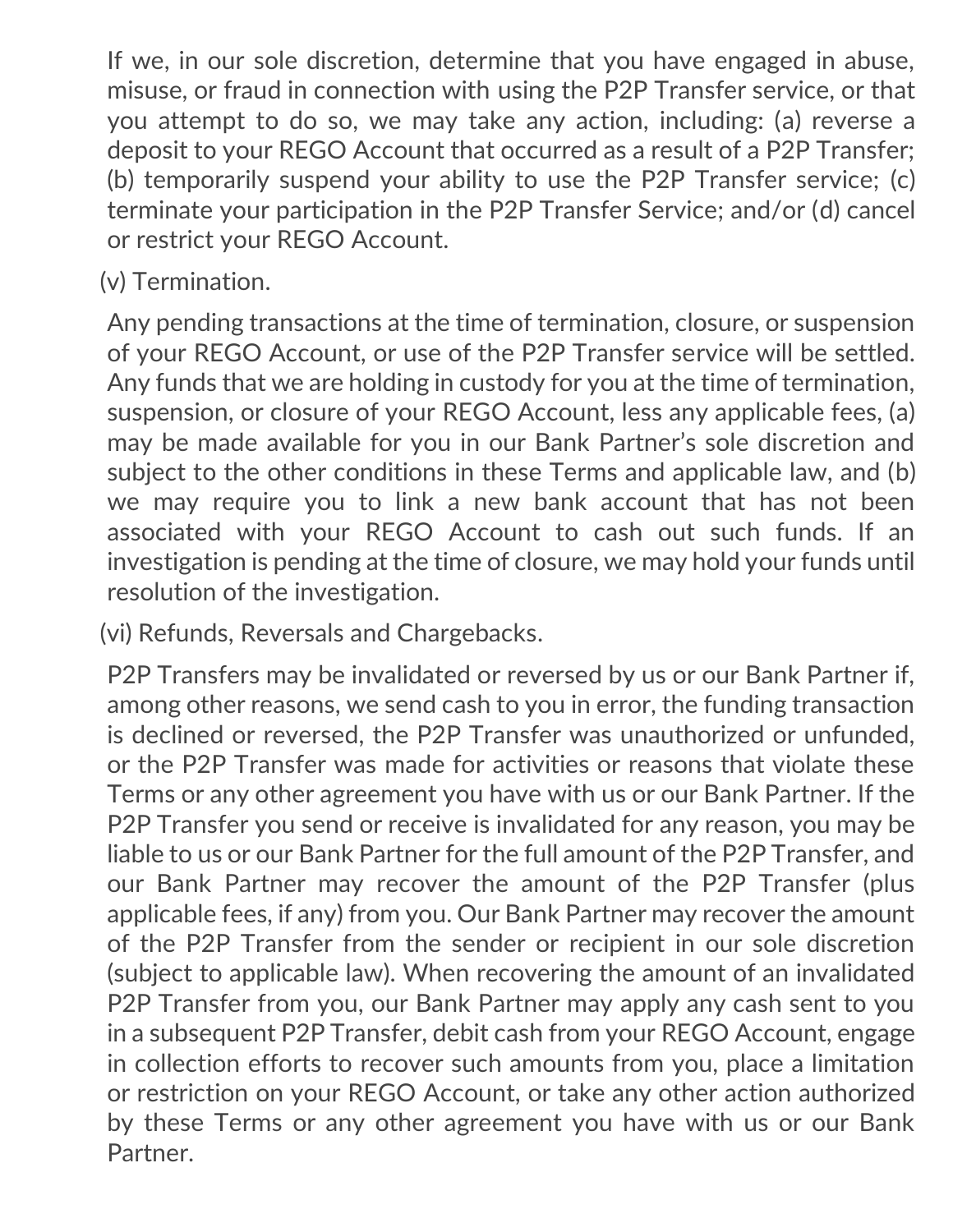(vii) Unauthorized P2P Transactions. To protect yourself from unauthorized P2P Transactions, you should regularly log into your REGO Account and review the activity on the account to ensure each transaction was authorized and accurately completed. If you believe your password or other access credentials have been stolen, compromised, or a transaction was made without your authorization, notify us IMMEDIATELY by writing to us at [support@regopayments.com.](mailto:support@regopayments.com) We are not responsible for resolving disputes between you and another REGO user with whom you engage in P2P Transfer transactions.

(viii) Stop Payment

Our ability to stop a P2P Transfer once you have initiated it will depend on when you notify us of your desire to stop the transaction, and whether our Bank Partner has begun to process the P2P Transfer or has a reasonable opportunity to act on your request to stop the payment. All P2P Transfer requests may be processed as soon as we receive them, and we and our Bank Partner may be unable to stop the P2P Transfer. Be aware that most P2P Transfers typically complete within seconds.

## [Return to Terms summary and navigation](#page-2-0)

## **6. Procedure for Alleging Copyright Infringement**

A. DMCA Notice. REGO asks our users to respect the intellectual property rights of others. It is our policy to respond appropriately to clear notices of alleged copyright infringement, as set forth more fully below. In REGO's sole discretion, REGO may remove content that may be infringing on another person's intellectual property rights with or without notice to the potential infringer. In accordance with the U.S. Digital Millennium Copyright Act ("DMCA") and other applicable law, REGO has adopted a policy of terminating, in appropriate circumstances and at REGO's sole discretion, users who are deemed to be repeat infringers. If we remove or disable access in response to a DMCA Notice (as defined below), we will make a good faith attempt to contact the owner or administrator of the affected site or content so that they may make a counter-notification.

If you own a copyright in a work (or represent such a copyright owner) and believe that your (or such owner's) copyright in that work has been infringed by an improper posting or distribution of it via the Service, then you may send us a written notice that includes all of the following: (i) a legend or subject line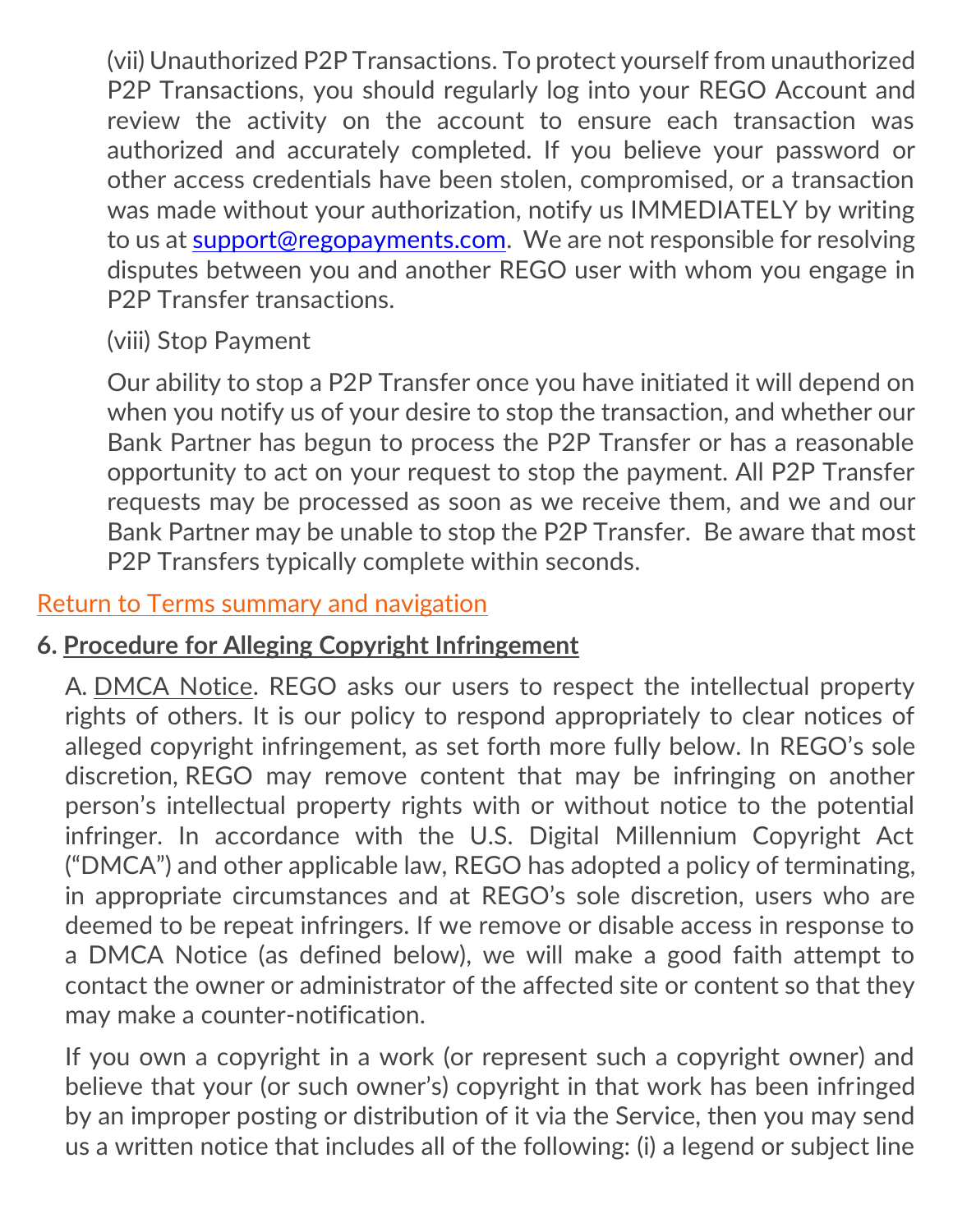that says: "DMCA Copyright Infringement Notice"; (ii) a description of the copyrighted work that you claim has been infringed or, if multiple copyrighted works are covered by a single notification, a representative list of such works; (iii) a description of where the material that you claim is infringing or is the subject of infringing activity is located that is reasonably sufficient to permit us to locate the material (please include the URL of the Service on which the material appears); (iv) your full name, address, telephone number, and e-mail address; (v) a statement by you that you have a good faith belief that use of the material in the manner complained of is not authorized by the copyright owner, its agent, or the law; (vi) a statement by you, made under penalty of perjury, that all the information in your notice is accurate, and that you are the copyright owner (or, if you are not the copyright owner, then your statement must indicate that you are authorized to act on the behalf of the owner of an exclusive right that is allegedly infringed); and (vii) your electronic or physical signature.

REGO will only respond to DMCA Notices that it receives by mail, e-mail, or facsimile at the addresses below:

By Mail: REGO Payment Solutions, Inc., 325 Sentry Parkway, Suite 200, Blue Bell PA 19422, Attention: Legal Counsel

By E-Mail: [dmca@regopayments.com](mailto:dmca@regopayments.com)

By Phone: (267) 465-7530

REGO may elect to not respond to DMCA Notices that do not substantially comply with all of the foregoing requirements, and REGO may elect to remove allegedly infringing material that comes to its attention via notices that do not substantially comply with the DMCA.

Without limiting REGO's other rights, REGO may, in appropriate circumstances, terminate a repeat infringer's access to the Service and any other website owned or operated by REGO. See [Section 4](#page-13-0) , above.

B. Counter-Notification. If access on the Service to a work that you submitted to is disabled or the work is removed as a result of a DMCA Notice, and if you believe that the disabled access or removal is the result of mistake or misidentification, then you may send us a DMCA Counter-Notification to the addresses above. Your DMCA Counter-Notification should contain the following information: (i) a legend or subject line that says: "DMCA Counter-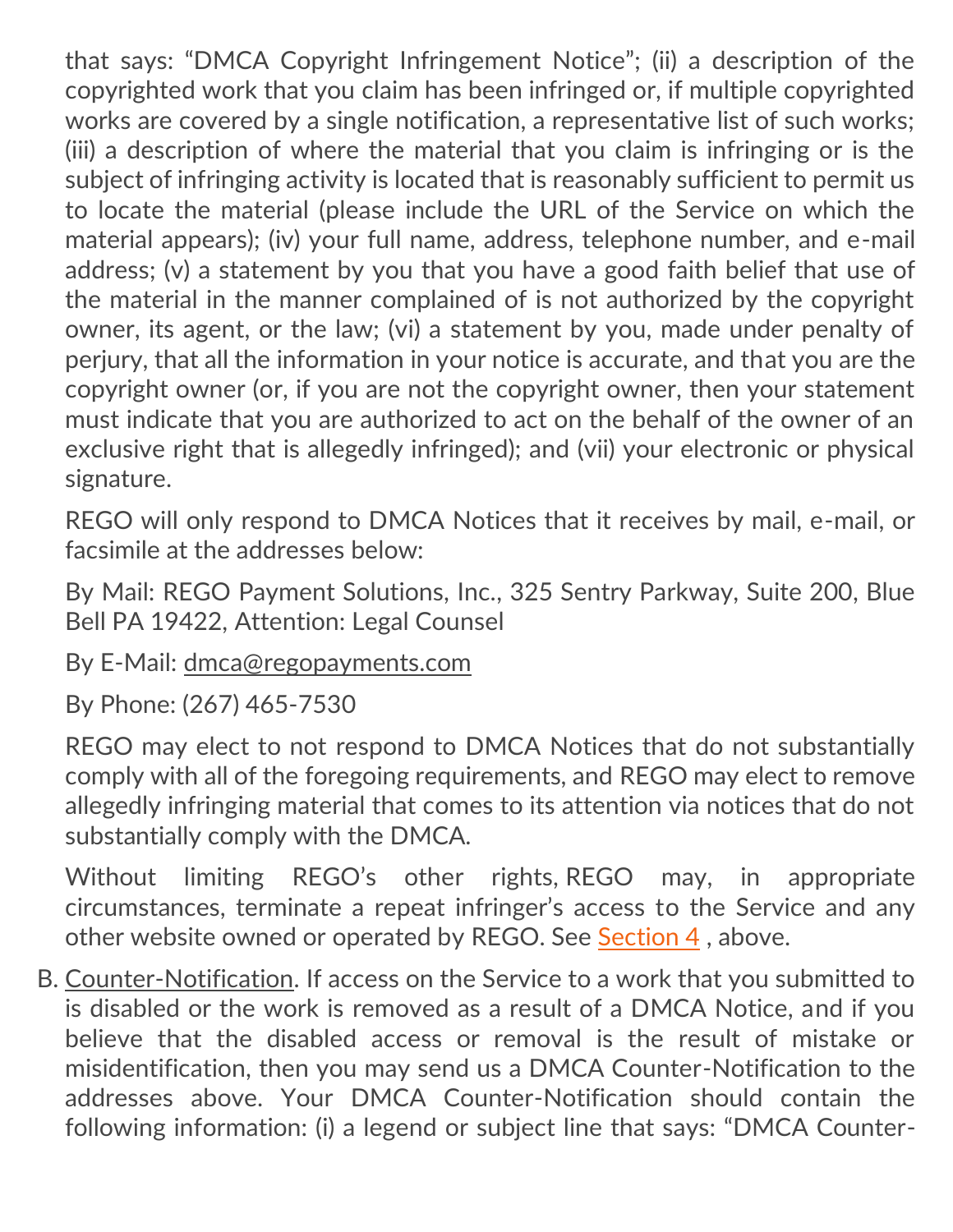Notification"; (ii) a description of the material that has been removed or to which access has been disabled and the location at which the material appeared before it was removed or access to it was disabled (please include the URL of the Service from which the material was removed or access to it disabled); (iii) a statement under penalty of perjury that you have a good faith belief that the material was removed or disabled as a result of mistake or misidentification of the material to be removed or disabled; (iv) your full name, address, telephone number, e-mail address, and the username of your account; (v) a statement that you consent to the jurisdiction of the Federal District Court for the judicial district in which your address is located (or, if the address is located outside the U.S.A., to the jurisdiction of the United States District Court for the First Judicial District of Pennsylvania), and that you will accept service of process from the person who provided DMCA notification to us or an agent of such person; and (vi) your electronic or physical signature.

If we receive a DMCA Counter-Notification, then we may replace the material that we removed (or stop disabling access to it) in not less than ten (10) and not more than fourteen (14) business days following receipt of the DMCA Counter-Notification. However, we will not do this if we first receive notice at the addresses above that the party who sent us the DMCA Copyright Infringement Notice has filed a lawsuit asking a court for an order restraining the person who provided the material from engaging in infringing activity relating to the material on the Service. You should also be aware that we may forward the Counter-Notification to the party who sent us the DMCA Copyright Infringement Notice.

## [Return to Terms summary and navigation](#page-2-0)

# **7. Procedure for Alleging Infringement of Other Intellectual Property**

<span id="page-29-0"></span>If you own intellectual property other than copyrights and believe that your intellectual property other than copyright has been infringed by an improper posting or distribution of it via the Service, then you may send us a written notice to the addresses set forth above that includes: (a) a legend or subject line that says: "Intellectual Property Infringement Notice" and (b) all the other information required for the DMCA notice above, except describing the other intellectual property alleged to have been infringed.

We will act on such notices in our sole discretion. Any user of the Service that fails to respond satisfactorily to REGO with regard to any such notice is subject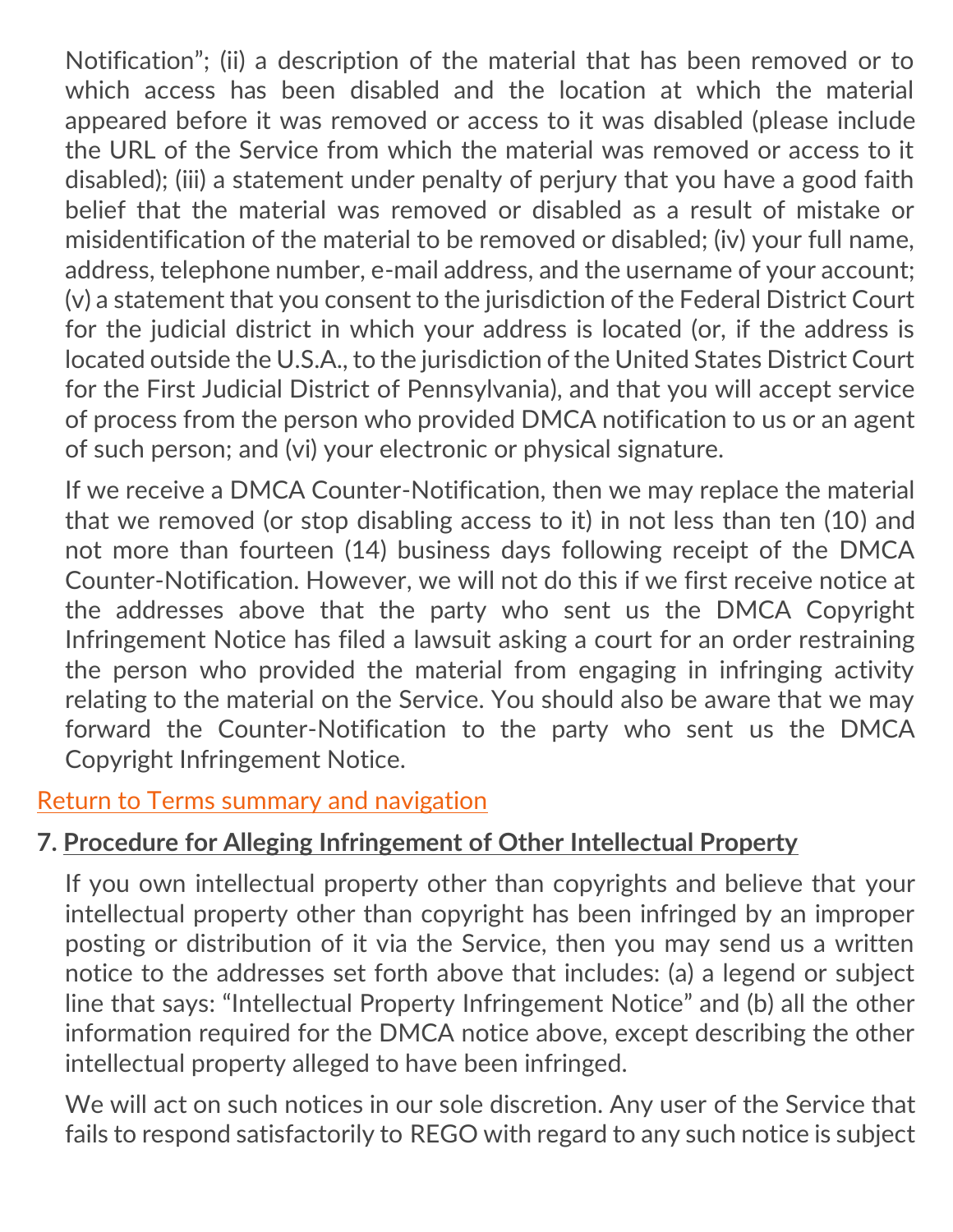<span id="page-30-0"></span>to suspension or termination. We may send the information that you provide in your notice to the person who provided the allegedly infringing material.

#### [Return to Terms summary and navigation](#page-2-0)

# **8. Notices, Questions and Customer Service**

You agree that: (1) we may give you notices of new, revised or changed terms and other important matters by prominently posting notice on the home page of the Service, or in another reasonable manner; and (2) we may contact you by e-mail, by SMS messaging associated with your mobile phone, via in-App messaging, or by mail sent to the address provided by you. We primarily communicate with you via your registered electronic address (e-mail and/or SMS messaging). By registering for the Service and accepting the terms of this Agreement, you affirmatively consent to receive notices electronically from us (your "Consent"). You agree that we may provide all communications and transactions related to the Service and your Account, including without limitation agreements related to the Service, amendments or changes to such agreements, disclosures, notices, transaction information, reports, policies (including without limitation notices about our Privacy Policy), responses to claims, and other customer communications that we may be required to provide to you by law or elect to provide you in electronic format (collectively, "Communications"). All Communications by us will be sent either (a) via e-mail or SMS messaging associated with your mobile phone, (b) by providing access to a website that we designate in an e-mail or SMS notice to you, (c) posting to the Site, or (d) via in-App messaging. All Communications will be deemed to be in "writing" and received by you when sent to you. You are responsible for creating and maintaining your own records of such Communications. You are responsible for any message, data rates or fees that your telephone service and/or Internet service provider charges in relation to such Communications. You must send notices to us at the designated e-mail address(es) on the Site or through the submission forms on the Site. We reserve the right to discontinue or modify how we provide Communications. We will give you prior notice of any change. Your continued Consent is required to use your Account. To withdraw your Consent, you will need to close your Account. We reserve the right to charge you a handling fee for any notices that we physically mail to you at your request or because your SMS or e-mail addresses fail. You agree to promptly notify us if you change your e-mail, mobile number or mailing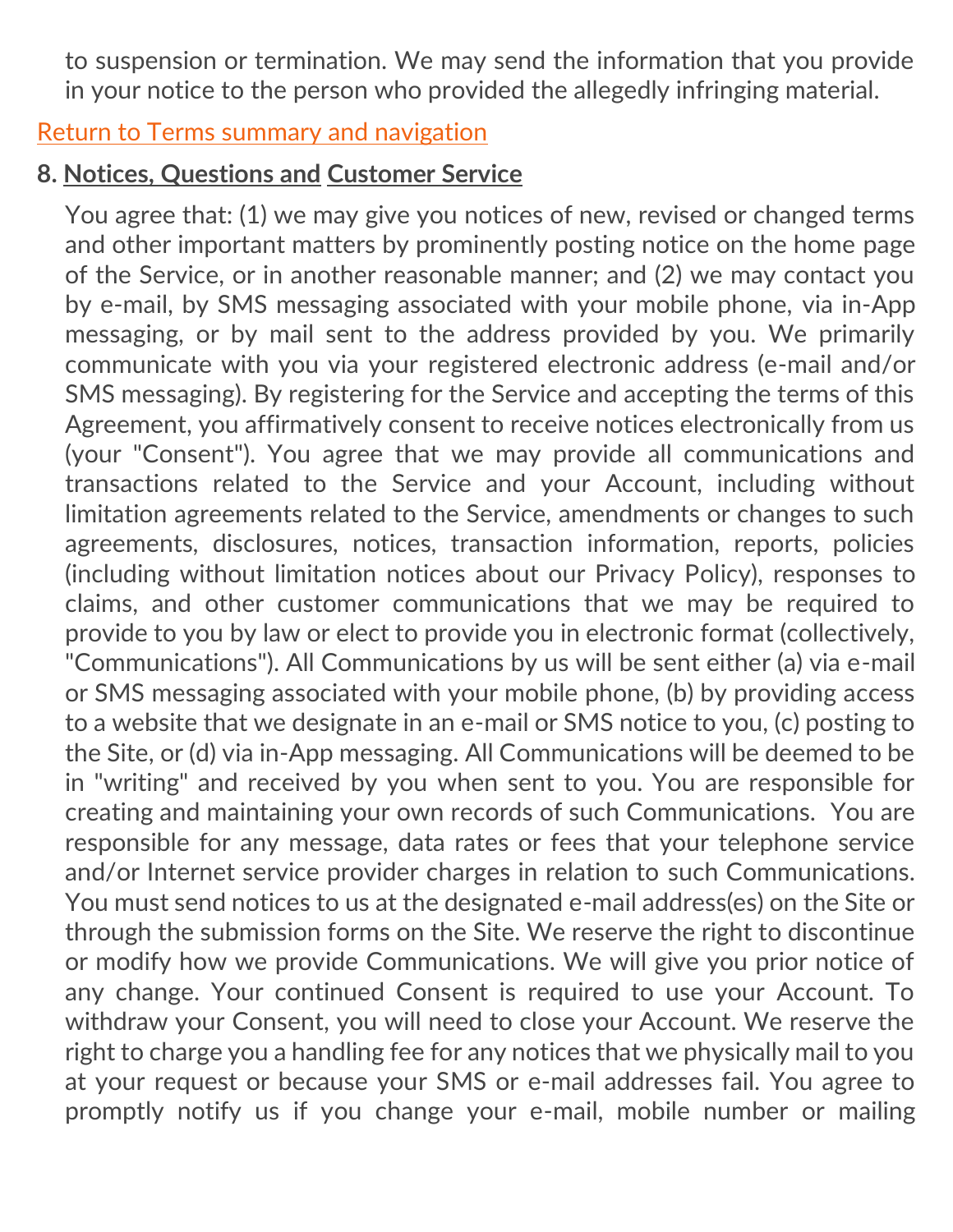address. All legal notices to us must be sent to REGO Payment Solutions, Inc., 325 Sentry Parkway, Suite 200, Blue Bell PA 19422, Attn: Legal Counsel.

If you have a question regarding using the Service, you may contact REGO Customer Support by sending an e-mail to [support@regopayments.com.](mailto:support@regopayments.com) You acknowledge that the provision of customer support is at REGO's sole discretion and that we have no obligation to provide you with customer support of any kind. We may provide you with customer support from time to time, at our sole discretion, provided that you have created an account and that you submit your customer support inquiries using such account.

<span id="page-31-0"></span>Bank services are provided through our banking software provider, SynapseFi. To report a complaint relating to the bank services, email [help@synapsefi.com.](mailto:help@synapsefi.com)

To facilitate Customer Service, you agree to be contacted by us, our agents, representatives, affiliates, or anyone calling on our behalf, at any telephone number you provide or at which you may be reached. You represent that the telephone numbers that you have provided to us are your contact numbers. You represent that you are permitted to receive calls at each of the telephone numbers you have provided to us.

#### [Return to Terms summary and navigation](#page-2-0)

#### **9. Product Specifications; Pricing; Typographical Errors**

We do our best to describe every product or service offered on this Service as accurately as possible. However, we are human, and therefore we do not warrant that product specifications, pricing, or other content on the Service is complete, accurate, reliable, current, or error-free. In the event of any errors relating to the pricing or specifications, REGO shall have the right to refuse or cancel any orders in its sole discretion. If we charged your debit card or other account prior to cancellation, we will issue a credit to your account in the amount of the charge. Applicable Additional Terms may apply. If a product you purchased from REGO is not as described, your sole remedy is to return it in unused condition, complete and undamaged, in the original packaging to the Merchant in accordance with its respective terms and conditions.

## [Return to Terms summary and navigation](#page-2-0)

#### **10. Links by You to the Service**

<span id="page-31-1"></span>We grant you a limited, non-exclusive, revocable, non-assignable, personal, and non-transferable license to create hyperlinks to the Service, so long as: (a) the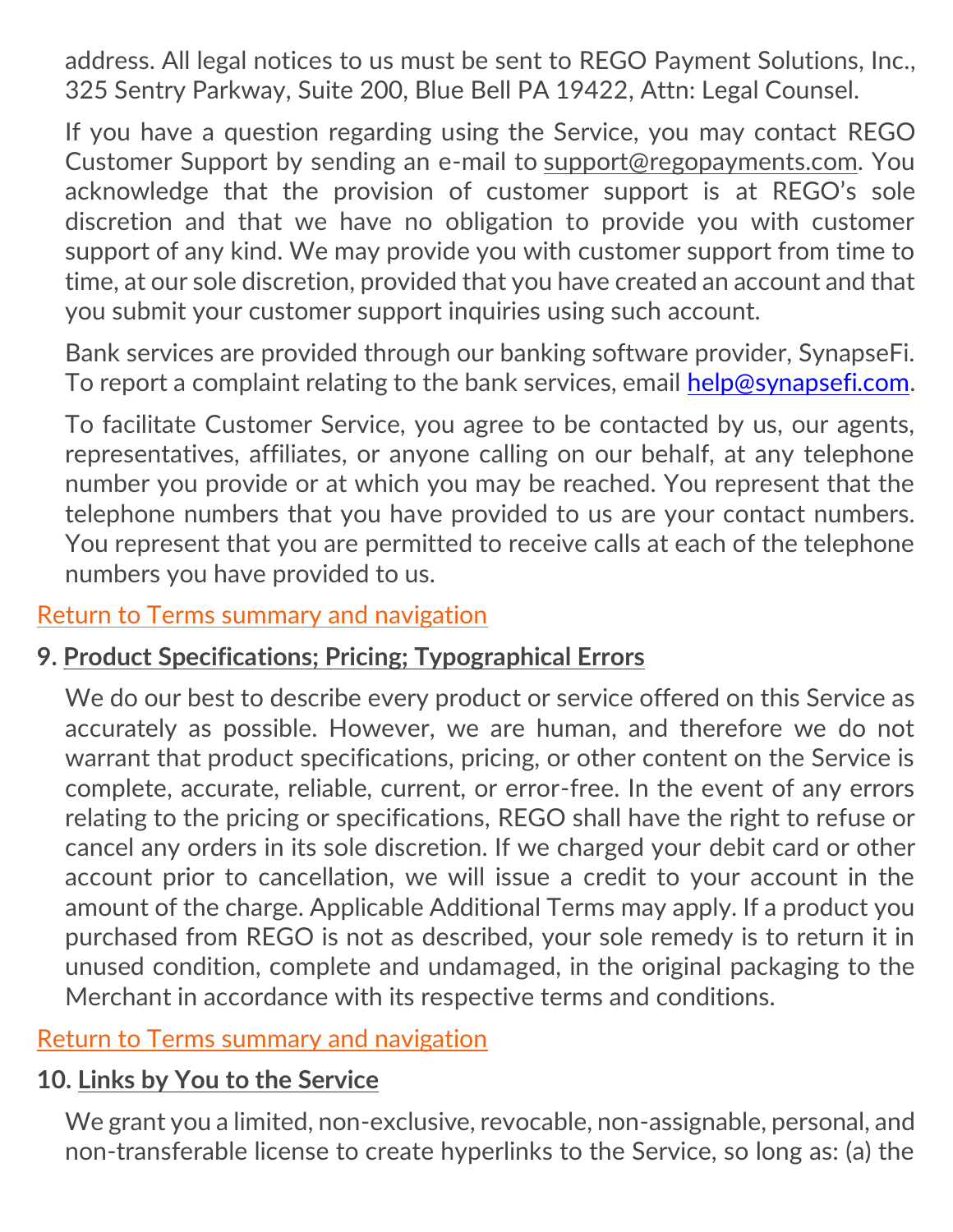links only incorporate text, and do not use any Trademarks, (b) the links and the content on your website do not suggest any affiliation with REGO or cause any other confusion, and (c) the links and the content on your website do not portray REGO or its products or services in a false, misleading, derogatory, or otherwise offensive matter, and do not contain content that is unlawful, offensive, obscene, lewd, lascivious, filthy, violent, threatening, harassing, or abusive, or that violate any right of any third party or are otherwise objectionable to REGO. REGO reserves the right to suspend or prohibit linking to the Site for any reason, in its sole discretion, without advance notice or any liability of any kind to you or any third party.

#### [Return to Terms summary and navigation](#page-2-0)

## **11. Linked-To Websites; Advertisements; Dealings with Third Parties**

<span id="page-32-0"></span>A. Third-Party Services; Advertisements. The Service may contain links to thirdparty sites that are not owned, controlled or operated by REGO, and the Service may also include links to third-party ads, tools, plug-ins and/or other content on the Service that link third-party sites (collectively, "Third-Party Services"), including websites operated by advertisers, licensors, licensees, and certain other third parties who may have business relationships with REGO. This may include the ability to register or sign in to our Services using Facebook Connect or other third party tools, and to post content on third party sites and services using their plug-ins made available on our Services. We may also host our content, apps and tools on Third-Party Services. REGO may have no control over the content, operations, policies, terms, or other elements of Third-Party Services, and REGO does not assume any obligation to review any Third-Party Services. REGO does not endorse, approve, or sponsor any Third-Party Services, or any third-party content, advertising, information, materials, products, services, or other items. Furthermore, REGO is not responsible for the quality or delivery of the products or services offered, accessed, obtained by or advertised at such sites. Finally, REGO will under no circumstances be liable for any direct, indirect, incidental or special loss or other damage, whether arising from negligence, breach of contract, defamation, infringement of copyright or other intellectual property rights, caused by the exhibition, distribution or exploitation of any information or content contained within these Third-Party Services. Any activities you engage in connection with any of the same are subject to the privacy and other policies, terms and conditions of use and/or sale, and rules issued by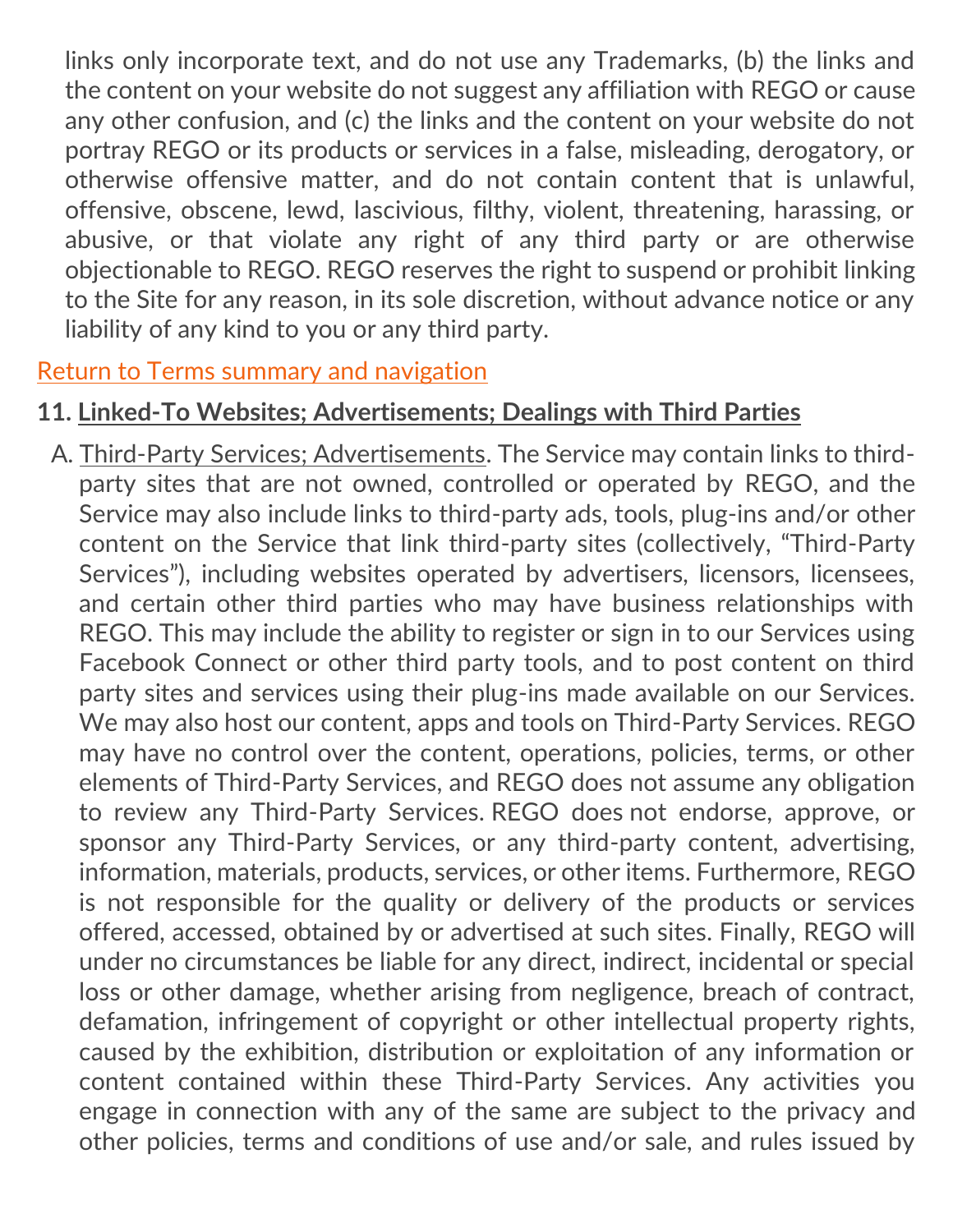the operator of the Third-Party Services. REGO DISCLAIMS ALL LIABILITY IN CONNECTION THEREWITH.

B. Dealings with Third Parties. Any interactions, correspondence, transactions, and other dealings that you have with any third parties found on or through the Service (including on or via Third-Party Services or advertisements) are solely between you and the third party (including issues related to the content of third-party advertisements, payments, delivery of goods, warranties (including product warranties), privacy and data security, and the like). REGO disclaims all liability in connection therewith.

#### [Return to Terms summary and navigation](#page-2-0)

#### **12. Wireless and Location-Based Features**

- <span id="page-33-0"></span>A. Wireless and Location-Based Features. The Service may offer certain features and services that are available to you via your wireless Device. These features and services may include the ability to access the Service's features and upload content to the Service, receive messages from the Service via mobile app notifications or SMS (the "Wireless Notifications "), access the geolocation services of the Device (the "Location-Based Features"), and download applications to your wireless Device (the "Wireless App") (collectively, "Wireless Features"). Standard messaging, data, and other fees may be charged by your carrier to participate in Wireless Features, for which you are responsible. Fees and charges may appear on your wireless bill or be deducted from your pre-paid balance. Your carrier may prohibit or restrict certain Wireless Features and certain Wireless Features may be incompatible with your carrier or Device. You should check with your carrier to find out what plans are available and how much they cost. Contact your carrier with questions regarding these issues. Account information and features may be limited when using the Wireless Features.
- B. Terms of Wireless and Location-Based Features. You agree that some of the Wireless Features for which you are registered may send communications via such features or apps to your Device regarding us or other parties. Further, we may collect information related to your use of the Wireless Features. You agree REGO may use Wireless Features as an aid in identifying you and reducing the risk of fraud. This includes, but is not limited to, collecting the geo-location of Youth at the moment of a transaction, and looking up the owner of a mobile number during the creation process of an Account. You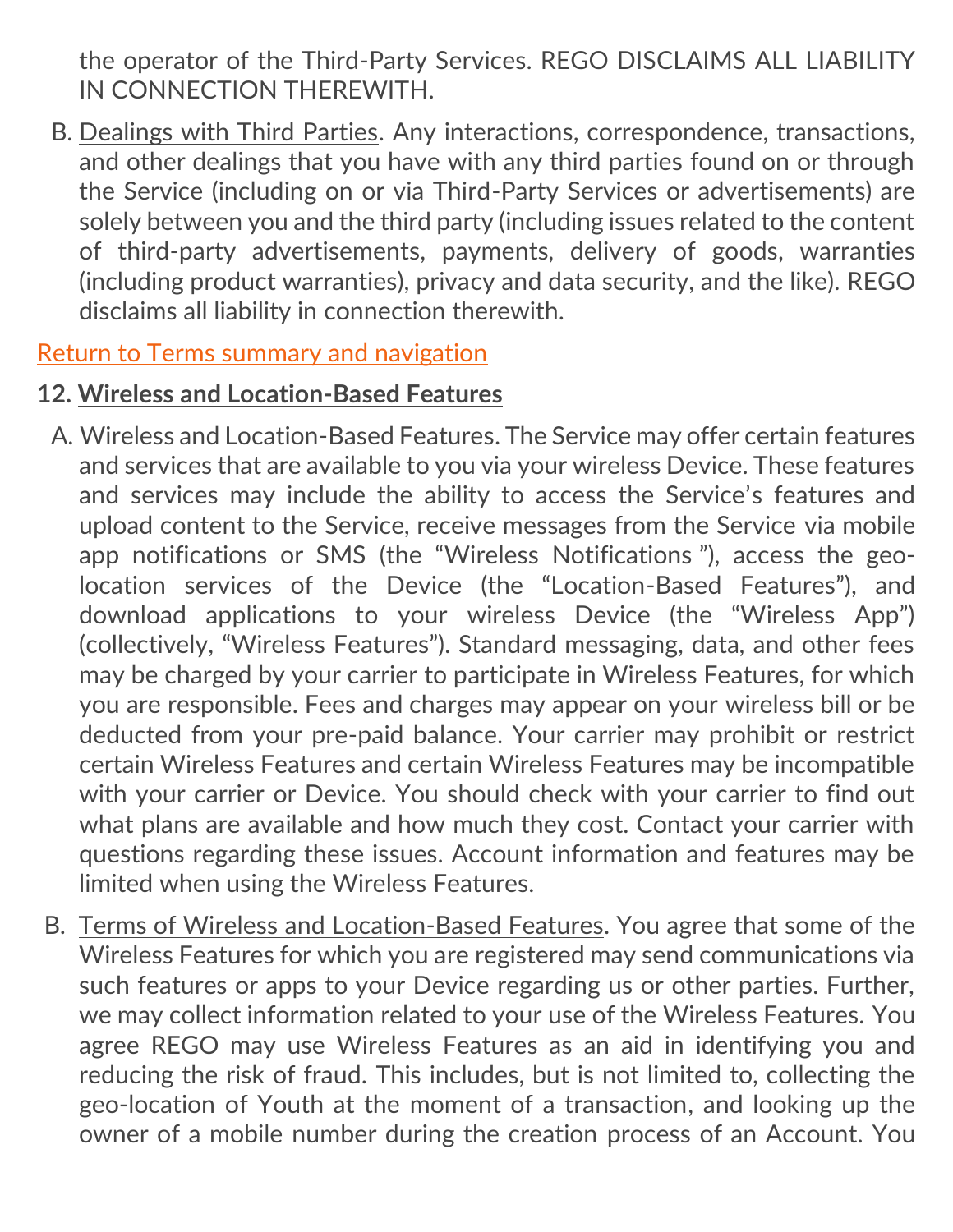agree to notify REGO of any changes to your wireless contact information (including phone number) and update your accounts on the Service to reflect the changes. By default, certain events, such as purchases, may trigger a mobile app notification. You may log into your Account and change your notification settings. Your Device must have text messaging capability in order to receive the SMS Wireless Notifications used during your initial identity verification. To stop using other Wireless Features, you may need to update your Account settings and/or delete the Wireless App from your Device. By opting into any Wireless Features, you represent that you are the owner of the Device and that you are at least eighteen years old. To contact us, you may send an email to [support@regopayments.com.](mailto:support@regopayments.com)

## [Return to Terms summary and navigation](#page-2-0)

# **13. Dispute Resolution**

<span id="page-34-0"></span>Certain portions of this Section 13 are deemed to be a "written agreement to arbitrate" pursuant to the Federal Arbitration Act. You and REGO agree that we intend that this Section 13 satisfies the "writing" requirement of the Federal Arbitration Act. This Section 13 can only be amended by mutual agreement. Where arbitration is not permitted by the mandatory laws in your country of residence, or where the parties have not otherwise agreed to arbitration in accordance with applicable laws, the provisions of Section 14 shall apply to all relevant disputes between you and us.

A. First – Try to Resolve Disputes and Excluded Disputes. To the fullest extent permitted by applicable law, if any controversy, allegation, or claim arises out of or relates to the Service, the Content, your User-Generated Content, these Terms, or any applicable Additional Terms, whether heretofore or hereafter arising (collectively, "Dispute "), or to any of REGO's actual or alleged intellectual property rights (an "Excluded Dispute", which includes those actions set forth in Section 13(D)), then you and we agree to send a written notice to the other providing a reasonable description of the Dispute or Excluded Dispute, along with a proposed resolution of it. Our notice to you will be sent to you based on the most recent contact information that you provide us. But if no such information exists or if such information is not current, then we have no obligation under this Section 13(A). Your notice to us must be sent to: REGO Payment Solutions, Inc., 325 Sentry Parkway, Suite 200, Blue Bell PA 19422, Attention: Legal Counsel. For a period of sixty (60) days from the date of receipt of notice from the other party, REGO and you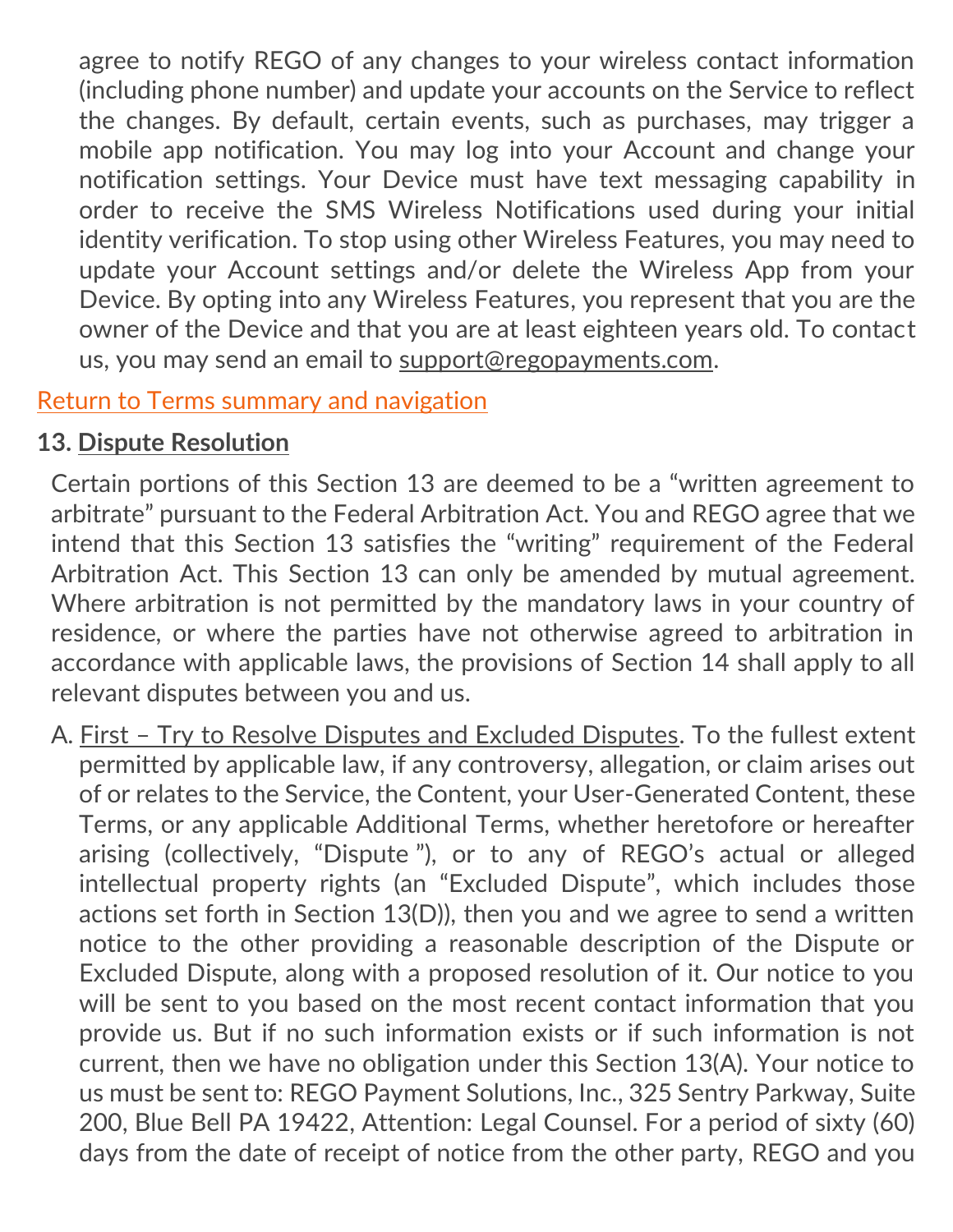will engage in a dialogue in order to attempt to resolve the Dispute or Excluded Dispute, though nothing will require either you or REGO to resolve the Dispute or Excluded Dispute on terms with respect to which you and REGO, in each of our sole discretion, are not comfortable.

B. Binding Arbitration. If we cannot resolve a Dispute as set forth in Section 13(A) (or agree to arbitration in writing with respect to an Excluded Dispute) within sixty (60) days of receipt of the notice, then ANY AND ALL DISPUTES ARISING BETWEEN YOU AND REGO (WHETHER BASED IN CONTRACT, STATUTE, REGULATION, ORDINANCE, TORT— INCLUDING, BUT NOT LIMITED TO, FRAUD, ANY OTHER INTENTIONAL TORT OR NEGLIGENCE,—COMMON LAW, CONSTITUTIONAL PROVISION, RESPONDEAT SUPERIOR, AGENCY OR ANY OTHER LEGAL OR EQUITABLE THEORY), WHETHER ARISING BEFORE OR AFTER THE EFFECTIVE DATE OF THESE TERMS, MUST BE RESOLVED BY FINAL AND BINDING ARBITRATION. THIS INCLUDES ANY AND ALL DISPUTES BASED ON ANY PRODUCT, SERVICE OR ADVERTISING CONNECTED TO THE PROVISION OR USE OF THE SERVICE. The Federal Arbitration Act ("FAA"), not state law, shall govern the arbitrability of all disputes between REGO and you regarding these Terms (and any Additional Terms) and the Service. REGO and you agree, however, that Pennsylvania or federal law shall apply to and govern, as appropriate, any and all claims or causes of action, remedies, and damages arising between you and REGO regarding these Terms and the Service, whether arising or stated in contract, statute, common law, or any other legal theory, without regard to Pennsylvania's choice of law principles.

A Dispute will be resolved solely by binding arbitration in accordance with the then-current Commercial Arbitration Rules of the American Arbitration Association ("AAA"). If a party properly submits the Dispute to the AAA for formal arbitration and the AAA is unwilling or unable to set a hearing date within sixty (60) days of the filing of a "demand for arbitration," then either party can elect to have the arbitration administered by the Judicial Arbitration and Mediation Services Inc. ("JAMS") using JAMS' streamlined Arbitration Rules and Procedures, or by any other arbitration administration service that you and an officer or legal representative of REGO consent to in writing. If an in-person arbitration hearing is required, then it will be conducted in the "metropolitan statistical area" (as defined by the U.S. Census Bureau) where you are a resident at the time the Dispute is submitted to arbitration. You and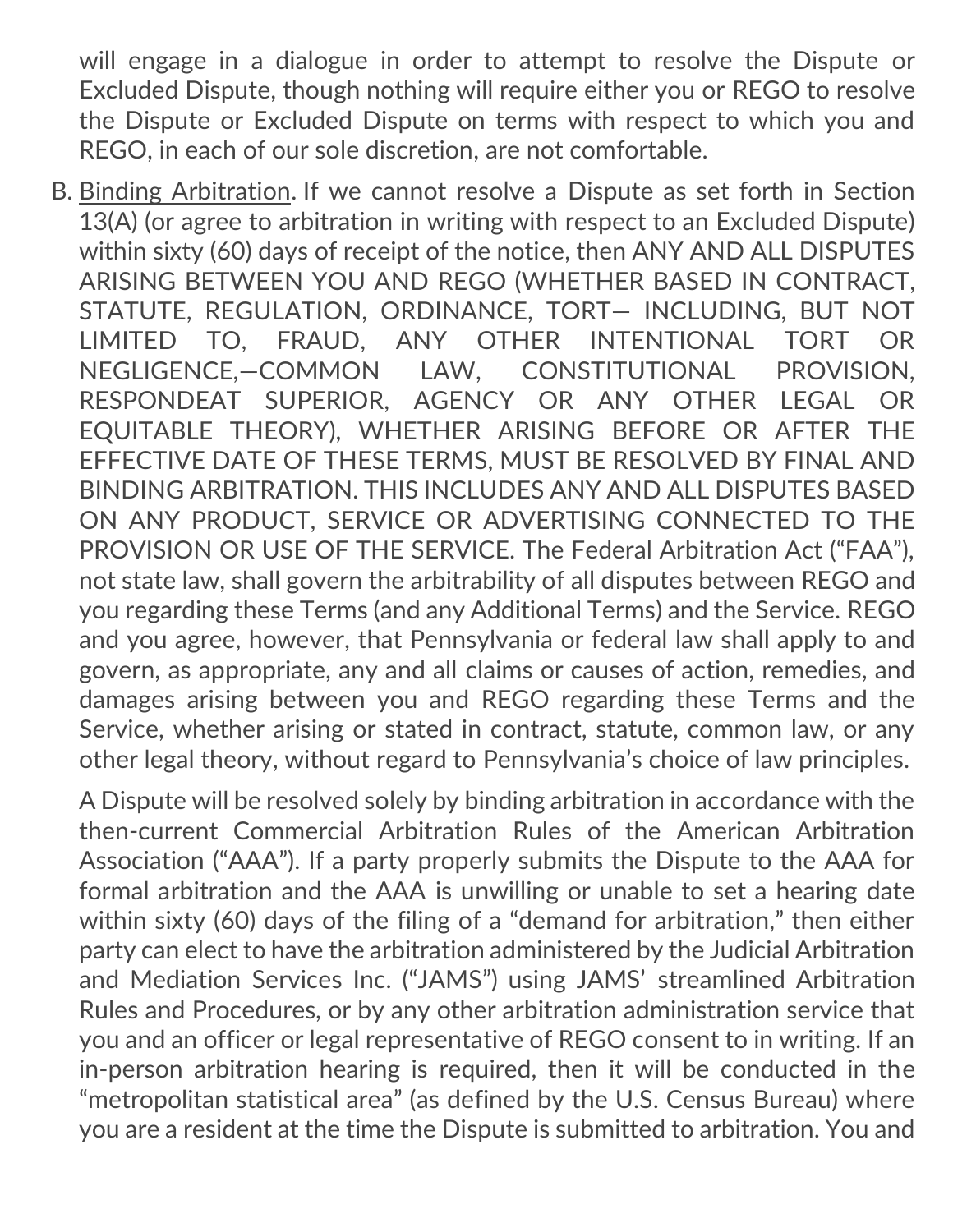we will pay the administrative and arbitrator's fees and other costs in accordance with the applicable arbitration rules; but if applicable arbitration rules or laws require REGO to pay a greater portion or all of such fees and costs in order for this Section 13 to be enforceable, then REGO will have the right to elect to pay the fees and costs and proceed to arbitration

- C. Limited Time To File Claims. TO THE FULLEST EXTENT PERMITTED BY APPLICABLE LAW, IF YOU OR WE WANT TO ASSERT A DISPUTE (BUT NOT A EXCLUDED DISPUTE) AGAINST THE OTHER, THEN YOU OR WE MUST COMMENCE IT (BY DELIVERY OF WRITTEN NOTICE AS SET FORTH IN SECTION 13(A)) WITHIN ONE (1) YEAR AFTER THE DISPUTE ARISES -- OR IT WILL BE FOREVER BARRED.
- D. Injunctive Relief. To the fullest extent permitted by applicable law, the foregoing provisions of this Section 13 will not apply to any legal action taken by REGO to seek an injunction or other equitable relief in connection with, any loss, cost, or damage (or any potential loss, cost, or damage) relating to the Service, any Content, your User-Generated Content and/or REGO's intellectual property rights (including such REGO may claim that may be in dispute), REGO's operations, and/or REGO's products or services.
- E. Small Claims Matters Are Excluded From Arbitration Requirement. Notwithstanding the foregoing, either of us may bring qualifying claim of Disputes (but not Excluded Disputes) in small claims court, subject to Section 13(G).
- F. No Class Action Matters. To the fullest extent permitted by applicable law, disputes will be arbitrated only on an individual basis and will not be consolidated with any other arbitrations or other proceedings that involve any claim or controversy of any other party. But if, for any reason, any court with competent jurisdiction or any arbitrator selected pursuant to Section 13(B)(i) holds that this restriction is unconscionable or unenforceable, then our agreement in Section 13(B) to arbitrate will not apply and the Dispute must be brought exclusively in court pursuant to Section 13(G).
- G. Federal and State Courts in Philadelphia. Except to the extent that arbitration is required in Section 13(B), and except as to the enforcement of any arbitration decision or award, any action or proceeding relating to any Dispute or Excluded Dispute may only be instituted in state or federal court in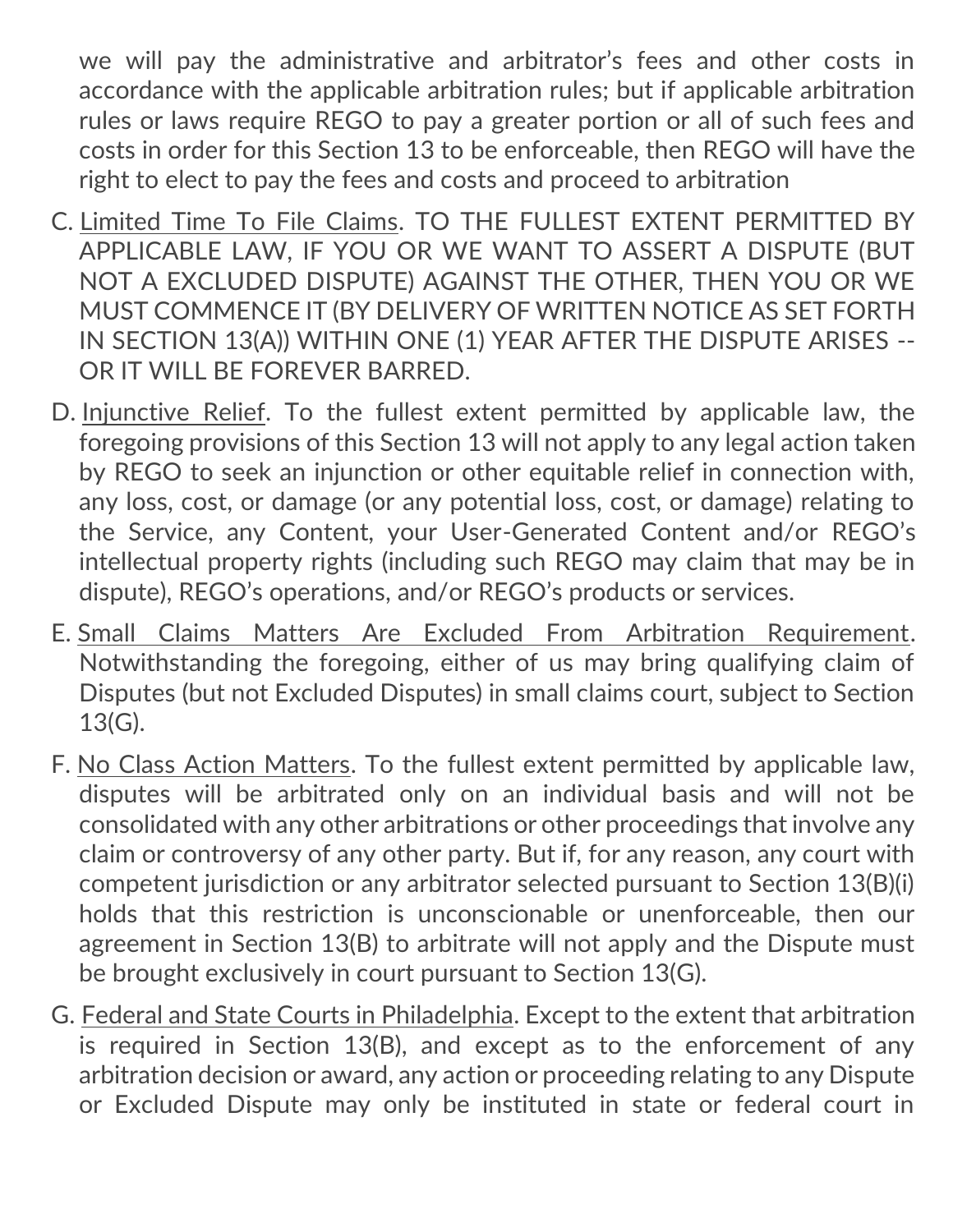<span id="page-37-0"></span>Philadelphia County, Pennsylvania. Accordingly, you and REGO consent to the exclusive personal jurisdiction and venue of such courts for such matters.

[Return to Terms summary and navigation](#page-2-0)

## **14. Other Dispute Resolution Where Arbitration Is Not Available**

This Section 14 applies to all users of the Service, if, and only to the extent that, the mandatory laws in your country of residence do not permit arbitration of Disputes in accordance with Section 13 or the parties have not otherwise agreed to arbitration if required by applicable law.

- A. Section 14 Disputes. To the fullest extent permitted by applicable law, if any controversy, allegation, or claim (including any non-contractual claim) arises out of or relates to the Service, the Content, these Terms, whether heretofore or hereafter arising or to any of REGO's actual or alleged intellectual property rights (collectively, a "Section 14 Dispute"), then you and we agree to send a written notice to the other providing a reasonable description of the Section 14 Dispute, along with a proposed resolution of it. Our notice to you will be sent to you based on the most recent contact information that you provide us. But if no such information exists or if such information is not current, then we have no obligation under this Section 14.A. Your notice to us must be sent to: REGO Payment Solutions, Inc., 325 Sentry Parkway, Suite 200, Blue Bell PA 19422, Attn: Legal Counsel. Subject to applicable law, for a period of sixty (60) days from the date of receipt of notice from the other party, REGO and you will engage in a dialogue in order to attempt to resolve the Section 14 Dispute, though nothing will require either you or REGO to resolve the Section 14 Dispute on terms with respect to which you and REGO, in each of our sole discretion, are not comfortable.
- B. Jurisdiction. The parties agree that the state or federal courts in Philadelphia County, Pennsylvania shall have non-exclusive jurisdiction of any Section 14 Dispute, unless otherwise required by applicable laws of your jurisdiction of residence.
- C. Governing Law. To the maximum extent permitted by the mandatory laws in your country of residence, these Terms and any Section 14 Dispute arising out of or in connection with it or its subject matter or formation (including non-contractual disputes), will be governed by, and construed in accordance with, the laws of the State of Pennsylvania, without regard to its conflicts of law provisions.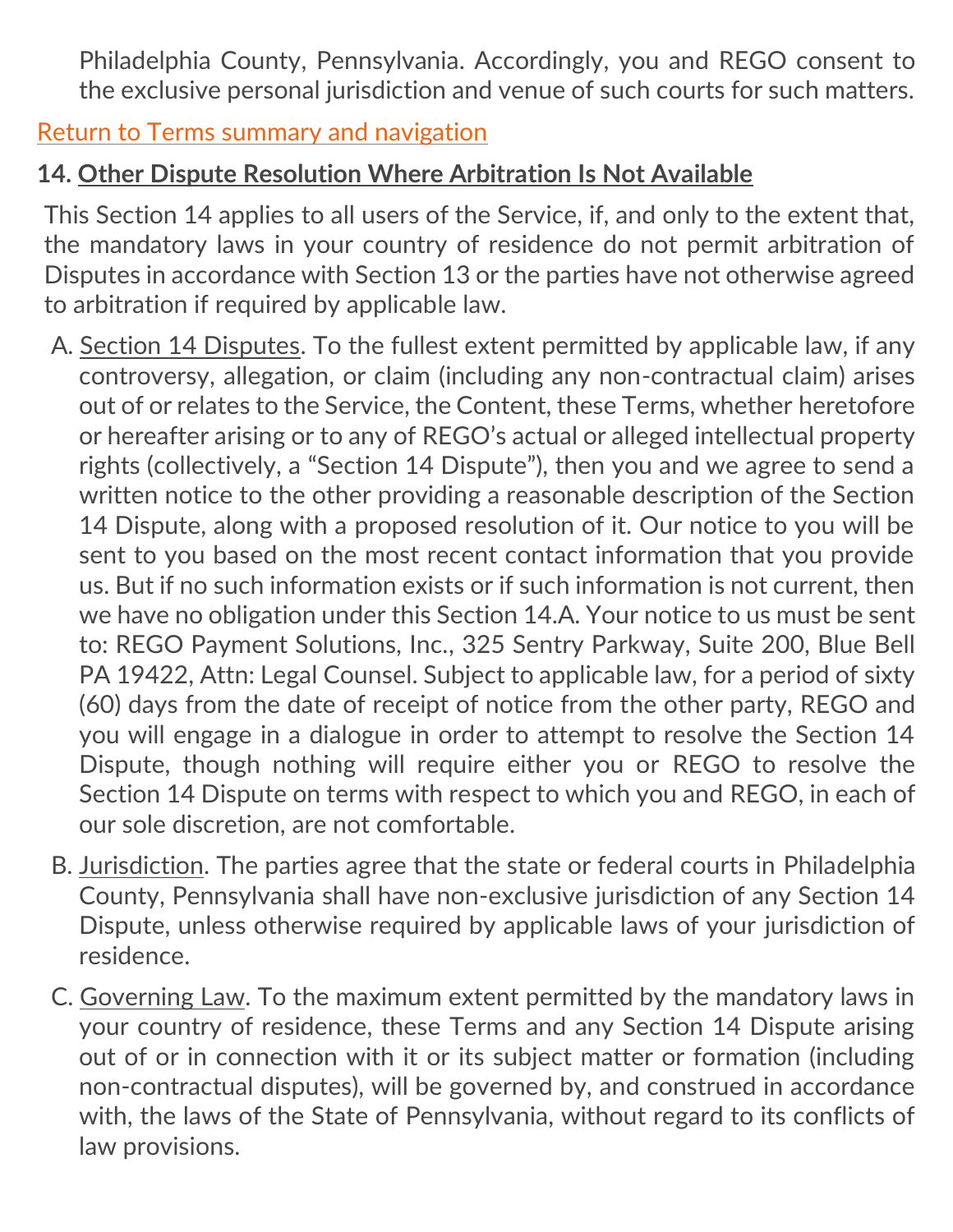- D. Limited Time to File Claims. TO THE FULLEST EXTENT PERMITTED BY APPLICABLE LAW, IF YOU OR WE WANT TO ASSERT A SECTION 14 DISPUTE AGAINST THE OTHER, THEN YOU OR WE MUST COMMENCE IT (BY DELIVERY OF WRITTEN NOTICE AS SET FORTH IN SECTION 14.A) WITHIN ONE (1) YEAR AFTER DISCOVERY OF THE SECTION 14 DISPUTE ARISES -- OR IT WILL BE FOREVER BARRED.
- E. Injunctive Relief. The foregoing provisions of this Section 14 will not apply to any legal action taken by REGO to seek an injunction or other equitable relief in connection with, any loss, cost, or damage (or any potential loss, cost, or damage) relating to the Service, any Content, your User-Generated Content and/or REGO's intellectual property rights (including such REGO may claim that may be in dispute), REGO's operations, and/or REGO's products or services.

<span id="page-38-0"></span>[Return to Terms summary and navigation](#page-2-0)

## **15. DISCLAIMER OF REPRESENTATIONS AND WARRANTIES**

YOUR ACCESS TO AND USE OF THE SERVICE IS AT YOUR SOLE RISK.

TO THE FULLEST EXTENT PERMITTED BY APPLICABLE LAW, THE SERVICE IS PROVIDED ON AN "AS IS", "AS AVAILABLE", AND "WITH ALL FAULTS" BASIS. Therefore, to the fullest extent permissible by law, REGO Payment Solutions, Inc. and its direct and indirect parents, subsidiaries, affiliates, and each of their respective officers, employees, directors, members, managers, shareholders, agents, vendors, licensors, licensees, contractors, customers, successors, and assigns (collectively, "REGO Parties") hereby disclaim and make no representations, warranties, endorsements, or promises, express or implied, as to:

- (a) the Service (including the Content and the User-Generated Content);
- (b) the functions, features, or any other elements on, or made accessible through, the Service;
- (c) any products, services, or instructions offered or referenced at or linked through the Service;
- (d) security associated with the transmission of your User-Generated Content transmitted to REGO or via the Service;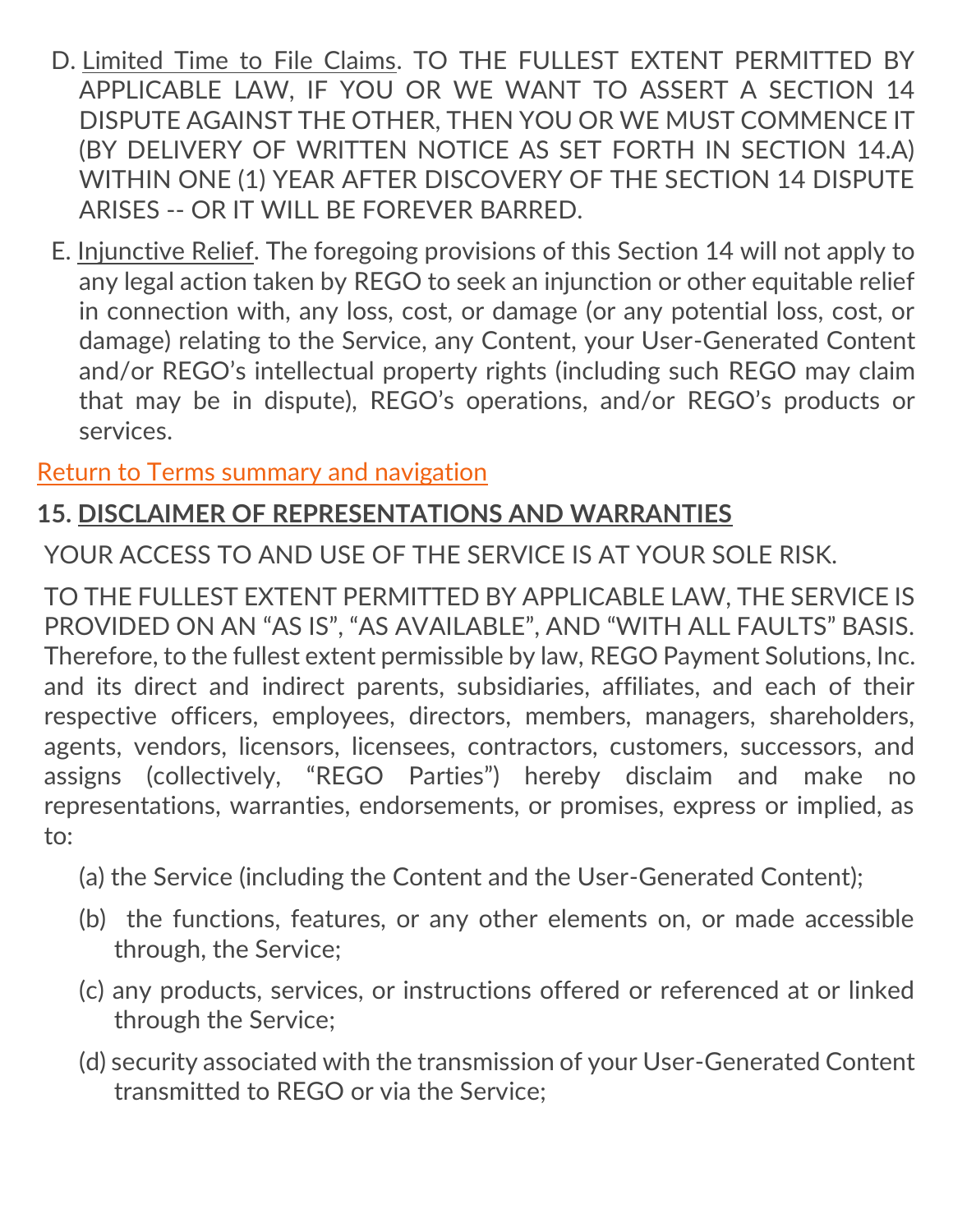- (e) whether the Service or the servers that make the Service available are free from any harmful components (including viruses, Trojan horses, and other technologies that could adversely impact your Device);
- (f) whether the information (including any instructions) on the Service is accurate, complete, correct, adequate, useful, timely, or reliable;
- (g) whether any defects to or errors on the Service will be repaired or corrected;
- (h) whether your access to the Service will be uninterrupted;
- (i) whether the Service will be available at any particular time or location; and
- (j) whether your use of the Service is lawful in any particular jurisdiction.

EXCEPT FOR ANY SPECIFIC WARRANTIES PROVIDED HEREIN OR IN APPLICABLE ADDITIONAL TERMS PROVIDED BY A REGO PARTY, REGO PARTIES HEREBY FURTHER DISCLAIM ALL WARRANTIES, EXPRESS OR IMPLIED, INCLUDING THE WARRANTIES OF MERCHANTABILITY, FITNESS FOR A PARTICULAR PURPOSE, NON-INFRINGEMENT OR MISAPPROPRIATION OF INTELLECTUAL PROPERTY RIGHTS OF THIRD PARTIES, TITLE, CUSTOM, TRADE, QUIET ENJOYMENT, SYSTEM INTEGRATION, AND FREEDOM FROM COMPUTER VIRUS.

<span id="page-39-0"></span>Some jurisdictions limit or do not allow the disclaimer of implied or other warranties so the above disclaimers may not apply to the extent such jurisdictions' laws are applicable, and you may have additional rights.

[Return to Terms summary and navigation](#page-2-0)

# **16. LIMITATIONS OF OUR LIABILITY**

TO THE FULLEST EXTENT PERMITTED BY APPLICABLE LAW, UNDER NO CIRCUMSTANCES WILL ANY REGO PARTIES BE RESPONSIBLE OR LIABLE FOR ANY LOSS OR DAMAGES OF ANY KIND, including personal injury or death or for any direct, indirect, economic, exemplary, special, punitive, incidental, or consequential losses or damages of any kind, including without limitation loss of profits, that are directly or indirectly related to:

(a) the Service (including the Content and the User-Generated Content);

(b) your use of or inability to use the Service, or the performance of the Service;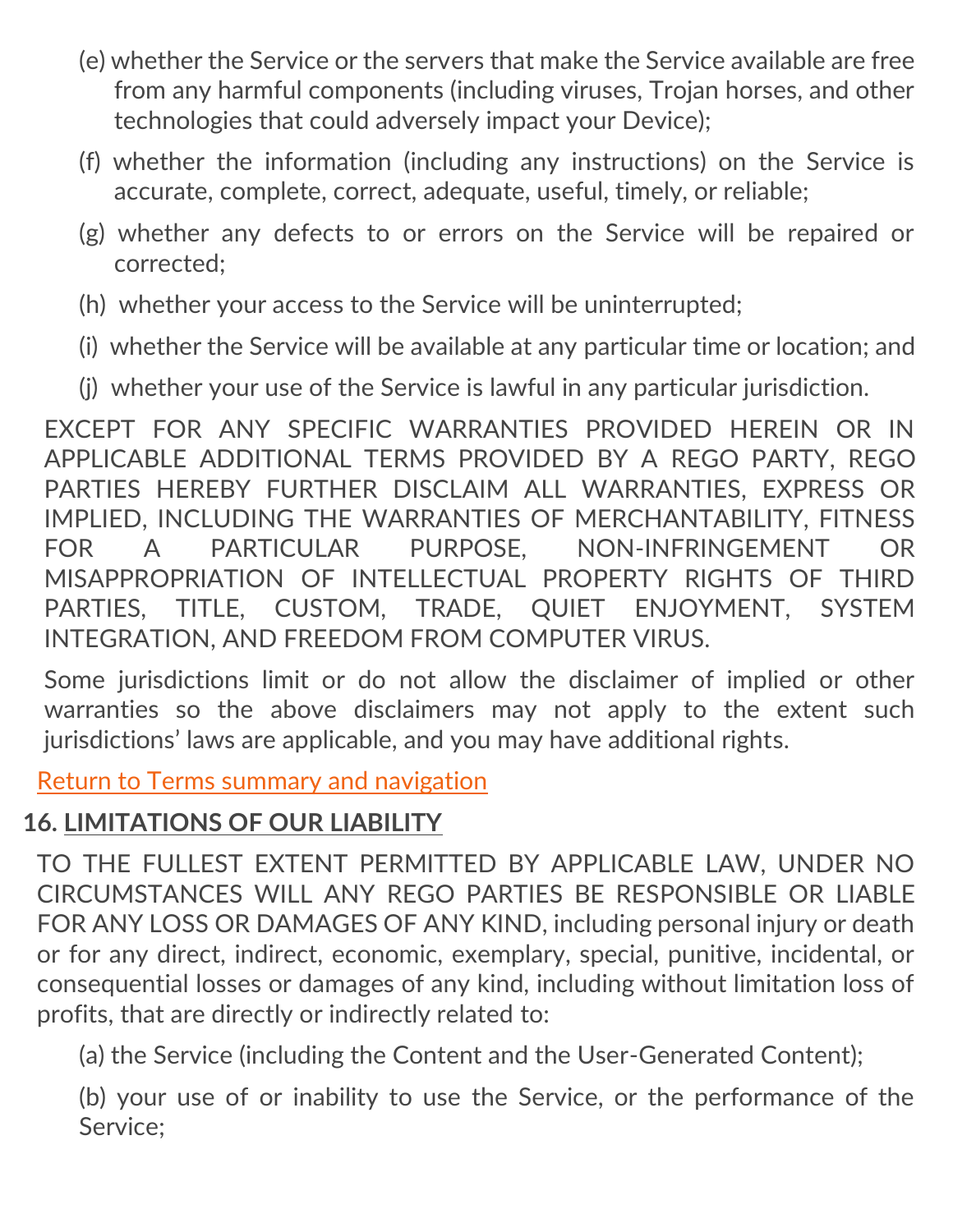(c) any action taken in connection with an investigation by REGO Parties or law enforcement authorities regarding your access to or use of the Service;

(d) any action taken in connection with copyright or other intellectual property owners or other rights owners;

(e) any errors or omissions in the Service's technical operation; or

(f) any damage to any user's computer, hardware, software, modem, or other equipment or technology, including damage from any security breach or from any virus, bugs, tampering, fraud, error, omission, interruption, defect, delay in operation or transmission, computer line, or network failure or any other technical or other malfunction, including losses or damages in the form of lost profits, loss of goodwill, loss of data, work stoppage, accuracy of results, or equipment failure or malfunction.

The foregoing limitations of liability will apply even if any of the foregoing events or circumstances were foreseeable and even if REGO Parties were advised of or should have known of the possibility of such losses or damages, regardless of whether you bring an action based in contract, negligence, strict liability, or tort (including whether caused, in whole or in part, by negligence, acts of god, telecommunications failure, or destruction of the Service).

Some jurisdictions do not allow the exclusion or limitation of incidental or consequential damages of the sort that are described above, so the above limitation or exclusion may not apply to you, and you may have additional rights.

EXCEPT AS MAY BE PROVIDED IN ANY APPLICABLE ADDITIONAL TERMS, TO THE FULLEST EXTENT PERMITTED BY APPLICABLE LAW, IN NO EVENT WILL REGO PARTIES' TOTAL LIABILITY TO YOU, FOR ALL POSSIBLE DAMAGES, LOSSES, AND CAUSES OF ACTION IN CONNECTION WITH YOUR ACCESS TO AND USE OF THE SERVICE AND YOUR RIGHTS UNDER THESE TERMS, EXCEED AN AMOUNT EQUAL TO THE AMOUNT YOU HAVE PAID REGO IN CONNECTION WITH THE TRANSACTION(S) THAT UNDERLIE THE CLAIM(S); PROVIDED, HOWEVER, THIS PROVISION WILL NOT APPLY IF A COURT OR TRIBUNAL WITH APPLICABLE JURISDICTION FINDS SUCH TO BE UNCONSCIONABLE. FOR PURPOSES OF CLARITY, THE PRIOR SENTENCE DOES NOT EXPAND OR LIMIT ANY EXPRESS, WRITTEN PRODUCT WARRANTY THAT IS PROVIDED BY REGO OR A MANUFACTURER OF A PHYSICAL PRODUCT.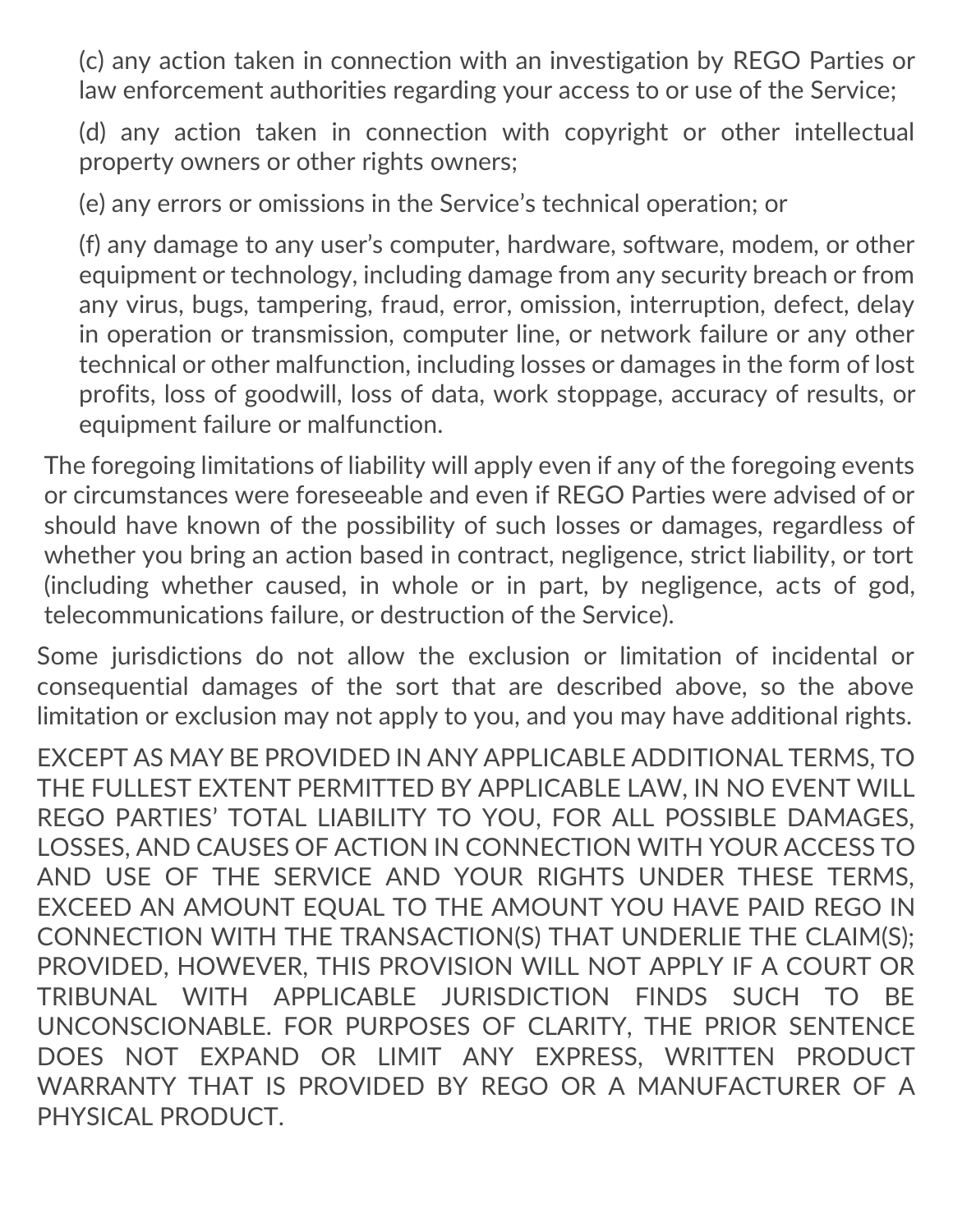Residents of the European Union are entitled to the following exclusions to the disclaimers or limitation of liability: Nothing in these Terms shall operate to exclude or limit our liability for death or personal injury caused by negligence; fraud or fraudulent concealment; or any other liability which cannot be excluded or limited under applicable law.

<span id="page-41-0"></span>[Return to Terms summary and navigation](#page-2-0)

## **17. Waiver of Injunctive Or Other Equitable Relief**

TO THE FULLEST EXTENT PERMITTED BY APPLICABLE LAW, IF YOU CLAIM THAT YOU HAVE INCURRED ANY LOSS, DAMAGES, OR INJURIES IN CONNECTION WITH YOUR USE OF THE SERVICE, THEN THE LOSSES, DAMAGES, AND INJURIES WILL NOT BE IRREPARABLE OR SUFFICIENT TO ENTITLE YOU TO AN INJUNCTION OR TO OTHER EQUITABLE RELIEF OF ANY KIND. THIS MEANS THAT, IN CONNECTION WITH YOUR CLAIM, YOU AGREE THAT YOU WILL NOT SEEK, AND THAT YOU WILL NOT BE PERMITTED TO OBTAIN, ANY COURT OR OTHER ACTION THAT MAY INTERFERE WITH OR PREVENT THE DEVELOPMENT OR EXPLOITATION OF ANY WEBSITE, APPLICATION, CONTENT, USER-GENERATED CONTENT, PRODUCT, SERVICE, OR INTELLECTUAL PROPERTY OWNED, LICENSED, USED OR CONTROLLED BY REGO (INCLUDING YOUR LICENSED USER-GENERATED CONTENT) OR A LICENSOR OF REGO.

<span id="page-41-1"></span>[Return to Terms summary and navigation](#page-2-0)

#### **18. Updates to Terms.**

These Terms (or if applicable Additional Terms), in the form posted at the time of your use of the applicable services to which it applies, shall govern such use (including transactions entered during such use). AS OUR SERVICE EVOLVES, THE TERMS AND CONDITIONS UNDER WHICH WE OFFER THE SERVICE MAY PROSPECTIVELY BE MODIFIED AND WE MAY CEASE OFFERING THE SERVICE UNDER THE TERMS OR APPLICABLE ADDITIONAL TERMS FOR WHICH THEY WERE PREVIOUSLY OFFERED. ACCORDINGLY, EACH TIME YOU SIGN IN TO OR OTHERWISE USE THE SERVICE YOU ARE ENTERING INTO A NEW AGREEMENT WITH US ON THE THEN APPLICABLE TERMS AND CONDITIONS AND YOU AGREE THAT WE MAY NOTIFY YOU OF ADDITIONAL TERMS BY POSTING THEM ON THE SERVICE (OR IN ANY OTHER REASONABLE MANNER OF NOTICE WHICH WE ELECT), AND THAT YOUR USE OF THE SERVICE AFTER SUCH NOTICE CONSTITUTES YOUR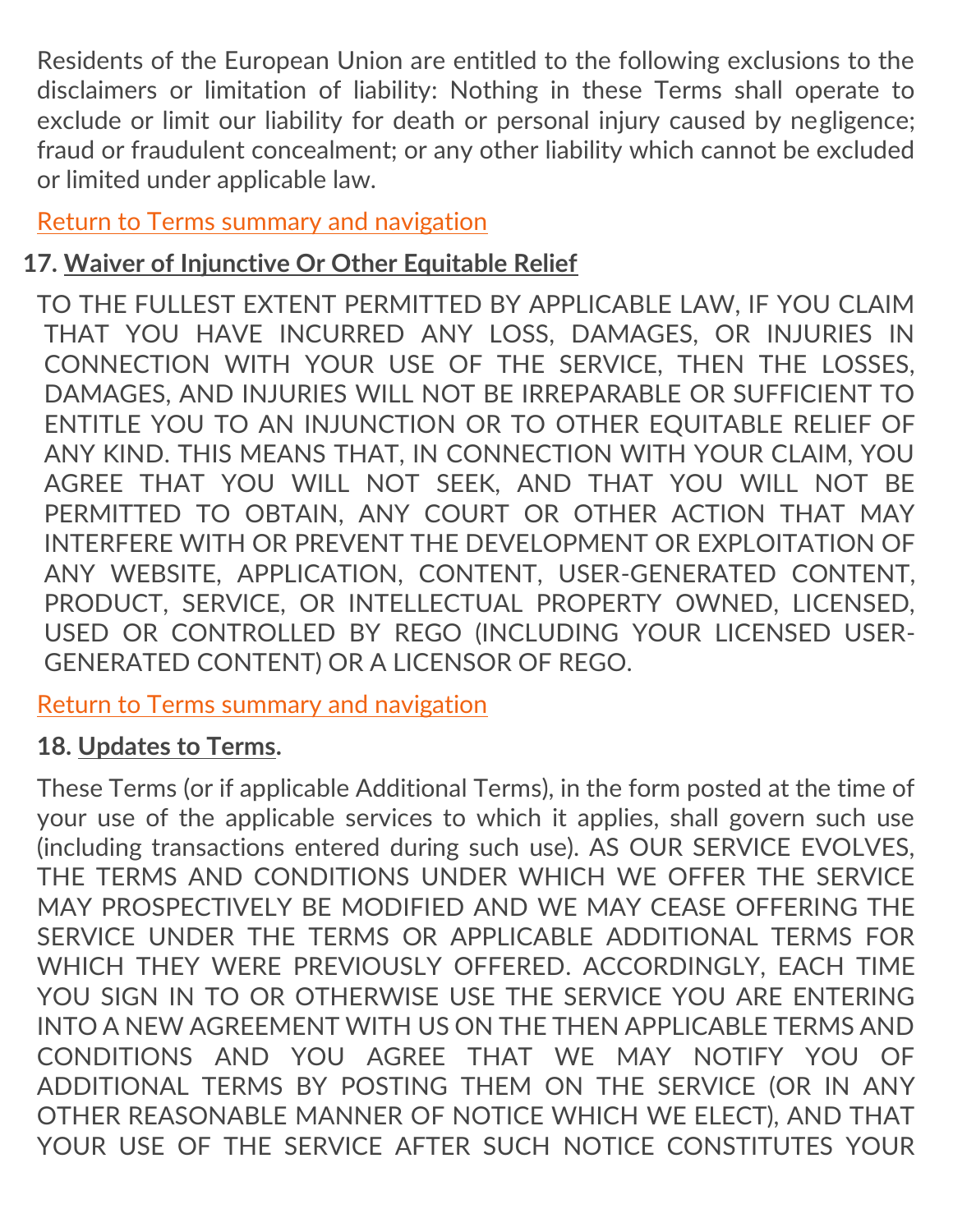GOING FORWARD AGREEMENT TO THE ADDITIONAL TERMS FOR YOUR NEW USE AND TRANSACTIONS. Therefore, you should review the posted Terms and any applicable Additional Terms each time you use the Service (at least prior to each transaction or submission). The applicable Additional Terms will be effective as to new use and transactions as of the time that we post them, or such later date as may be specified in them or in other notice to you. However, the Terms (and any applicable Additional Terms) that applied when you previously used the Service will continue to apply to such prior use and any specific term to which we previously committed to apply those Terms (if applicable) (i.e., changes and additions are prospective only) unless mutually agreed. In the event any notice to you of new, revised or applicable Additional Terms is determined by a tribunal to be insufficient, the prior agreement shall continue until sufficient notice to establish a new agreement occurs. You should frequently check the home page, and the e-mail you associated with your Account for notices, all of which you agree are reasonable manners of providing you notice. You can reject any new, revised or applicable Additional Terms by discontinuing use of the Service and related services.

<span id="page-42-0"></span>[Return to Terms summary and navigation](#page-2-0)

# **19. General Provisions**

- A. REGO's Consent or Approval. As to any provision in these Terms or any applicable Additional Terms that grants REGO a right of consent or approval, or permits REGO to exercise a right in its "sole discretion," REGO may exercise that right in its sole and absolute discretion. No REGO consent or approval may be deemed to have been granted by REGO without being in writing and signed by an officer of REGO.
- B. Applicable Law. These Terms and any applicable Additional Terms will be governed by and construed in accordance with, and any Dispute and Excluded Dispute will be resolved in accordance with, the laws of the State of Pennsylvania, without regard to its conflicts of law provisions, unless the applicable laws of your jurisdiction of residence require that the laws of such jurisdiction govern, in which case the laws of such jurisdiction are to govern.
- C. Indemnity. You agree to, and you hereby, defend, indemnify, and hold REGO Parties harmless from and against any and all claims, damages, losses, costs, investigations, liabilities, judgments, fines, penalties, settlements, interest, and expenses (including attorneys' fees) that directly or indirectly arise from or are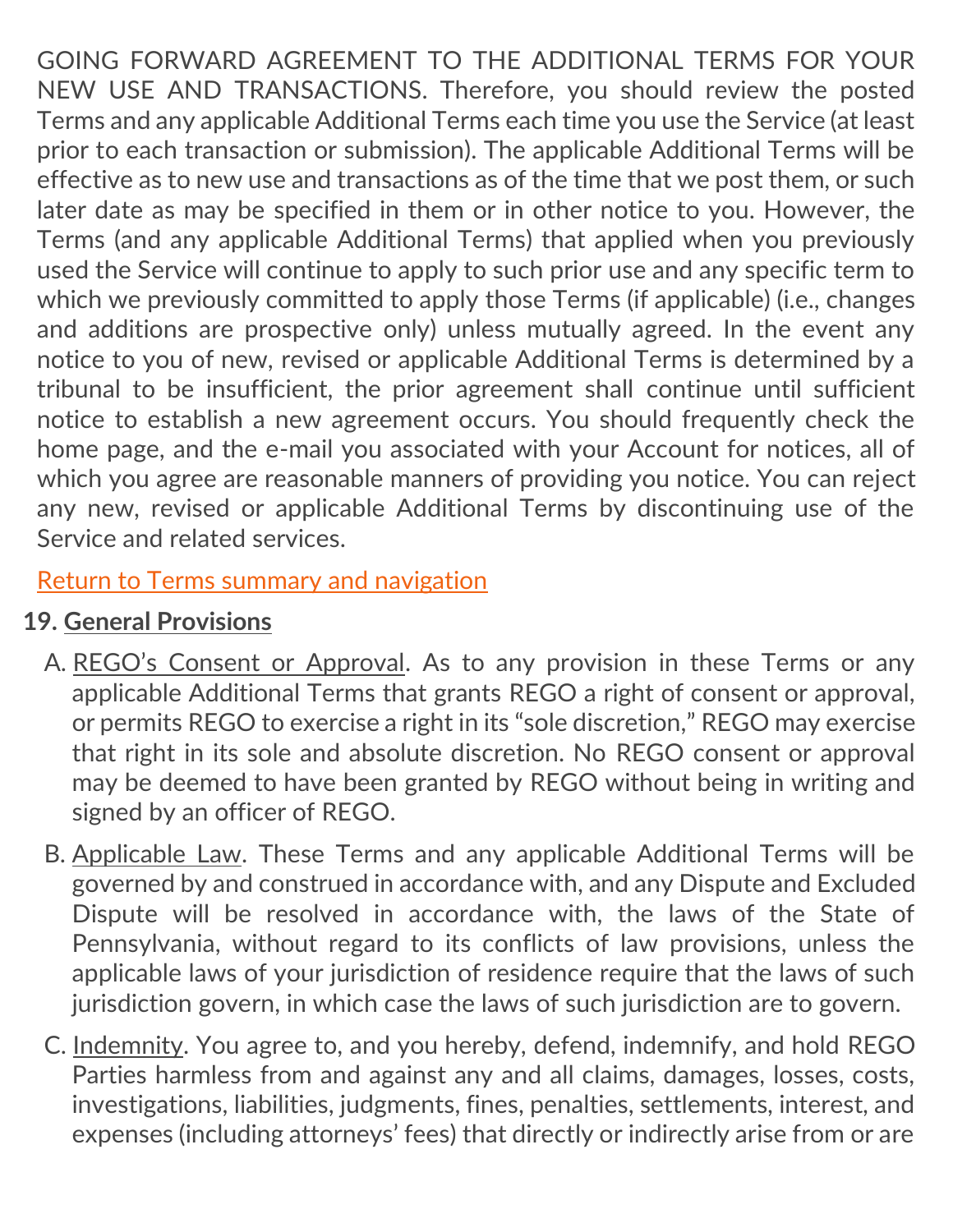related to any claim, suit, action, demand, or proceeding made or brought against any REGO Party, or on account of the investigation, defense, or settlement thereof, arising out of or in connection with, whether occurring heretofore or hereafter: (i) your User-Generated Content; (ii) your use of the Service and your activities in connection with the Service; (iii) your breach or alleged breach of these Terms or any applicable Additional Terms; (iv) your violation or alleged violation of any laws, rules, regulations, codes, statutes, ordinances, or orders of any governmental or quasi-governmental authorities in connection with your use of the Service or your activities in connection with the Service; (v) information or material transmitted through your Device, even if not submitted by you, that infringes, violates, or misappropriates any copyright, trademark, trade secret, trade dress, patent, publicity, privacy, or other right of any person or entity; (vi) any misrepresentation made by you; and (vii) REGO Parties' use of the information that you submit to us (including your User-Generated Content) (all of the foregoing, "Claims and Losses"). You will cooperate as fully required by REGO Parties in the defense of any Claim and Losses. Notwithstanding the foregoing, REGO Parties retain the exclusive right to settle, compromise, and pay any and all Claims and Losses. REGO Parties reserve the right to assume the exclusive defense and control of any Claims and Losses. You will not settle any Claims and Losses without, in each instance, the prior written consent of an officer of a REGO Party.

D. Operation of Service; Availability of Products and Services; International Issues. REGO controls and operates the Service from its U.S.-based offices in the U.S.A., and REGO makes no representation that the Service is appropriate or available for use beyond the U.S.A. If you use the Service from other locations, you are doing so on your own initiative and are responsible for compliance with applicable local laws regarding your online conduct and acceptable content, if and to the extent local laws apply. The Service may describe products and services that are available only in the U.S.A. (or only parts of it) and are not available worldwide. We reserve the right to limit the availability of the Service and/or the provision of any content, program, product, service, or other feature described or available on the Service to any person, entity, geographic area, or jurisdiction, at any time and in our sole discretion, and to limit the quantities of any content, program, product, service, or other feature that we provide. You agree that the United Nations Convention on Contracts for the International Sale of Goods does not apply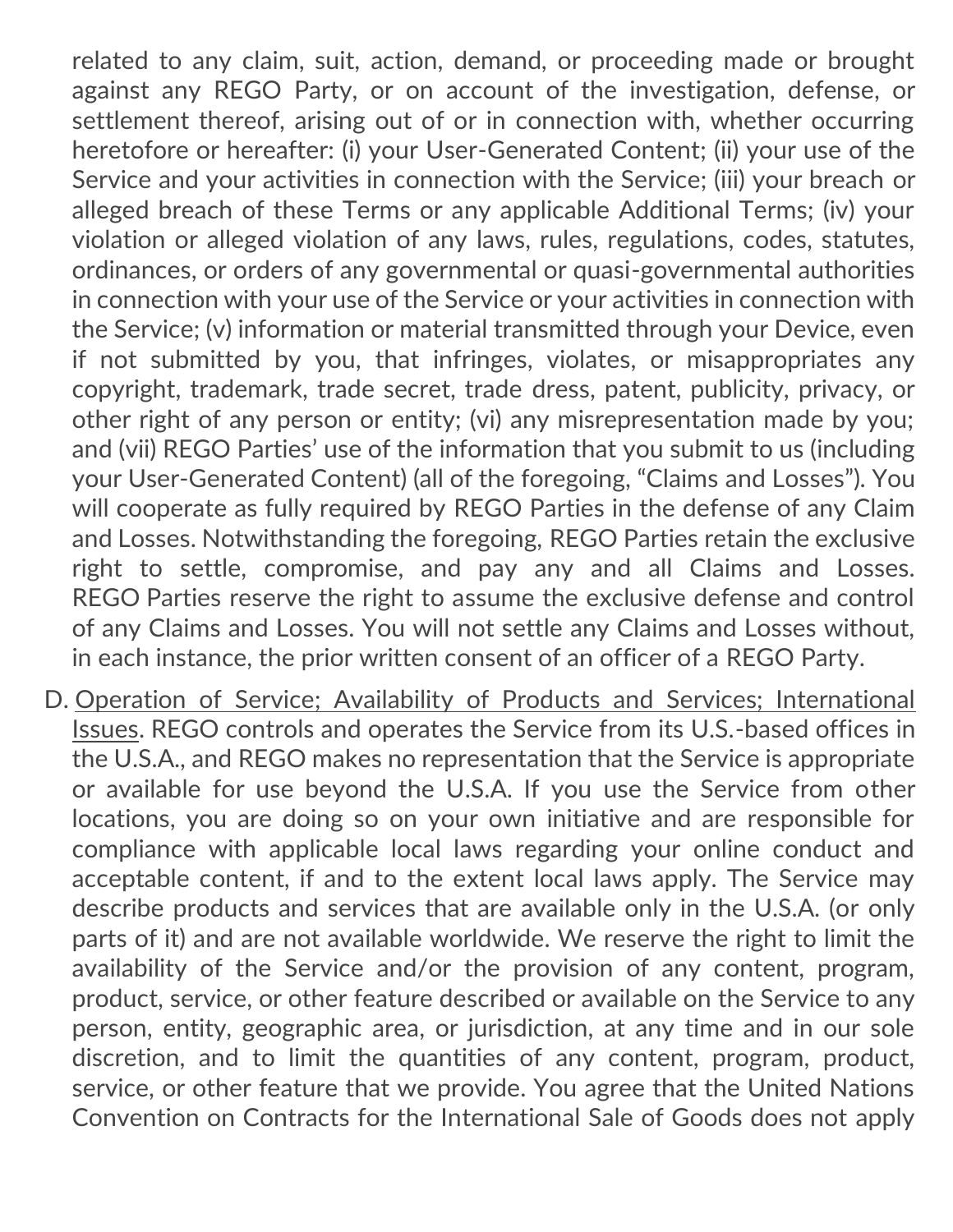to these Terms or to any sale of goods carried out as a result of your use of the Service.

- E. Export Controls. Software related to or made available by the Service may be subject to export controls of the U.S.A. To the extent permissible under applicable domestic laws, no software from the Service may be downloaded, exported, or re-exported (i) into (or to a national or resident of) any country or other jurisdiction to which the U.S.A. has embargoes (which, as of the effective date of these Terms, includes Cuba, North Korea, Iran, Sudan, and Syria), or (ii) to anyone on the U.S. Treasury Department's list of Specially Designated Nationals or the U.S. Commerce Department's Table of Deny Orders, or (iii) to anyone on the U.S. Department of Commerce's Bureau of Industry and Security Entities List as published in the Export Administration Regulations (including entities engaged in weapons of mass destruction proliferation in various countries and persons and entities that are suspected of diverting U.S. origin items to embargoed countries or terrorist end-uses). You are responsible for complying with all applicable trade regulations and laws both foreign and domestic. Except as authorized by law, you agree and warrant not to export or re-export the software to any county, or to any person, entity, or end-user subject to U.S. export controls or sanctions, including, without limitation, as set forth in subsections (i) – (iii) above.
- F. Severability; Interpretation. If any provision of these Terms, or any applicable Additional Terms, is for any reason deemed invalid, unlawful, void, or unenforceable by a court or arbitrator of competent jurisdiction, then that provision will be deemed severable from these Terms or the applicable Additional Terms, and the invalidity of the provision will not affect the validity or enforceability of the remainder of these Terms or the applicable Additional Terms (which will remain in full force and effect). To the extent permitted by applicable law, you agree to waive, and you hereby waive, any applicable statutory and common law that may permit a contract to be construed against its drafter. Wherever the word "including" is used in these Terms or any applicable Additional Terms, the word will be deemed to mean "including, without limitation". The summaries of provisions and section headings are provided for convenience only and shall not limit the full Terms.
- G. Communications. When you communicate with us electronically, such as via e-mail and text message, you consent to receive responsive communications from us electronically. We will try to promptly respond to all inquiries, but we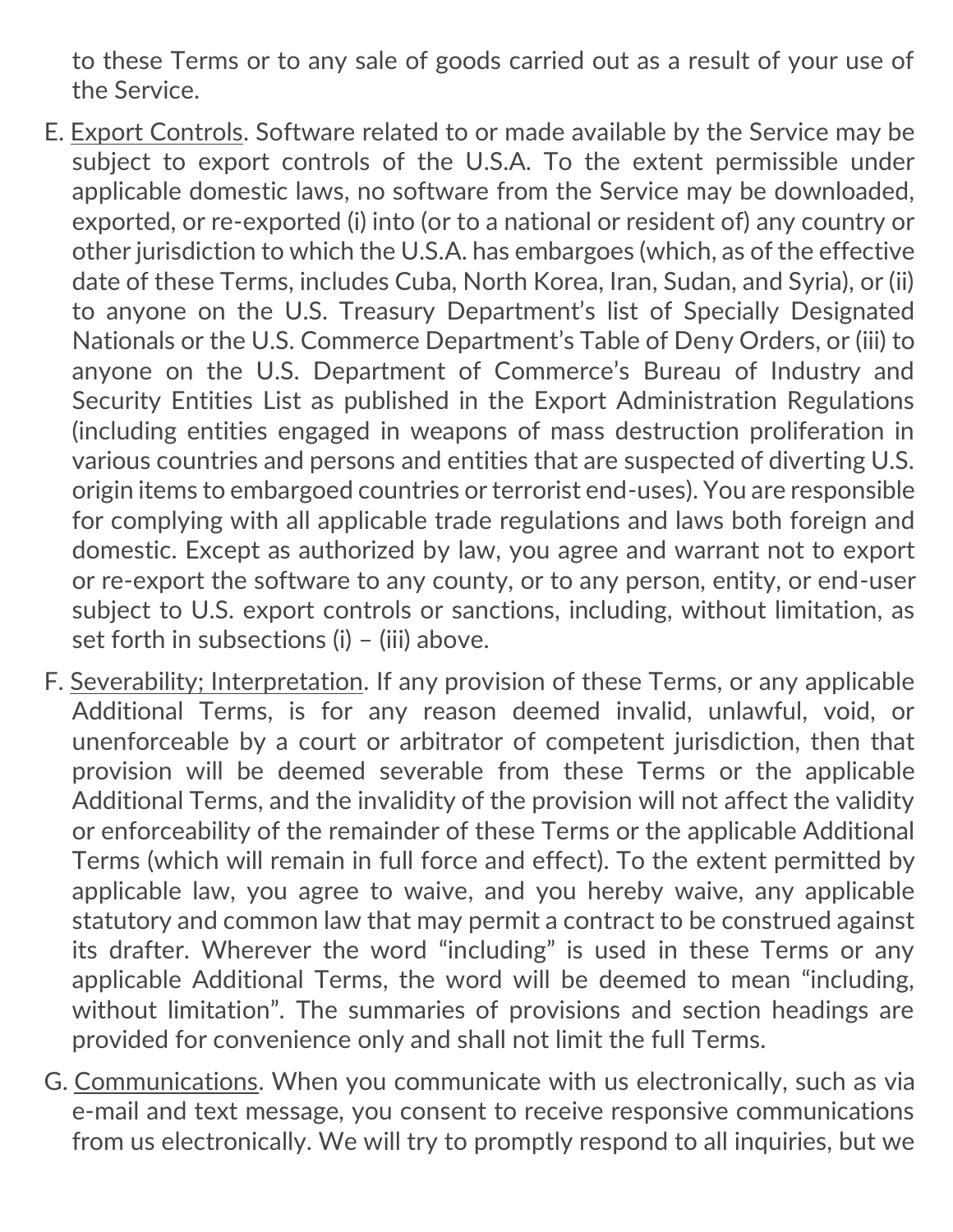are not obligated to do so. You agree that all agreements, notices, disclosures, and other communications that we provide to you electronically satisfy any legal requirement that such communications be in writing.

- H. Investigations; Cooperation with Law Enforcement; Termination; Survival. REGO reserves the right, without any limitation, to: (i) investigate any suspected breaches of its Service security or its information technology or other systems or networks, (ii) investigate any suspected breaches of these Terms and any applicable Additional Terms, (iii) investigate any information obtained by REGO [in accordance with its [Privacy Policy\]](https://mazoola.co/app-privacy-policy/) in connection with reviewing law enforcement databases or complying with criminal laws, (iv) involve and cooperate with law enforcement authorities in investigating any of the foregoing matters, (v) prosecute violators of these Terms and any applicable Additional Terms, and (vi) discontinue the Service, in whole or in part, or, except as may be expressly set forth in any applicable Additional Terms, suspend or terminate your access to it, in whole or in part, including any user Accounts or registrations, at any time, without notice, for any reason and without any obligation to you or any third party. Any suspension or termination will not affect your obligations to REGO under these Terms or any applicable Additional Terms. Upon suspension or termination of your access to the Service, or upon notice from REGO, all rights granted to you under these Terms or any applicable Additional Terms will cease immediately, and you agree that you will immediately discontinue use of the Service. The provisions of these Terms and any applicable Additional Terms, which by their nature should survive your suspension or termination will survive, including the rights and licenses you grant to REGO in these Terms, as well as the indemnities, releases, disclaimers, and limitations on liability and the provisions regarding jurisdiction, choice of law, no class action, and mandatory arbitration.
- I. Assignment. REGO may assign its rights and obligations under these Terms and any applicable Additional Terms, in whole or in part, to any party at any time without any notice. These Terms and any applicable Additional Terms may not be assigned by you, and you may not delegate your duties under them, without the prior written consent of an officer of REGO.
- J. No Waiver. Except as expressly set forth in these Terms or any applicable Additional Terms, (i) no failure or delay by you or REGO in exercising any of rights, powers, or remedies under will operate as a waiver of that or any other right, power, or remedy, and (ii) no waiver or modification of any term of these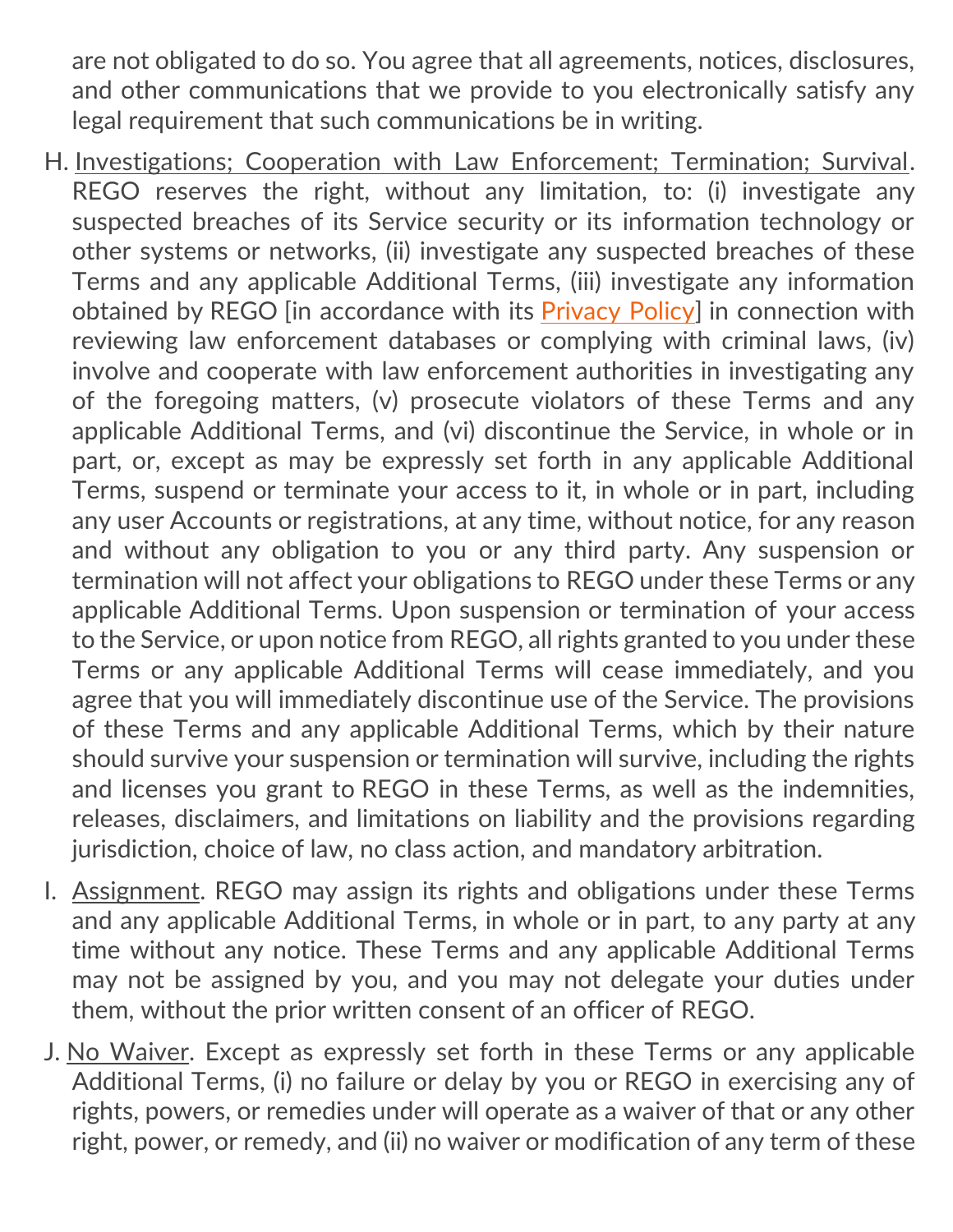Terms or any applicable Additional Terms will be effective unless in writing and signed by the party against whom the waiver or modification is sought to be enforced.

- K. U.S. Government Restricted Rights. If you are a U.S. government end user, then this provision applies to you. The Service provided in connection with these Terms has been developed entirely at private expense, as defined in FAR section 2.101, DFARS section 252.227-7014(a)(1) and DFARS section 252.227-7015 (or any equivalent or subsequent agency regulation thereof), and is provided as "commercial items," "commercial computer site" and/or "commercial computer site documentation." Consistent with DFARS section 227.7202 and FAR section 12.212 and to the extent required under U.S. federal law, the minimum restricted rights as set forth in FAR section 52.227- 19 (or any equivalent or subsequent agency regulation thereof), any use, modification, reproduction, release, performance, display, disclosure or distribution thereof by or for the U.S. Government shall be governed solely by these Terms and shall be prohibited except to the extent expressly permitted by these Terms.
- L. California Consumer Rights. Residents of California are entitled to the following specific consumer rights information: you may contact the Complaint Assistance Unit of the Division of Consumer Services of the Department of Consumer Affairs by mail at: 400 R St., Suite 1080, Sacramento, California, 95814, or by telephone at (916) 445-1254. Their website is located at: [http://www.dca.ca.gov.](https://web.archive.org/web/20160305010103/http:/www.dca.ca.gov/)
- <span id="page-46-0"></span>M. Connectivity. You are responsible for obtaining and maintaining all Devices and other equipment and software, and all internet service provider, mobile service, and other services needed for your access to and use of the Service and you will be responsible for all charges related to them.

[Return to Terms summary and navigation](#page-2-0)

## **20. Electronic W-9 Certifications.**

As required by the Internal Revenue Service (IRS), by creating a Primary Account, you are making the following declaration to the IRS:

I certify, under penalty of perjury that:

1. The Taxpayer Identification Number or Social Security Number I provided is correct;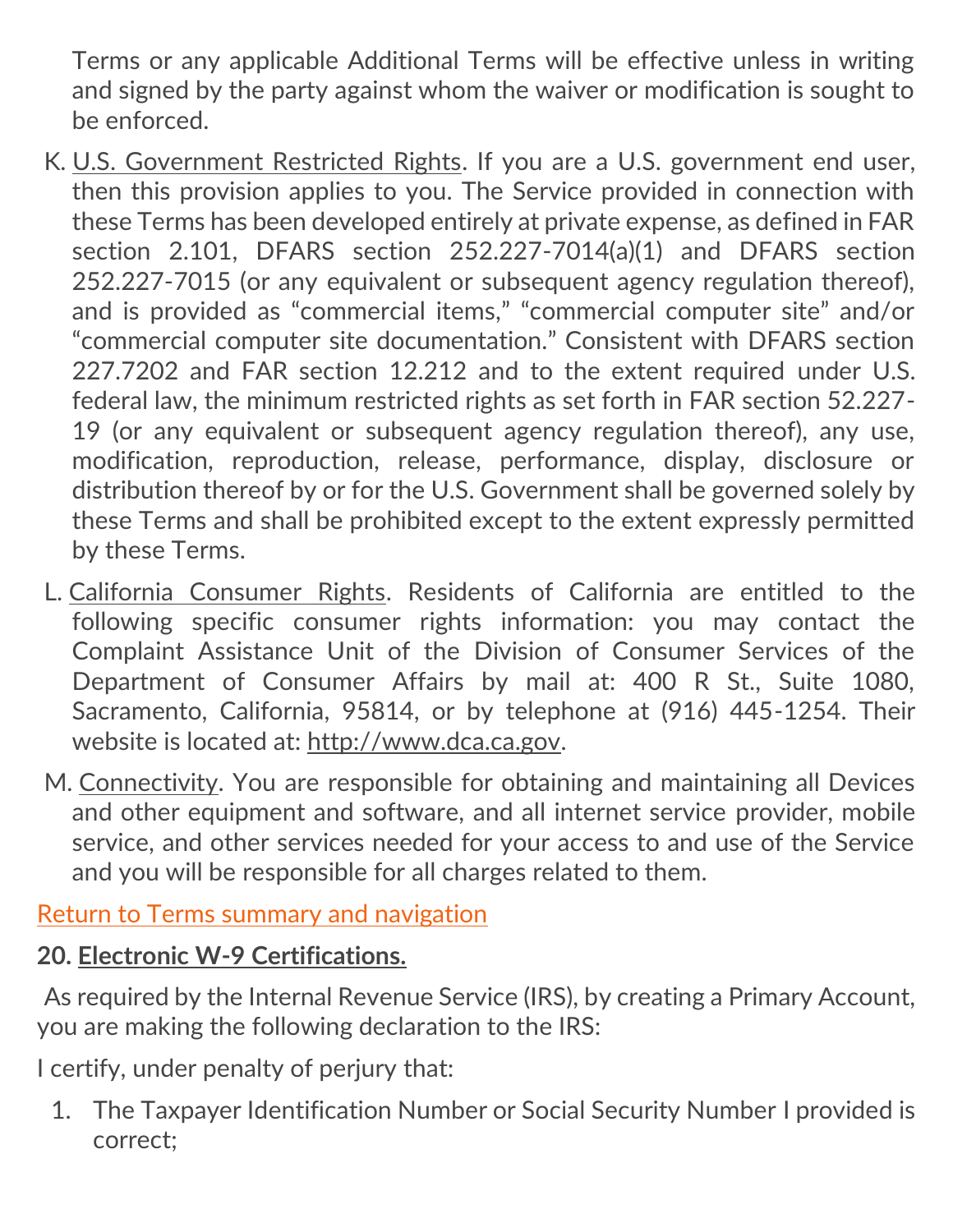- 2. I am not subject to backup withholding because: (a) I am exempt from backup withholding, or (b) I have not been notified by the Internal Revenue Service (IRS) that I am subject to backup withholding as a result of a failure to report all interest or dividends, or (c) the IRS has notified me that I am no longer subject to backup withholding; and
- 3. I am a U.S. citizen or other U.S. person

[Return to Terms summary and navigation](#page-2-0)

# <span id="page-47-0"></span>**21. Terms Applicable for Apple iOS.**

If you are accessing or using the Service through an Apple Device, the following applicable Additional Terms and conditions are applicable to you and are incorporated into the Terms by this reference:

(i) To the extent that you are accessing the Service through an Apple Device, you acknowledge that these Terms are entered into between you and REGO and, that Apple, Inc. ("Apple") is not a party to these Terms other than as third-party beneficiary as contemplated below. REGO, not Apple, is solely responsible for the Apple-Enabled Software and its content.

(ii) You may not use the Apple-Enabled Software in any manner that is in violation of, inconsistent, or otherwise in conflict with our Services and Content Usage Rules ("Usage Rules") set forth for Apple-Enabled Software in the Apple Media Services Terms and Conditions.

(iii) Any license we may give you to use the Apple-Enabled Software is limited to a non-transferable license to use the Apple-Enabled Software on an iOS product that you own or control, as permitted by the Usage Rules set forth in the Apple Media Services Terms and Conditions, except that such Licensed Application may be accessed and used by other accounts associated with the purchaser via Family Sharing or volume purchasing.

(iv) Apple has no obligation whatsoever to provide any maintenance or support services with respect to the Apple-Enabled Software.

(v) Apple is not responsible for any product warranties, whether express or implied by law. In the event of any failure of the Apple-Enabled Software to conform to any applicable warranty, you may notify Apple, and Apple will refund the purchase price for the Apple-Enabled Software to you, if any; to the maximum extent permitted by applicable law, Apple will have no other warranty obligation whatsoever with respect to the Apple-Enabled Software, or any other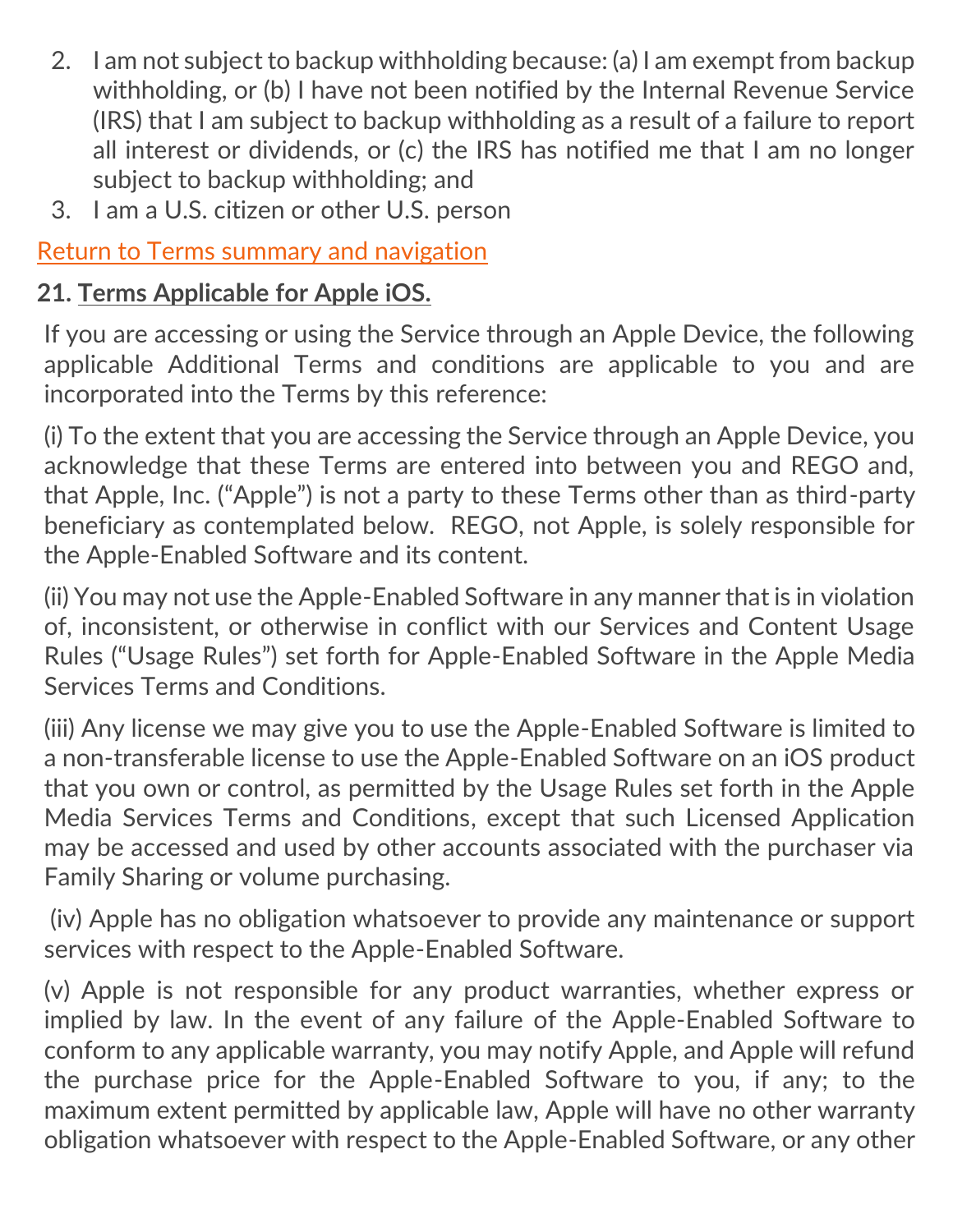claims, losses, liabilities, damages, costs, or expenses attributable to any failure to conform to any warranty, which will be REGO's sole responsibility, to the extent it cannot be disclaimed under applicable law.

(vi) Both you and REGO acknowledge that REGO, not Apple, is responsible for addressing any claims of you or any third party relating to the Apple-Enabled Software or your possession and/or use of that Apple-Enabled Software, including: (a) product liability claims; (b) any claim that the Apple-Enabled Software fails to conform to any applicable legal or regulatory requirement; and (c) claims arising under consumer protection or similar legislation, including in connection with Your Licensed Application's use of the HealthKit and HomeKit frameworks.

(vii) In the event of any third party claim that the Apple-Enabled Software or the end-user's possession and use of that Apple-Enabled Software infringes that third party's intellectual property rights, as between REGO and Apple, REGO, not Apple, will be solely responsible for the investigation, defense, settlement, and discharge of any such intellectual property infringement claim.

(viii) You represent and warrant that (a) you are not located in a country that is subject to a U.S. Government embargo, or that has been designated by the U.S. Government as a "terrorist supporting" country; and (b) you are not listed on any U.S. Government list of prohibited or restricted parties.

(ix) If you have any questions, complaints or claims with respect to the Apple-Enabled Software, they should be directed to REGO as follows:

By e-mail: [support@regopayments.com](mailto:support@regopayments.com)

By mail: 325 Sentry Parkway, Suite 200, Blue Bell PA 19422

(x) Both you and REGO acknowledge and agree that Apple, and Apple's subsidiaries, are third party beneficiaries of these Terms with respect to the Apple-Enabled Software, and that, upon your acceptance of these Terms, Apple will have the right (and will be deemed to have accepted the right) to enforce these Terms against you with respect to the Apple-Enabled Software as a thirdparty beneficiary.

(xi) When using the Service, you agree to comply with any and all third-party terms that are applicable to any platform, website, technology or service that interacts with the Service.

(xii) Apple restricts Apple Pay for children under 13.